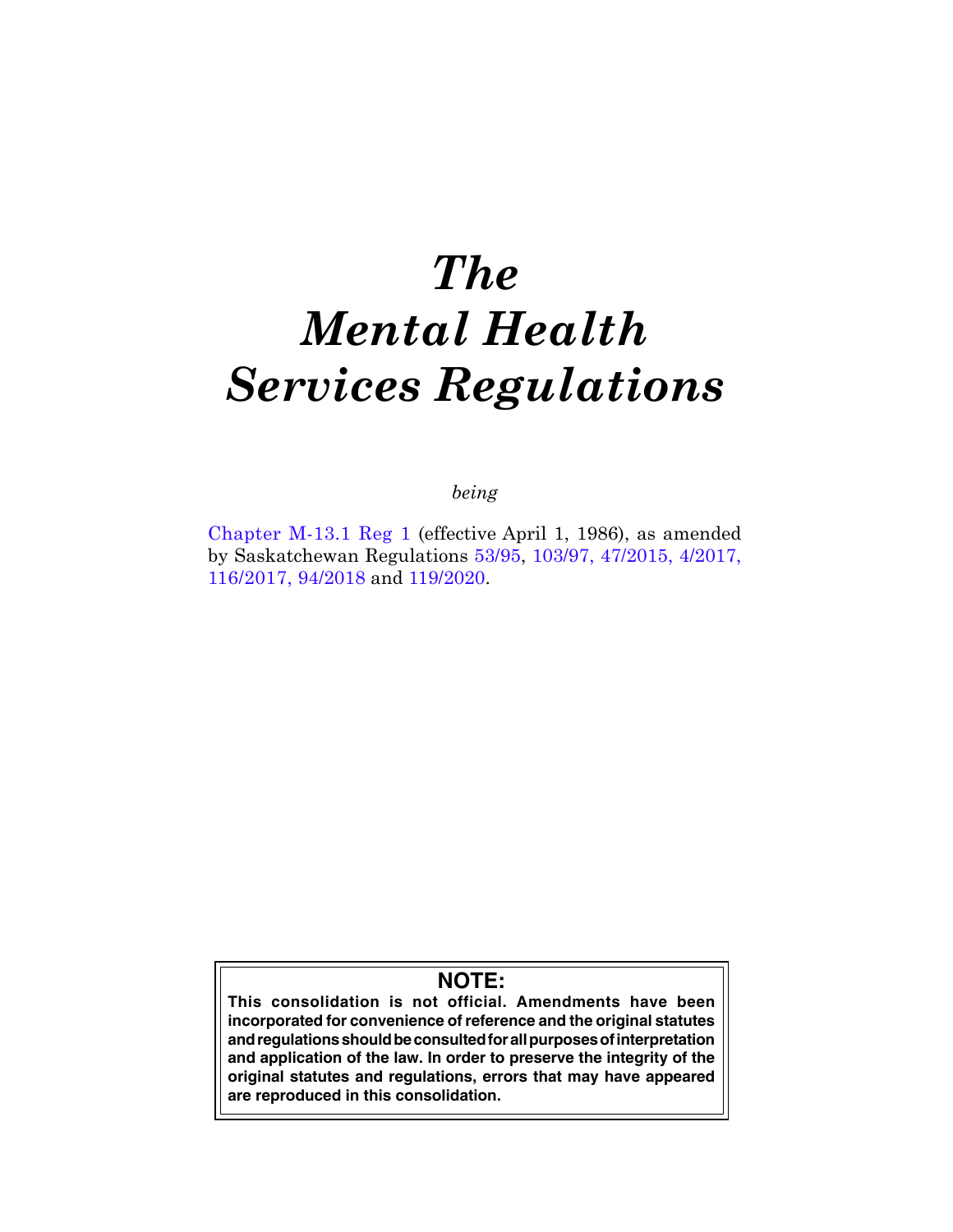# Table of Contents

- 1 Title
- 2.1 Interpretation<br>2.1 Repealed
- Repealed
- 3 Repealed
- 4 Repealed
- 5 Regional Psychiatric Centre
- 6 Repealed
- 7 Director
- 7.1 Regional director
- 8 Officer in charge
- 9 Repealed
- 10 Reasons for apprehension or detention
- 11 Physician
- 11.1 Prescribed health professionals
- 12 Judge
- 12.1 Telephone application for warrant
- 13 Official representative
- 14 ECT
- 15 Information
- 16 Repealed
- 17 Repealed
- 18 Repealed
- 19 Investigations by review panels
- 20 No transfer pending appeal
- 21 Persons present at hearing
- 22 Information from mental health centre
- 23 Evidence<br>24 Additions
- Additional rights of appeal
- 25 Records of review panel
- 26 Confidentiality
- 27 Return of documents
- 27.1 Non-application of section 28 of the Act
- 27.2 Non-application of section 29 of the Act
- 27.3 Interpretation re section 41 of the Act
- 28 Repealed<br>29 Interpret
- 29 Interpretation sections 29 to 30.95 30 Application to operate mental health
- approved home
- 30.1 Insurance
- 30.2 Term incorporated into licence
- 30.3 Discontinuing operation
- 30.31 Relocation of operator's premises
- 30.4 Conflict of interest
- 30.5 Confidentiality
- 30.51 Retention of records
- 30.6 Residency charges
- 30.7 Resident care, facilities
- 30.71 Resident bedrooms
- 30.72 Carbon monoxide detectors
- 30.73 Residential sprinkler systems
- 30.74 Renovations
- 30.8 Other people living in the mental health approved home
- 30.9 Medication
- 30.91 Medication errors
- 30.92 Health and safety maintenance
- 30.93 Rigths and privileges of residents
- 30.94 Reportable serious incident
- 30.95 Other services
- 31 Payments
- 32 Repealed
- 32.1 Patients' trust accounts
- 33 Patient lacks capacity<br>34 Patient has capacity
- Patient has capacity 35 Investments
- 
- 35.1 Non-application of sections 32.1, 33, 34 and 35
- 36 Repealed
- 37 Repealed
- 38 Repealed
- 39 Repealed
- 40 Repealed
- 41 Repealed
- 42 Repealed 43 Forms
- 

#### **APPENDIX** Part I **Forms**

- Form A Certificate of Physician or Prescribed Health Care Professional that Psychiatric Examination is Required
- Form B Information
- Form C Warrant to Apprehend
- Form D Order for Person from Outside Saskatchewan to be Taken Into Custody, Conveyed and Examined as an Out-patient
- Form E Order to Convey Person in Custody for Voluntary Examination
- Form F Order for Psychiatric Examination as an Out-patient
- Form F.1 Order by the Director Requiring That a Person Submit to an Examination
- Form G Certificate of Medical Practitioner for Compulsory Admission of a Person to a Mental Health Centre
- Form H Revocation of Certificate of Committal
- Form H.1 Order by a Judge for Detention of a Person
- Form H.2 Notification That a Detention Order has Expired or Been Rescinded
- Form H.3 Community Treatment Order
- Form H.4 Certificate in Support of a Community Treatment Order
- Form H.5 Notification by an Attending Physician Advising a Patient that a Community Treatment Order is No Longer in Effect
- Form H.6 Order to Revoke a Community Treatment Order
- Form H.7 Order for the Apprehension, Conveyance and Examination of a Person
- Form I Certificate for Electroconvulsive therapy
- Form J Notification Regarding Appeal Procedures
- Form K Order for transfer
- Form L.1 Order of a Physician to Transfer a Patient from One Mental Health Centre to Another Mental Health Centre Within the Same Municipality
- Form L.2 Order by the Director to Return a Person to Another Jurisdiction
- Form L.3 Notice by an Attending Physician Advising that He or She is No Longer Subject to Detention
- Form M Notification Regarding Appeal Procedures
- Form N Appeal to Review Panel
- Form N.1 Appeal to Review Panel
- Form O Statement by Attending Physician or Designated Person to Review Panel

Form P Authorization for Money to be Held in the Patients' Trust Account

> Part II **Repealed**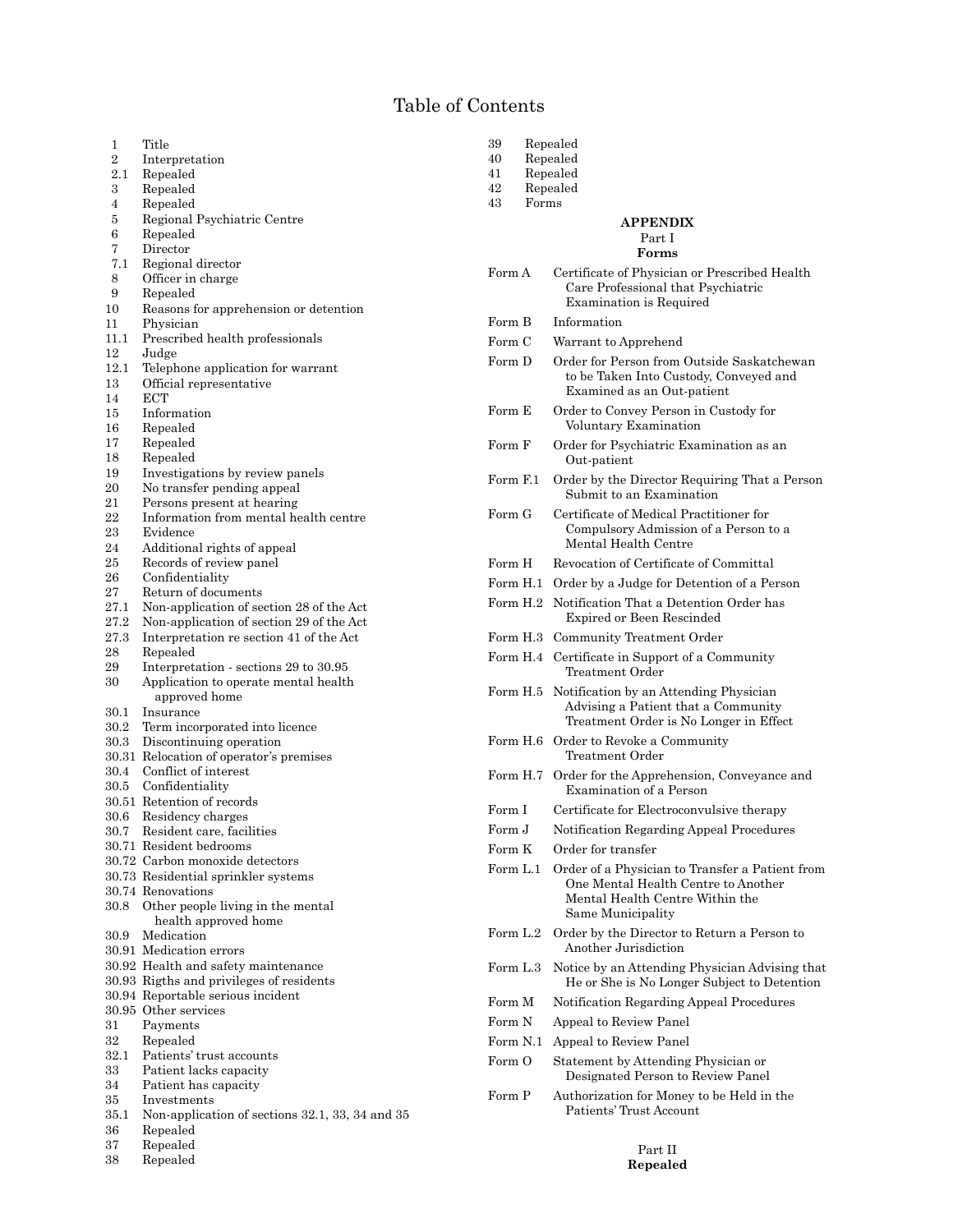### **CHAPTER M-13.1 REG 1**

### *The Mental Health Services Act*

#### **Title**

**1** These regulations may be cited as *The Mental Health Services Regulations*.

#### **Interpretation**

- **2**(1) In these regulations:
	- (a) **"Act"** means *The Mental Health Services Act*;

(b) **"long-term care"** means long-term care as defined in *The Facility Designation Regulations*;

- (b.1) **Repealed.** 24 Nov 2017 SR 116/2017 s3.
- (c) **Repealed.** 24 Nov 2017 SR 116/2017 s3.

(2) Any reference to a form in these regulations is a reference to that form as it appears in Part I of the Appendix.

> 4 Apr 86 cM-13.1 Reg 1 s2; 12 Dec 97 SR 103/97 s3; 15 May 2015 SR 47/2015 s3; 17 Feb 2017 SR 4/2017 s3; 24 Nov 2017 SR 116/2017 s3.

**2.1 Repealed.** 24 Nov 2017 SR 116/2017 s4.

- **3 Repealed.** 15 May 2015 SR 47/2015 s4.
- **4 Repealed.** 15 May 2015 SR 47/2015 s4.

#### **Regional Psychiatric Centre**

**5** No person shall be admitted to the Regional Psychiatric Centre (Prairies), Saskatoon, pursuant to section 24 of the Act unless the person is currently charged with, or currently serving sentence of imprisonment for committing, an offence.

> 4 Apr 86 cM-13.1 Reg 1 s5; 17 Feb 2017 SR 4/2017 s5.

**6 Repealed.** 15 May 2015 SR 47/2015 s5.

### **Director**

**7** The director shall:

(a) if he or she orders a person to be brought into Saskatchewan for examination pursuant to section 21 of the Act, provide notice of that order to an official representative for the region in which the person is to be examined;

(b) if he or she orders a person to submit to an examination pursuant to section 23.1 of the Act, provide notice of that order to an official representative for the region in which the person is being detained;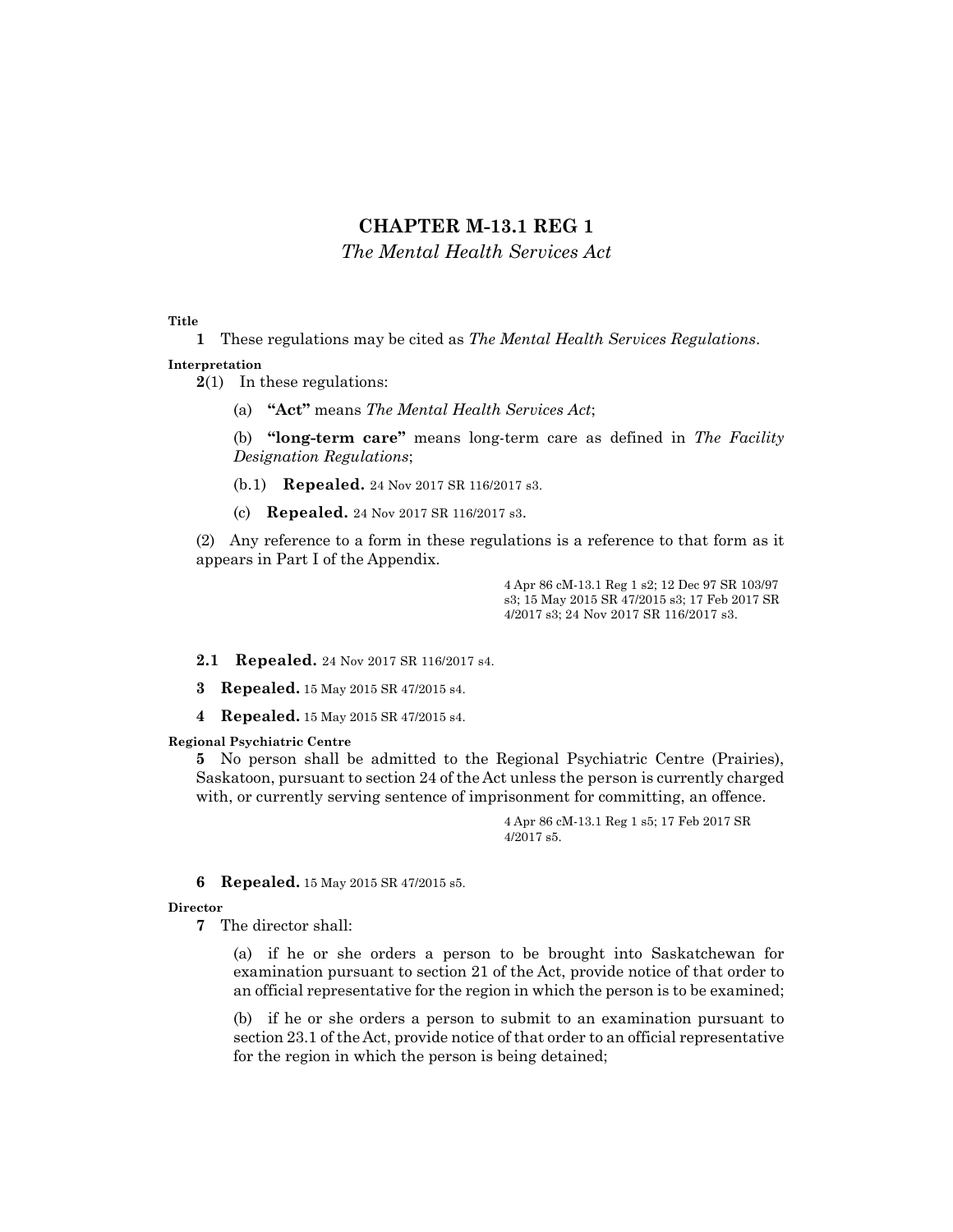**M-13.1 REG 1**

(c) if he or she orders the transfer of an involuntary patient pursuant to section 28 of the Act, provide notice of that order to an official representative for the region from which the person is to be transferred;

(d) if he or she orders the return to another jurisdiction of a person who has been detained for the purposes of psychiatric treatment in Saskatchewan pursuant to section 28.2 of the Act, provide notice of that order to the official representative for the region in which the person is being detained

15 May 2015 SR 47/2015 s6.

#### **Regional director**

**7.1**(1) The regional director shall:

(a) ensure that the officer in charge is not a psychiatrist; and

(b) maintain a list of persons who may be identified pursuant to clause24.3(1)(e) of the Act as persons who will ensure that persons who are the subject of community treatment orders will receive the services that they require in order to be able to reside in the community.

(2) **Repealed.** 15 May 2015 SR 47/2015 s7.

9 Jne 95 SR 53/95 s5; 12 Dec 97 SR 103/97 s7; 15 May 2015 SR 47/2015 s7.

#### **Officer in charge**

**8**(1) The officer in charge of a mental health centre shall:

(a) on the detention of a person in the mental health centre pursuant to section 23 of the Act, cause notice of that detention to be provided to an official representative for the region as soon as is practicable;

(b) if a warrant or order under which a person is detained pursuant to section 23 of the Act is amended or revoked, cause notice of the amendment or revocation to be provided to an official representative for the region as soon as is practicable;

(c) on the detention of a person in the facility pursuant to section 24 of the Act, promptly cause notice of that detention to be provided to an official representative for the region in the most expeditious manner possible, so that the official representative may meet his or her obligations pursuant to clause 13(1)(c);

(d) if an order has been made by a judge for the detention of a person pursuant to subsection 24.1(3) of the Act, provide a copy of that order to the person and cause notice of that detention to be provided as soon as is practicable to that person's nearest relative, any proxy, any personal guardian and an official representative for the region.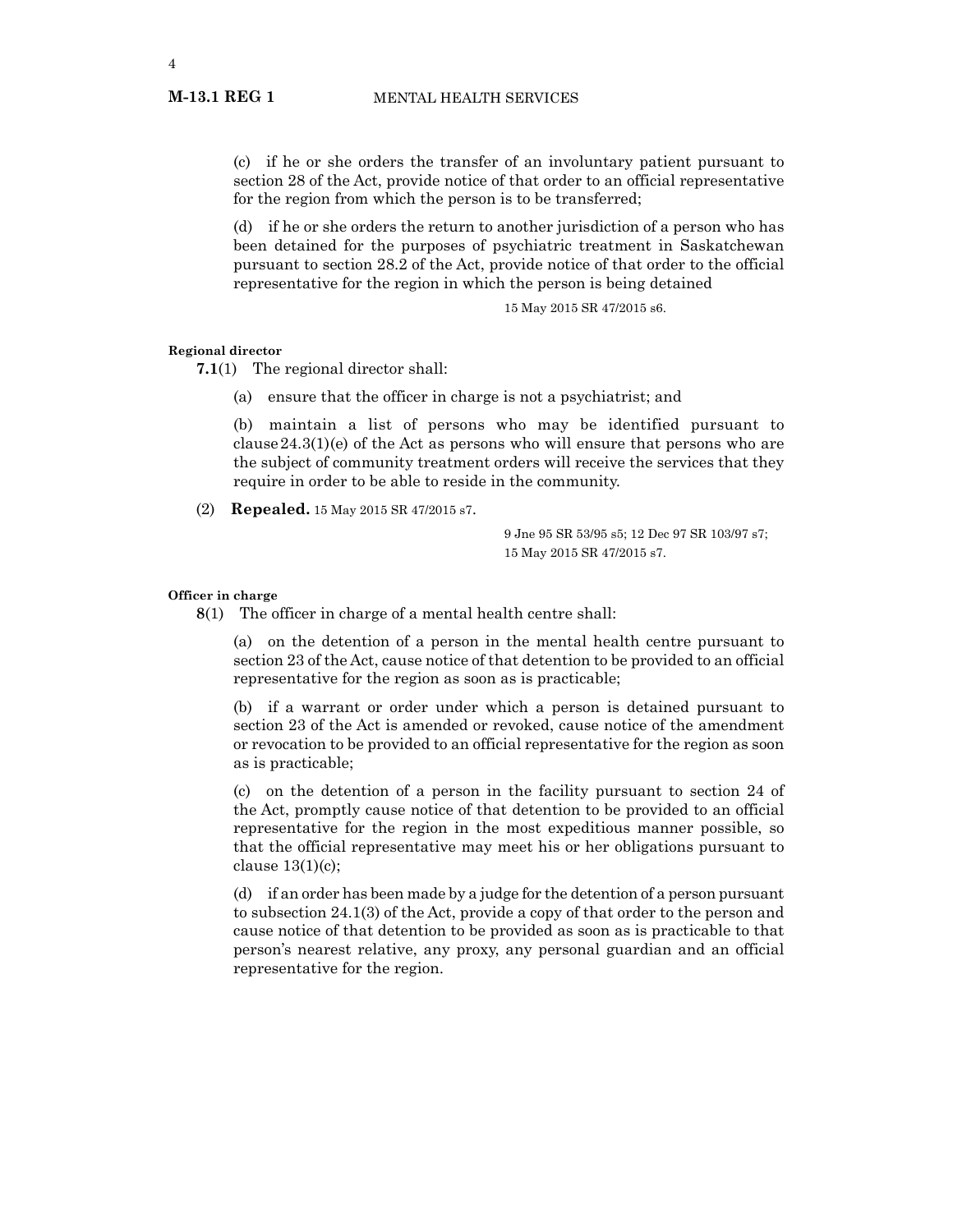#### MENTAL HEALTH SERVICES

**M-13.1 REG 1**

(2) For the purposes of providing a copy of any order or other decision made, or the giving of any notice required, pursuant to the Act or these regulations, the officer in charge of the mental health centre shall use reasonable efforts in determining the identity and mailing address of the nearest relative, any proxy and any personal guardian of a person who is the subject of the order, other decision or notice, as the case may be.

15 May 2015 SR 47/2015 s8.

**9 Repealed.** 24 Nov 2017 SR 116/2017 s5.

#### **Reasons for apprehension or detention**

**10** Any person who apprehends or detains a person pursuant to a certificate, warrant or order issued pursuant to the Act shall cause that person to be informed promptly of:

(a) the reasons for his or her apprehension or detention, as the case may be; and

(b) his or her right to retain and instruct counsel.

4 Apr 86 cM-13.1 Reg 1 s10; 15 May 2015 SR 47/2015 s10.

#### **Physician**

**11** A physician who completes a certificate pursuant to section 18 of the Act shall transmit a copy of that certificate to an official representative for the region.

4 Apr 86 cM-13.1 Reg 1 s11.

#### **Prescribed health professionals**

**11.1**(1) For the purposes of section 18 and subsection 24.6(1) of the Act, the following are prescribed health professionals:

(a) a resident in psychiatry under the supervision of a psychiatrist who has admitting privileges to a mental health centre;

(b) a registered nurse, including a nurse practitioner, who satisfies the minister that he or she:

(i) is employed by the provincial health authority or the Athabasca Health Authority Inc.;

(ii) has at least five years' experience in the past 10 years working in the mental health field;

(iii) is entitled to practise pursuant to *The Registered Nurses Act, 1988*; and

(iv) practises in a rural or remote area of Saskatchewan where access to physician services is limited;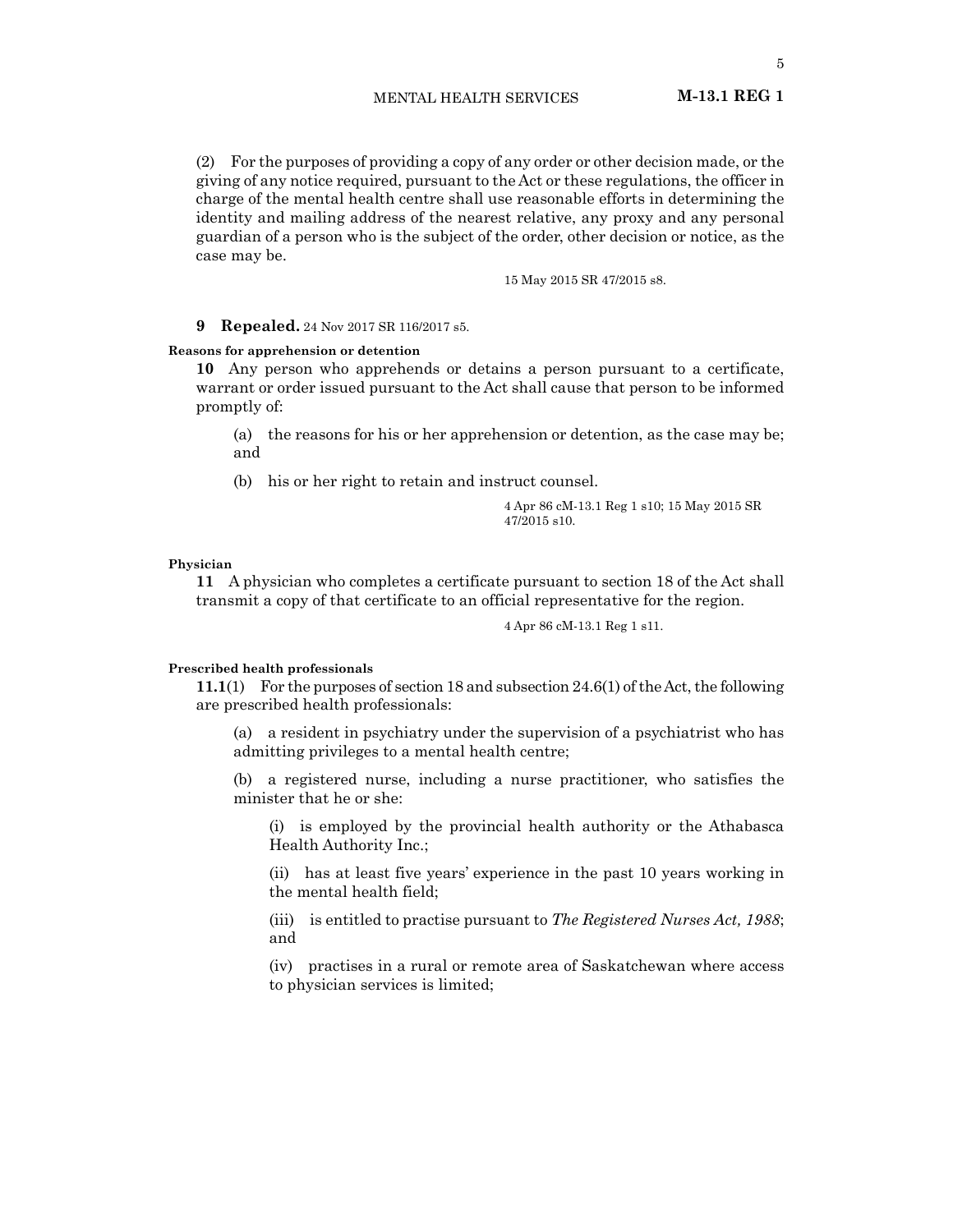(c) a registered psychiatric nurse who satisfies the minister that he or she:

(i) is employed by the provincial health authority or the Athabasca Health Authority Inc.;

(ii) has at least five years' experience in the past 10 years working in the mental health field;

(iii) is entitled to practise pursuant to *The Registered Psychiatric Nurses Act*; and

(iv) practises in a rural or remote area of Saskatchewan where access to physician services is limited.

(2) A prescribed health professional may issue a certificate mentioned in section 18 of the Act or an order mentioned in section 24.6 of the Act, as the case may be, only if an attending physician is not available and the prescribed health professional has reason to believe that an attending physician will not become available within a reasonable period.

> 15 May 2015 SR 47/2015 s11; 24 Nov 2017 SR 116/2017 s6.

#### **Judge**

**12** A judge who issues a warrant pursuant to section 19 of the Act, or an order pursuant to subsection 22(2) or (3) of the Act, shall transmit a copy of that certificate to an official representative for the region.

4 Apr 86 cM-13.1 Reg 1 s12.

#### **Telephone application for warrant**

**12.1**(1) In this section, **"telecommunication"** means any transmission, emission or reception of signs, signals, writing, images, sounds or intelligence of any nature by a wire, radio, visual or electromagnetic system and includes communication by telephone.

(2) If a peace officer considers it impracticable to appear personally before a judge of the Provincial Court of Saskatchewan, the peace officer may apply for a warrant by submitting an information on oath or affirmation by means of telecommunication to a judge designated for the purpose by the Chief Judge of the Provincial Court of Saskatchewan.

(3) An information submitted by a means of telecommunication that does not produce a written record must be on oath or affirmation in accordance with section 25 of *The Evidence Act* and must be recorded by the judge mentioned in subsection (2) in legible writing in the form of notes, who must, as soon as is practicable, cause the record or a transcription of it, certified by that judge as to time, date and contents, to be filed with the Provincial Court of Saskatchewan.

(4) A judge who receives an information submitted by a means of telecommunication that produces a written record shall, as soon as is practicable, cause to be filed with the Provincial Court of Saskatchewan the information certified by the judge as to time and date of receipt.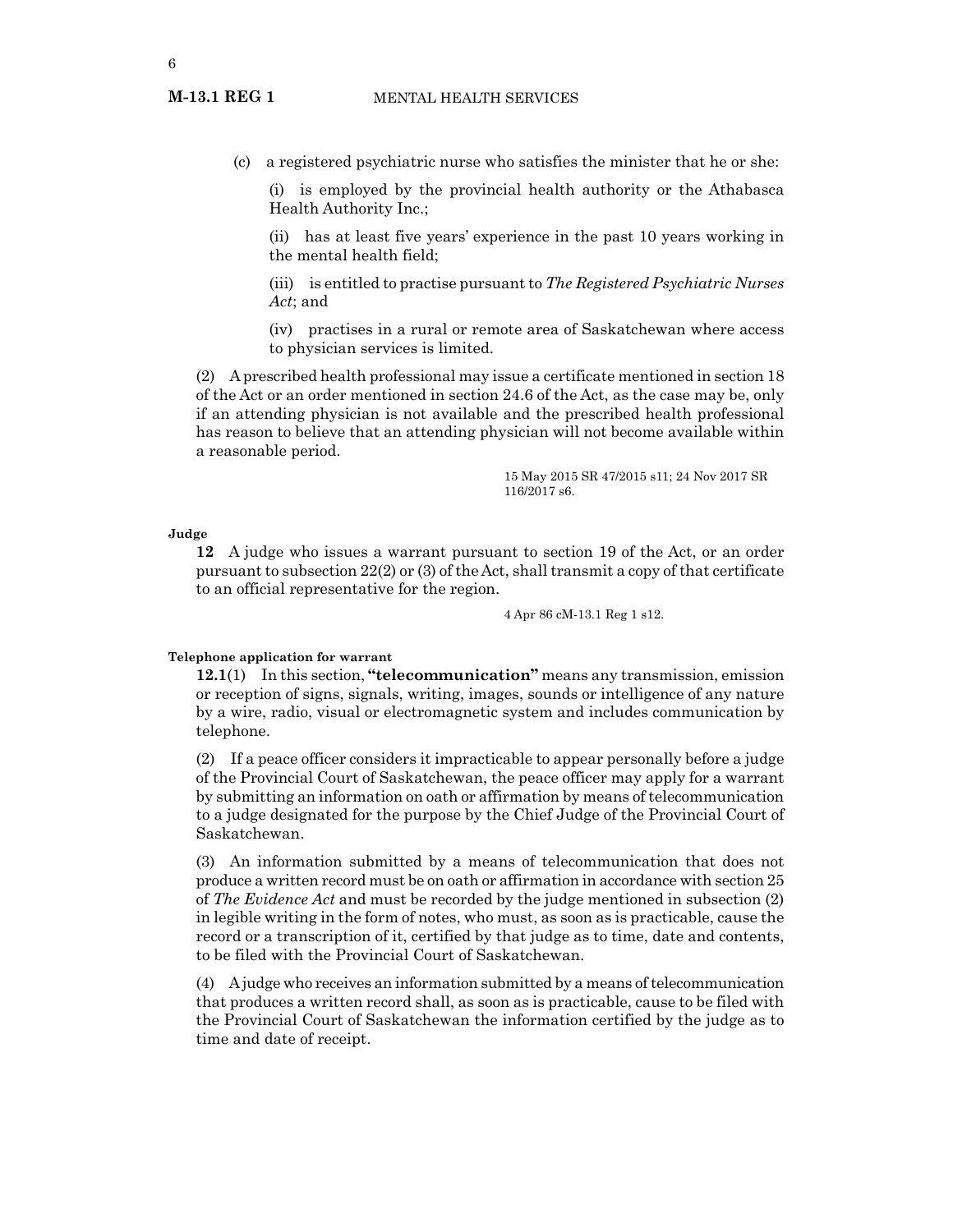(5) For the purposes of subsection (3), an oath or affirmation may be administered by means of telecommunication.

(6) An information submitted by means of telecommunication must include all of the following:

(a) a statement of the circumstances that make it impracticable for the peace officer making the application to appear personally before a judge of the Provincial Court of Saskatchewan;

(b) a statement of the peace officer's grounds for believing that the person who refuses to be examined by a physician:

- (i) is suffering from a mental disorder; and
- (ii) is in need of an examination to determine whether he or she should be admitted to a mental health centre pursuant to section 24 of the Act.

(7) A judge of the Provincial Court of Saskatchewan may issue a warrant by means of telecommunication.

(8) If a judge of the Provincial Court of Saskatchewan issues a warrant by a means of telecommunication that does not produce a written record:

(a) the judge shall complete and sign the warrant in Form C, noting on its face the time, date and place of issuance;

(b) the peace officer who submitted the information, on the direction of the judge, shall complete, in duplicate, an exact version of the warrant in Form C, noting on its face the name of the issuing judge and the time, date and place of issuance; and

(c) the judge shall, as soon as is practicable after the warrant has been issued, cause the warrant to be filed with the court.

(9) If a judge of the Provincial Court of Saskatchewan issues a warrant by means of telecommunication that produces a written record:

(a) the judge shall complete and sign the warrant in Form C, noting on its face the time, date and place of issuance;

(b) the judge shall transmit the warrant by means of telecommunication to the peace officer who submitted the information and the copy of the warrant received by the peace officer who submitted the information is deemed to be an exact version within the meaning of clause (8)(b);

(c) the peace officer who submitted the information shall procure another exact version of the warrant; and

(d) the judge shall, as soon as is practicable after the warrant has been issued, cause the warrant to be filed with the court.

(10) An order made by means of telecommunication is not subject to challenge by reason only that the circumstances did not make it reasonable to dispense with personal appearance for the purpose of making an application pursuant to subsection (2).

15 May 2015 SR 47/2015 s12.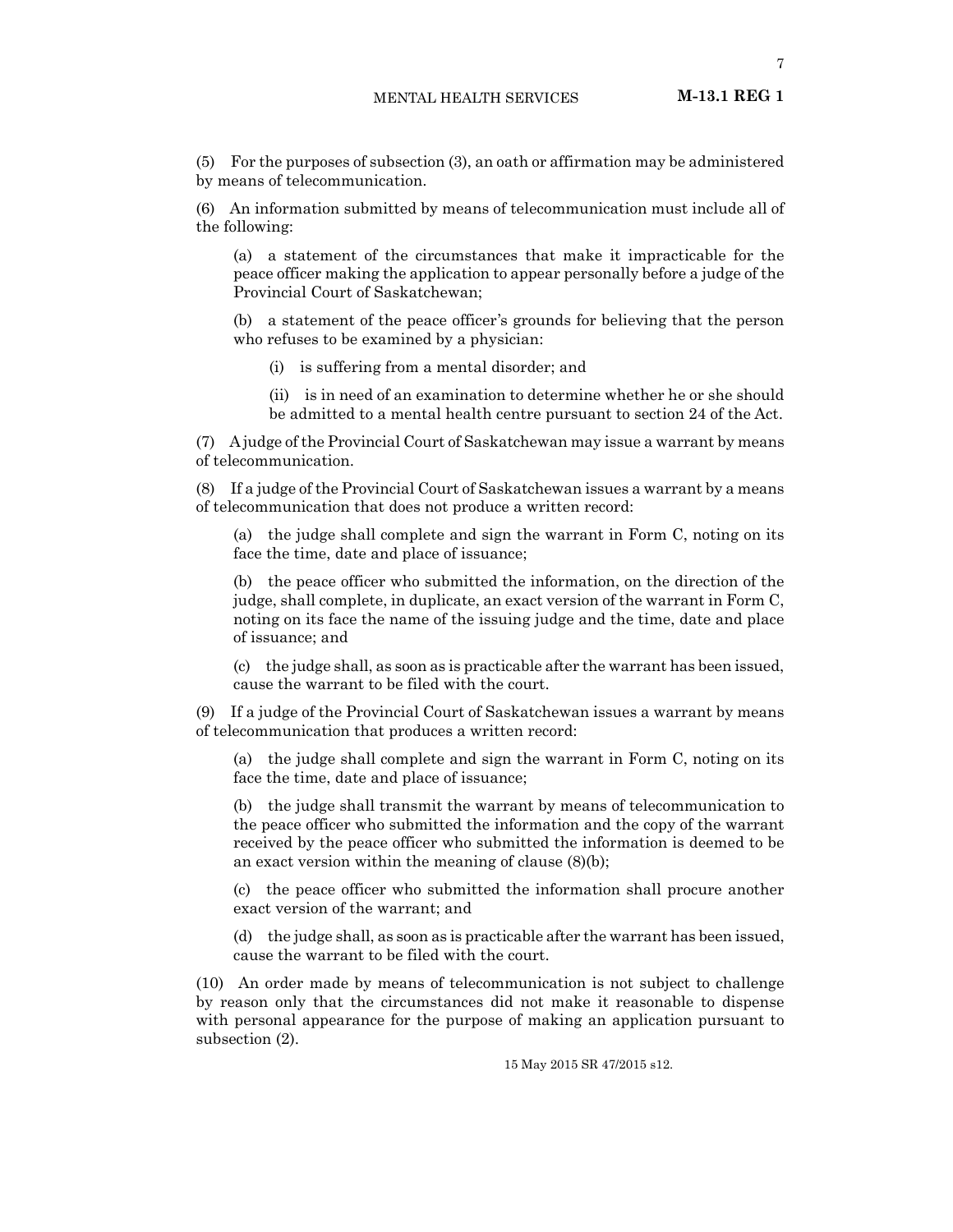#### **Official representative**

**13**(1) An official representative for a region:

(a) on receipt of notice that a person has been apprehended or detained in a mental health centre pursuant to section 18, 19, 21, 22, 23.1 or 24.6 of the Act, shall make any contact with the person that he or she considers necessary to advise that person concerning his or her rights and obligations in relation to the apprehension or detention;

(b) on receipt of notice that a patient has been detained in a mental health centre pursuant to section 23 of the Act, shall visit the patient as soon as is practicable after his or her detention and advise that patient concerning his or her rights and obligations in relation to detention pursuant to the applicable clause of section 23 of the Act;

(c) on receipt of notice that a patient has been detained in a mental health centre pursuant to section 24 of the Act, shall visit the patient within 24 hours after the commencement of the patient's detention to introduce himself or herself as an official representative for the purposes of the Act, to provide information concerning the rights and obligations of the patient in relation to the detention, and to offer assistance to enable the patient to exercise his or her rights;

(d) on receipt of an application for a long-term detention order pursuant to section 24.1 of the Act, shall visit the person who is the subject of the application as soon as is practicable, provide the person with information concerning his or her rights and obligations with respect to the application, and as far as is reasonably practicable, provide any assistance that is requested, including the following:

- (i) assisting the person to obtain legal counsel;
- (ii) accompanying the person to the court hearing;
- (iii) representing the person at the court hearing;

(e) on receipt of a notice that a person is subject to a community treatment order, shall speak with that person as soon as is practicable after the community treatment order comes into effect in order to provide information concerning the rights and obligations of the person in relation to the community treatment order and to offer assistance to enable the person to exercise his or her rights;

(f) on receipt of notice that a patient has been ordered to be transferred from a mental health centre pursuant to section 28 of the Act, shall visit the patient as soon as is practicable, and in any event before the transfer of the patient, to provide information concerning the rights and obligations of the patient in relation to the order for transfer and to offer assistance to enable the patient to exercise his or her rights;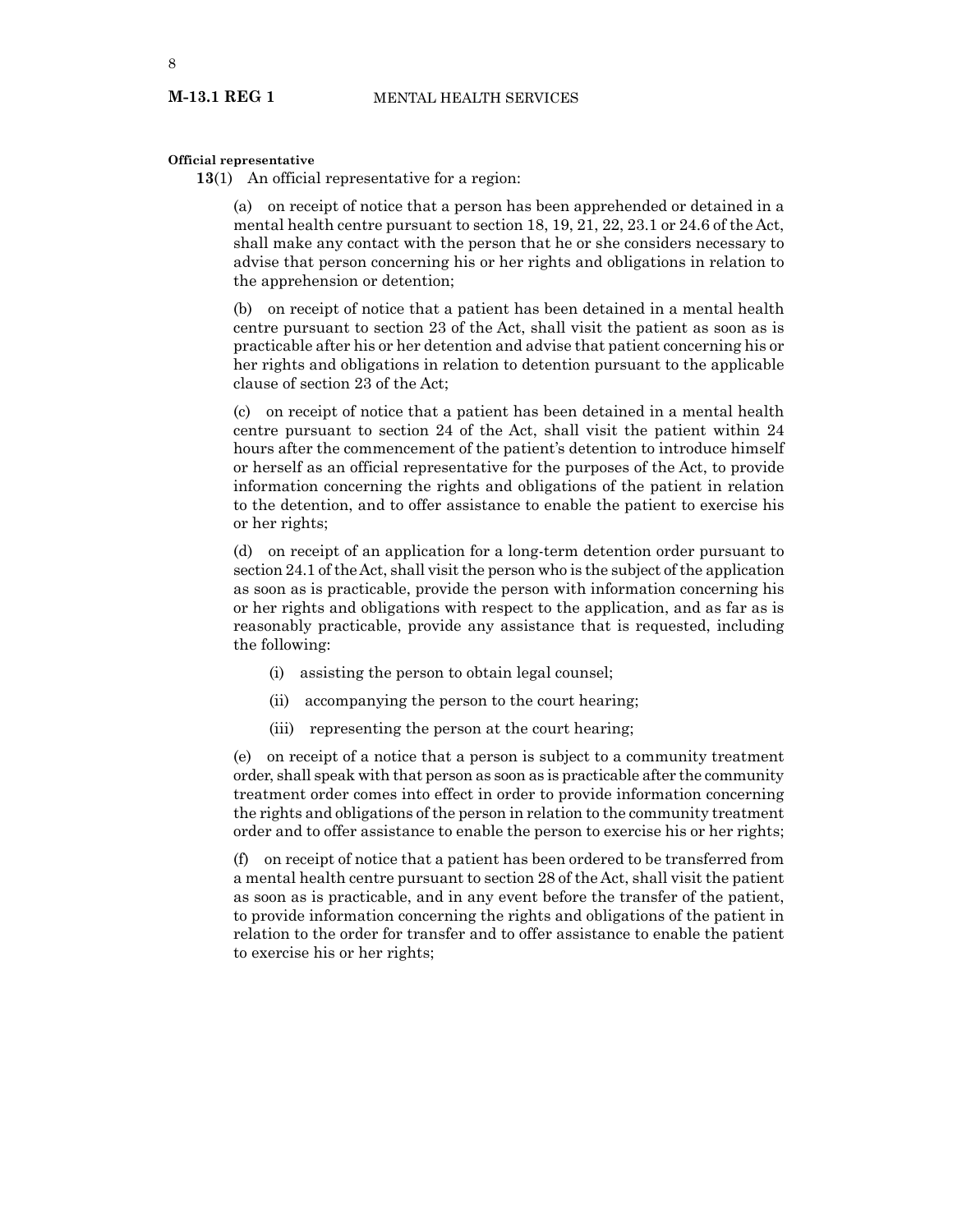(g) on receipt of notice that a person has been ordered to be returned to another jurisdiction pursuant to section 28.2 of the Act, shall:

(i) visit the person as soon as is practicable, and in any event before the transfer of the person out of Saskatchewan, to provide information concerning the rights and obligations of the person with respect to the order and to offer assistance to enable the person to exercise his or her rights; and

(ii) if requested to do so by the person, assist him or her to submit an appeal to the Court of Queen's Bench;

(h) on receipt of notice that a decision has been made to administer to a patient a treatment that is designated as a special treatment pursuant to clause 43(g) of the Act, shall visit the patient as soon as is practicable, and in any event, except in case of emergency, before the commencement of the special treatment, and advise the patient concerning his or her rights and obligations in relation to the special treatment that has been directed;

may visit any patient in a mental health centre, with the consent of that patient, for the purpose of advising the patient concerning his or her rights and obligations, after:

(i) notifying the officer in charge of his or her intention to visit the patient; and

(ii) giving consideration to any information provided by the officer in charge relating to the timing of the visit;

(j) may visit any out-patient, at the request of that patient, to advise the patient concerning his or her rights;

(k) subject to subsection (3), if a person who is entitled pursuant to subsection 33(2) of the Act to appeal to a review panel decides to appeal and requests the assistance of the official representative to initiate or to pursue an appeal, shall provide as far as is reasonably practicable any assistance that is requested, including:

- (i) submitting an appeal;
- (ii) assisting the patient to obtain legal counsel;
- (iii) accompanying the patient to the review panel hearing;
- (iv) representing the patient at the review panel hearing;

(v) if a person is dissatisfied with the decision of the review panel, assisting the patient to submit an appeal to the Court of Queen's Bench; and

(vi) generally assisting the patient to remain informed during the review process;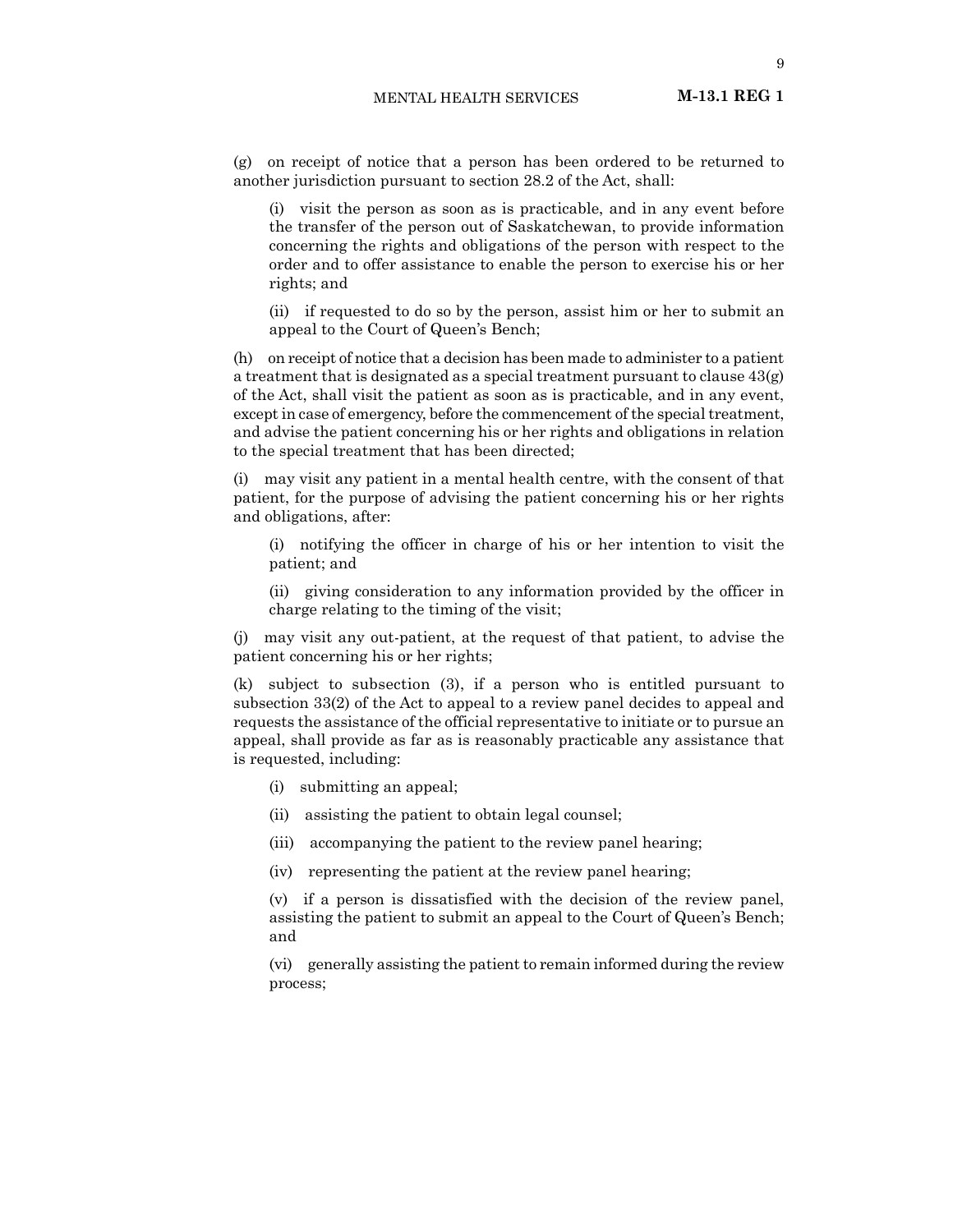**M-13.1 REG 1**

(l) if a patient who is entitled to appeal to a review panel concerning detention pursuant to section 24 of the Act or an order for transfer pursuant to section 28 of the Act does not submit an appeal and if the official representative considers it advisable that an appeal should be submitted, shall submit an appeal on behalf of that patient;

(m) shall create and maintain a file on each patient about whom he or she receives information, including copies of any certificates, warrants or orders, and a description of services provided by the official representative in relation to that patient pursuant to the Act or these regulations;

(n) unless he or she is required to do so by law, shall not disclose information obtained in the course of serving as an official representative for any purpose other than performing the duties and responsibilities, including providing instructions to a lawyer, of an official representative prescribed in the Act or these regulations**.**

(2) Clause  $(1)(n)$  does not apply to the provision of information to the director if the name and other means of identifying the patient are removed.

(3) For the purposes of clause 33(2)(c) of the Act, the official representative shall take into consideration the wishes of the patient in providing any assistance requested by the patient's nearest relative, proxy or personal guardian regarding initiating an appeal of a decision mentioned in subsection 33(1) of the Act, if an appeal is not consistent with the patient's wishes.

(4) An official representative acting pursuant to subsection (1) shall be given access to any information that he or she requires in order to provide advice or assistance to a patient.

> 15 May 2015 SR 47/2015 s13; 17 Feb 2017 SR 4/2017 s6; 24 Nov 2017 SR 116/2017 s7.

#### **ECT**

**14**(1) In this section, **"ECT"** means electroconvulsive therapy.

(2) Pursuant to clause 43(g) of the Act, electroconvulsive therapy is designated as a special treatment and no person shall administer ECT to an involuntary patient except in accordance with procedures described in subsection (4).

(3) No person other than a psychiatrist shall administer ECT to an involuntary patient except in the presence of and under the direct supervision of a psychiatrist.

(4) Before ECT is administered to an involuntary patient, a psychiatrist shall:

(a) examine the patient and inquire into the facts or circumstances of the patient that are necessary to be considered in order to enable the psychiatrist to form a satisfactory opinion that:

(i) the patient's mental condition will improve significantly if ECT is administered;

(ii) the patient's mental condition will not improve significantly without ECT; and

(iii) alternate treatments will be relatively ineffective in treating the patient's mental condition;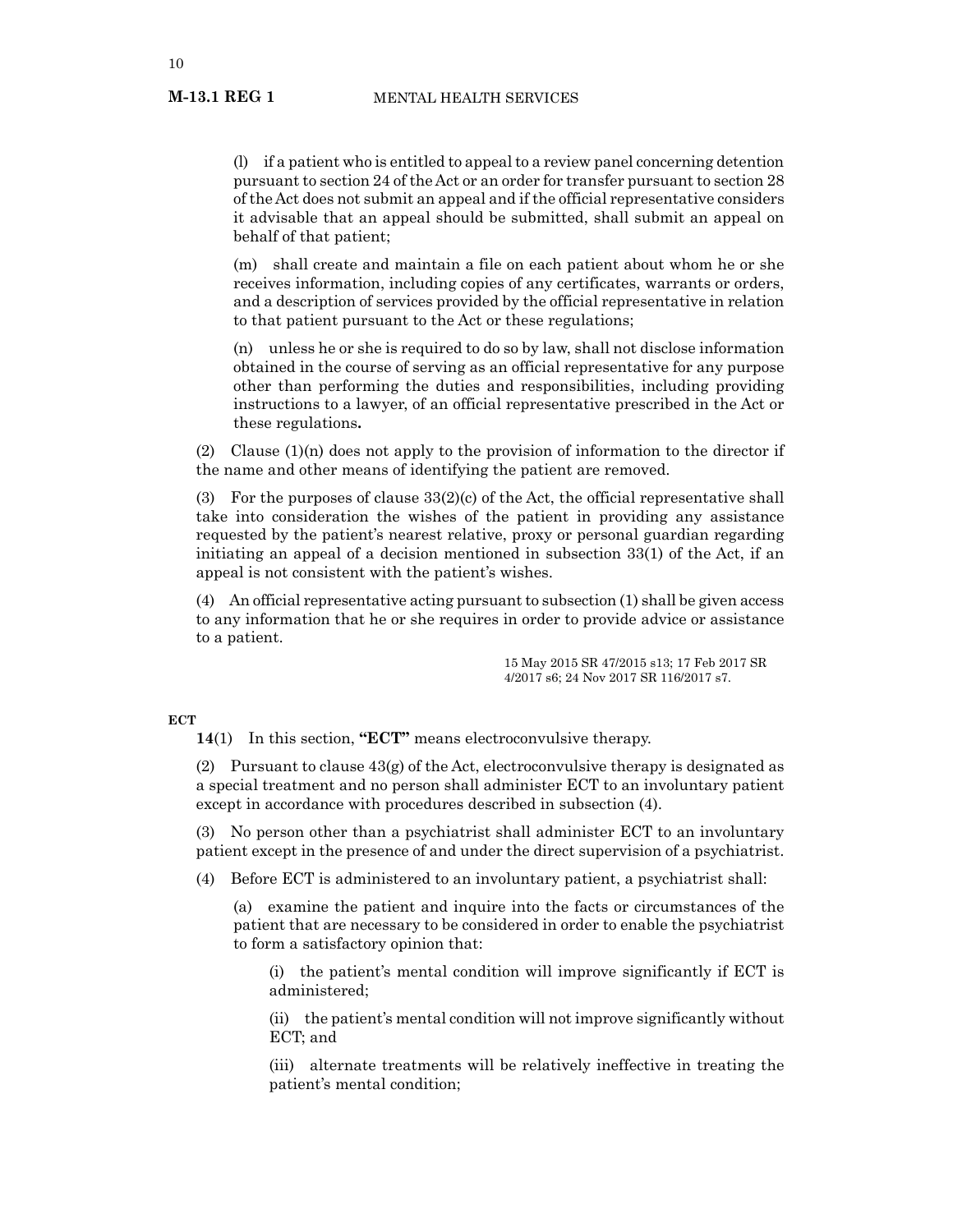11

(a.1) prepare a written record of the diagnosis, the facts on which the psychiatrist has determined that ECT should be administered to the patient and the decision to use ECT;

(b) ensure that all measures preliminary to the administration of ECT consistent with good medical practice have been taken;

(c) explain the purpose, nature and effects of ECT, possible alternative treatments and necessary preliminary and post-treatment care to the patient and:

- (i) to the patient's nearest relative; or
- (ii) if a person other than the nearest relative has been appointed pursuant to section 26 of the Act, to that person;

(c.1) give consideration to the views expressed by the patient and person mentioned in subclause  $(c)(i)$  or  $(ii)$ , as the case may be, concerning ECT and any alternative treatments;

- (d) complete a certificate in the form prescribed in subsection 43(9);
- (e) obtain the certificate in the form prescribed in subsection 43(9):
	- (i) of a second psychiatrist; or

(ii) where it is not reasonably practicable to obtain the opinion of a second psychiatrist and a delay in the commencement of ECT would pose a serious threat to the life or health of the patient, of a second physician with admitting privileges to the facility in which the patient is detained;

- (f) forthwith on the issuance of two certificates pursuant to clauses (d) and (e):
	- (i) provide the patient with copies of those certificates;

(ii) notify an official representative for the region by the most expeditious manner possible of the issuance of those certificates; and

(iii) immediately transmit copies of those certificates to that official representative; and

(g) immediately advise the patient, his or her nearest relative, any proxy, any personal guardian and an official representative for the region, in the form prescribed in subsection43(10), of the patient's right of appeal to the review panel against the administration of ECT as set out in section 24.

(4.1) Except in case of emergency, no ECT is to be administered to an involuntary patient until after the patient is visited by an official representative pursuant to clause 13(1)(e).

(5) Certificates issued pursuant to this section are valid for a maximum of 12 ECT sessions or until the expiration of any authority for the patient to be detained as an involuntary patient, whichever occurs first.

(6) Before further ECT is administered to an involuntary patient beyond the 12 sessions specified in subsection (5), a psychiatrist shall comply with the requirements of clauses  $(4)(d)$ ,  $(e)$ ,  $(f)$ , and  $(g)$ .

> 4 Apr 86 cM-13.1 Reg 1 s14; 9 Jne 95 SR 53/95 s8; 15 May 2015 SR 47/2015 s14.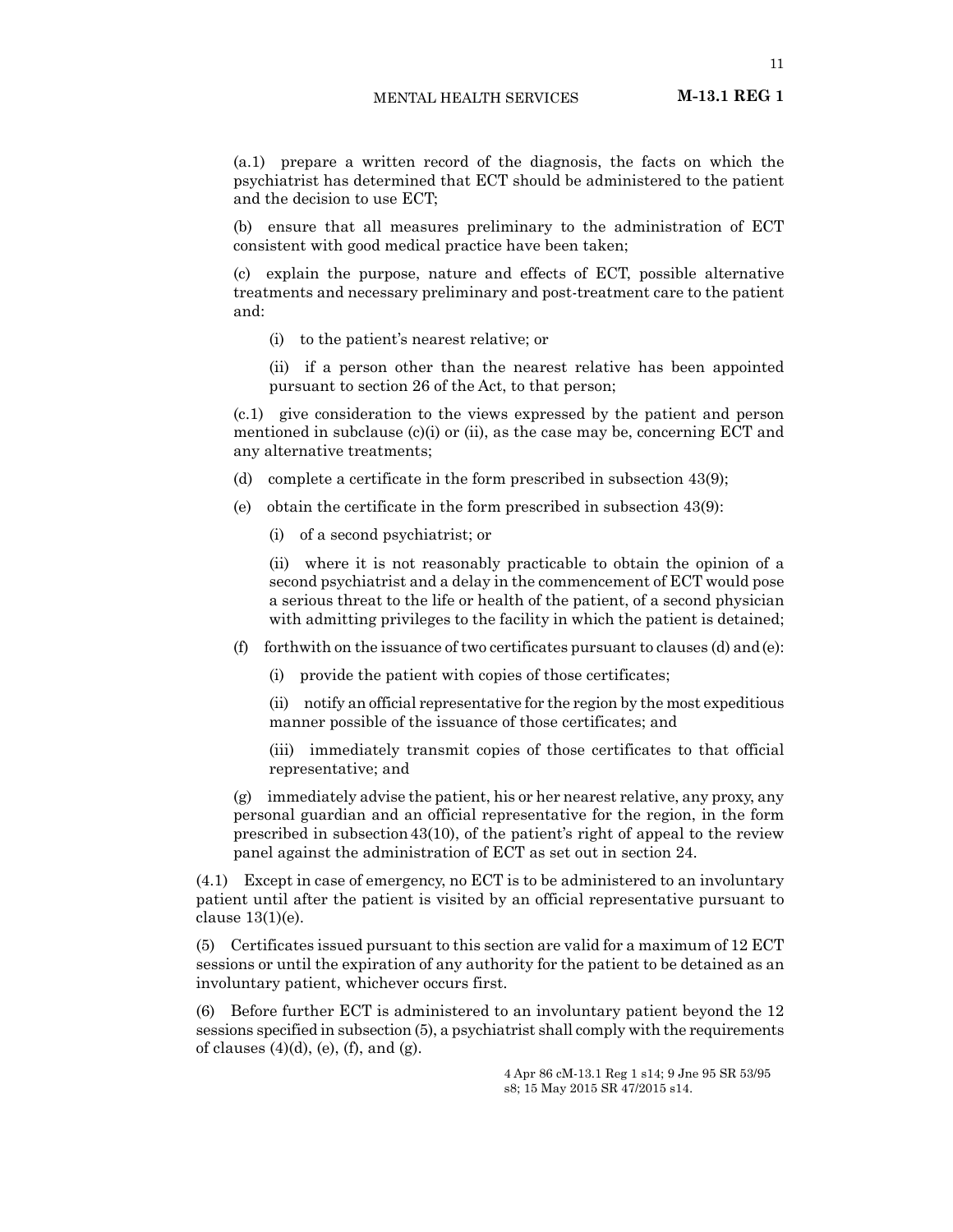**Information**

**M-13.1 REG 1**

**15**(1) In this section, **"information concerning a patient"** means information concerning a patient that comes to a person's knowledge in the course of performing his or her duties pursuant to the Act or these regulations.

(2) A person shall disclose information concerning a patient to a review panel if the review panel requires disclosure in order to perform its function in relation to that patient.

15 May 2015 SR 47/2015 s15.

- **16 Repealed.** 15 May 2015 SR 47/2015 s16.
- **17 Repealed.** 15 May 2015 SR 47/2015 s16.
- **18 Repealed.** 15 May 2015 SR 47/2015 s16.

#### **Investigations by review panels**

**19**(1) In this section and in sections 20 to 24, **"appellant"** means a person described in clause 33(1)(a), (b) or (c) of the Act who submits an appeal or on whose behalf an appeal is submitted.

(2) On receiving an appeal in writing pursuant to subsection 34(2) or (3) of the Act, the chairperson of a review panel shall, without delay, notify the mental health centre of the appeal.

(3) The chairperson of a review panel shall notify the attending physician immediately on receiving an appeal in writing with respect to a community treatment order.

> 4 Apr 86 cM-13.1 Reg 1 s19; 9 Jne 95 SR 53/95 s10; 15 May 2015 SR 47/2015 s17.

#### **No transfer pending appeal**

**20** Where an appeal of an order for transfer pursuant to section 28 of the Act is submitted to a review panel, the patient who is the subject of the order shall not be transferred before the review panel has made its decision.

4 Apr 86 cM-13.1 Reg 1 s20.

#### **Persons present at hearing**

**21**(1) For the purposes of an investigation of an appeal pursuant to subsection34(6) of the Act, the chairperson of the review panel shall:

(a) provide notification of the time and place of the hearing to the appellant;

(a.1) make every reasonable effort to provide notification of the time and place of the hearing to:

- (i) the person who submitted the appeal, if other than the appellant;
- (ii) the official representative for the region;

(iii) the officer in charge of the mental health centre in which the appellant is a patient;

(iv) the chief psychiatrist of the mental health centre mentioned in subclause (iii);

(v) the attending physician;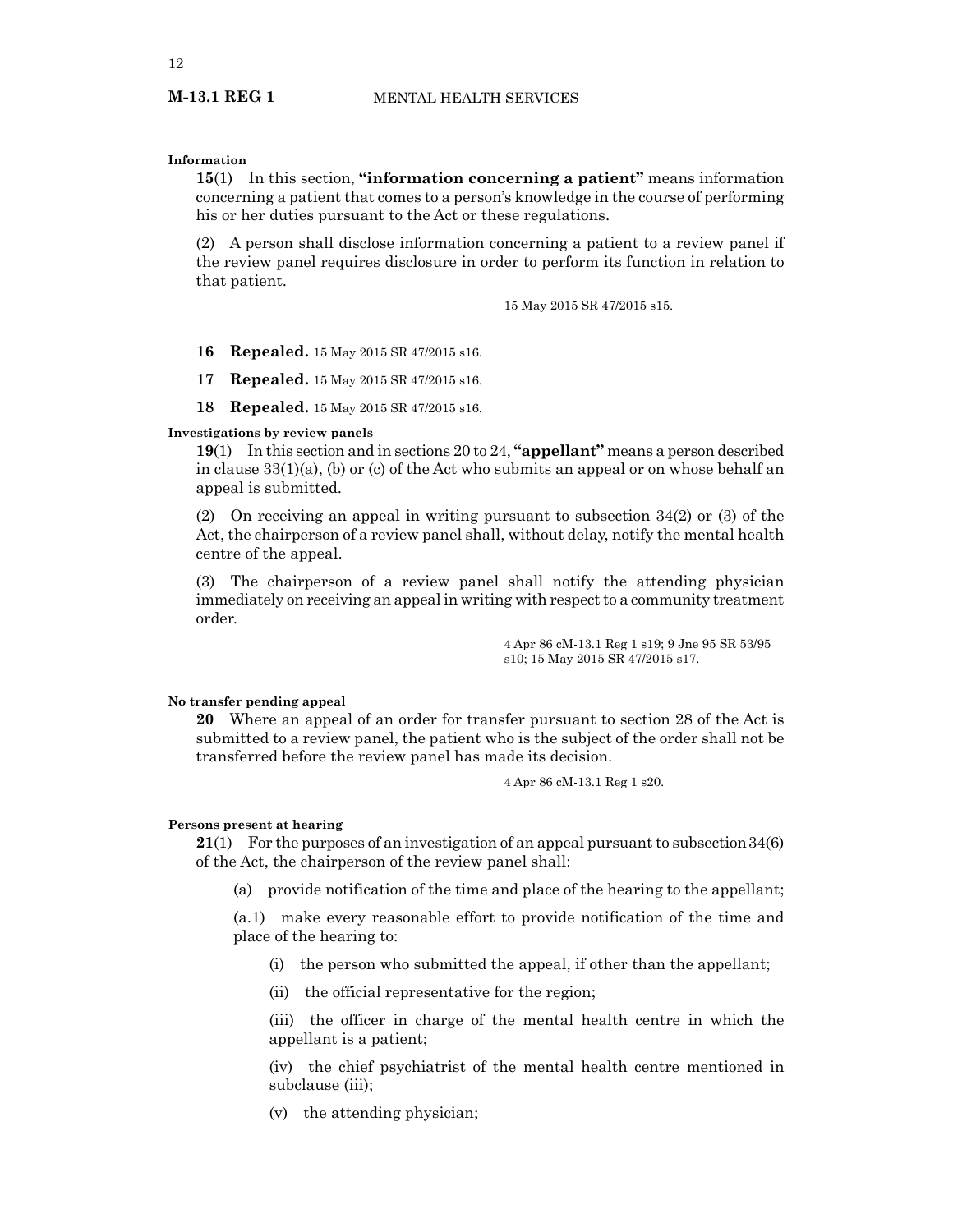(b) admit to the hearing those persons who in his or her opinion have a legitimate interest in the hearing;

(c) exclude from the hearing persons who in his or her opinion do not have a legitimate interest in the hearing.

(2) In determining who is to be admitted to a hearing the chairperson shall give consideration to the wishes of the appellant.

> 4 Apr 86 cM-13.1 Reg 1 s21; 9 Jne 95 SR 53/95 s11; 15 May 2015 SR 47/2015 s18; 24 Nov 2017 SR 116/2017 s8.

#### **Information from mental health centre**

**22**(1) Within 24 hours after receipt of notification pursuant to subsection 19(2):

(a) the attending physician or, if he or she is not available, another person designated by the officer in charge must provide the chairperson of the review panel with a statement in the form prescribed pursuant to subsection 43(15); and

(b) the officer in charge or another person designated by the officer in charge must make available to the review panel any additional information from the appellant's medical record or other documents retained in the mental health centre that the officer in charge or other person designated considers relevant to the appeal.

(2) Within 24 hours after receiving notification pursuant to subsection 19(3), the attending physician or, if he or she is not available, another physician designated by the attending physician, must provide the chairperson of the review panel with a statement in the form prescribed pursuant to subsection 43(15).

15 May 2015 SR 47/2015 s19.

#### **Evidence**

**23** The review panel is not bound by the rules of law concerning evidence and may accept any evidence that the review panel considers appropriate.

15 May 2015 SR 47/2015 s20.

#### **Additional rights of appeal**

**24**(1) Where a decision has been made to administer to an involuntary patient a treatment designated pursuant to clause  $43(g)$  of the Act as a special treatment, that patient may appeal that decision to the review panel.

(2) An appeal pursuant to subsection (1) is to be submitted in the form prescribed in subsection 43(14).

(3) Where an appeal pursuant to subsection (1) has been submitted to the review panel by the patient, the special treatment under appeal shall not be administered before the review panel has made its decision.

(4) The review panel shall conduct any investigation that it considers necessary.

(5) The review panel may confirm, vary or reverse the decision to administer the special treatment.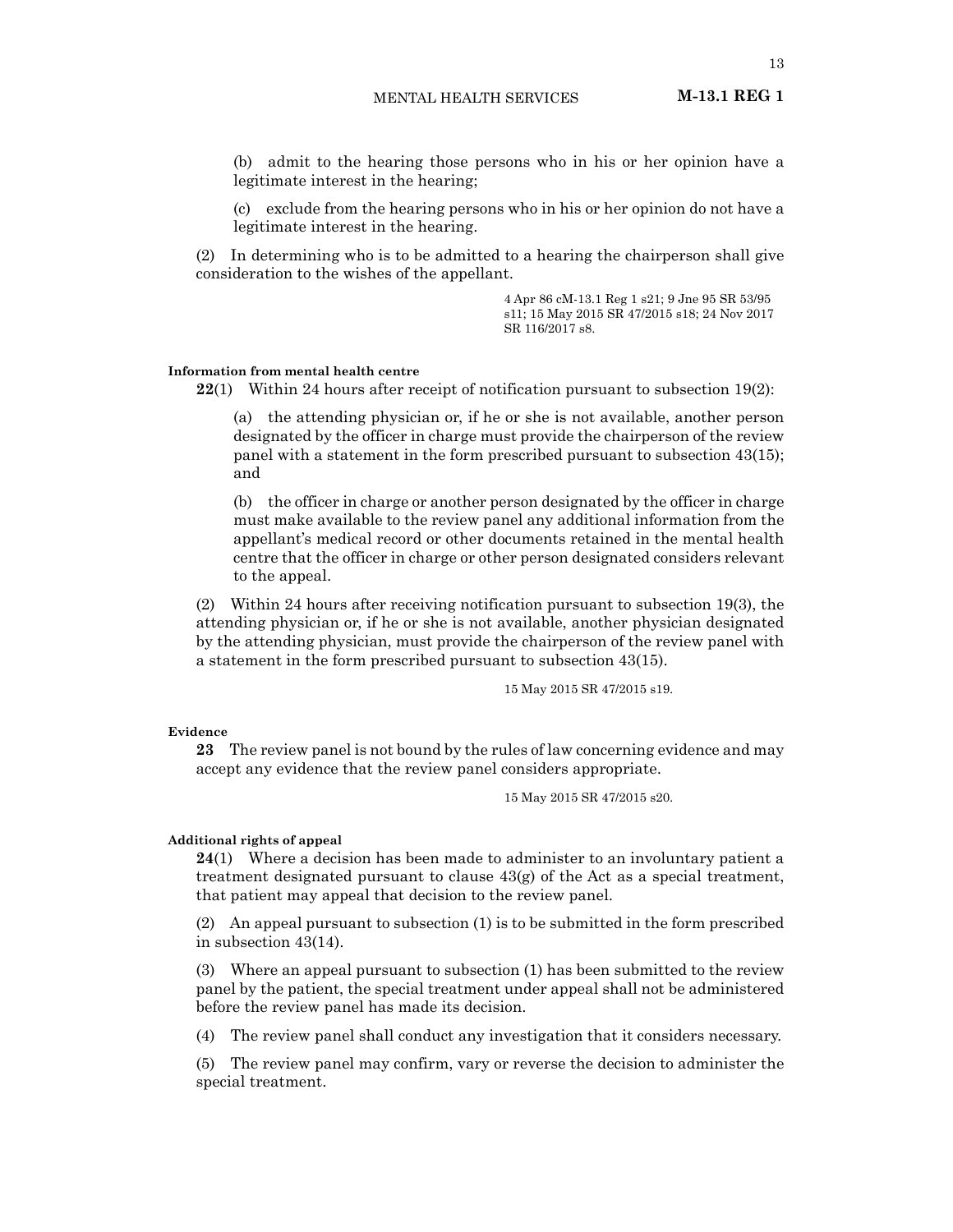(6) The chairperson of the review panel shall make a written report of the decision of the review panel and shall, before the end of the third business day following the day that the appeal was received, transmit the report to:

(a) the patient;

(b) the physician whose decision is under appeal; and

(c) the officer in charge of the mental health centre in which the involuntary patient is being detained.

> 4 Apr 86 cM-13.1 Reg 1 s24; 15 May 2015 SR 47/2015 s21.

#### **Records of review panel**

**25**(1) During his tenure in office, the chairperson of each review panel shall be the custodian of all records received or created by the review panel.

(2) When the chairperson of a review panel is replaced in office, he or she shall, without delay, transmit to his or her successor all documents, records and files that are in his or her custody in the capacity as chairperson.

> 4 Apr 86 cM-13.1 Reg 1 s25; 15 May 2015 SR 47/2015 s22.

#### **Confidentiality**

**26** Unless he or she is required to do so by law, a member of a review panel shall not disclose information obtained in the course of serving as a member of a review panel for any purpose other than performing the duties and responsibilities of a review panel prescribed in the Act or these regulations.

> 4 Apr 86 cM-13.1 Reg 1 s26; 15 May 2015 SR 47/2015 s23.

#### **Return of documents**

**27** Original documents that are part of a mental health centre's record, if removed from the mental health centre, must be returned to the officer in charge following examination by the review panel.

15 May 2015 SR 47/2015 s24.

#### **Non-application of section 28 of the Act**

**27.1** Section 28 of the Act does not apply to the transfer of involuntary patients who are inmates as defined in *The Correctional Services Act, 2012* and who are detained or confined in the portion of the mental health centre at Saskatchewan Hospital North Battleford that is designated as a correctional facility pursuant to that Act.

21 Dec 2018 SR 94/2018 s3.

### **Non-application of section 29 of the Act**

**27.2** Section 29 of the Act does not apply to the temporary removal of involuntary patients who are inmates as defined in *The Correctional Services Act, 2012* and who are detained or confined in the portion of the mental health centre at Saskatchewan Hospital North Battleford that is designated as a correctional facility pursuant to that Act.

21 Dec 2018 SR 94/2018 s3.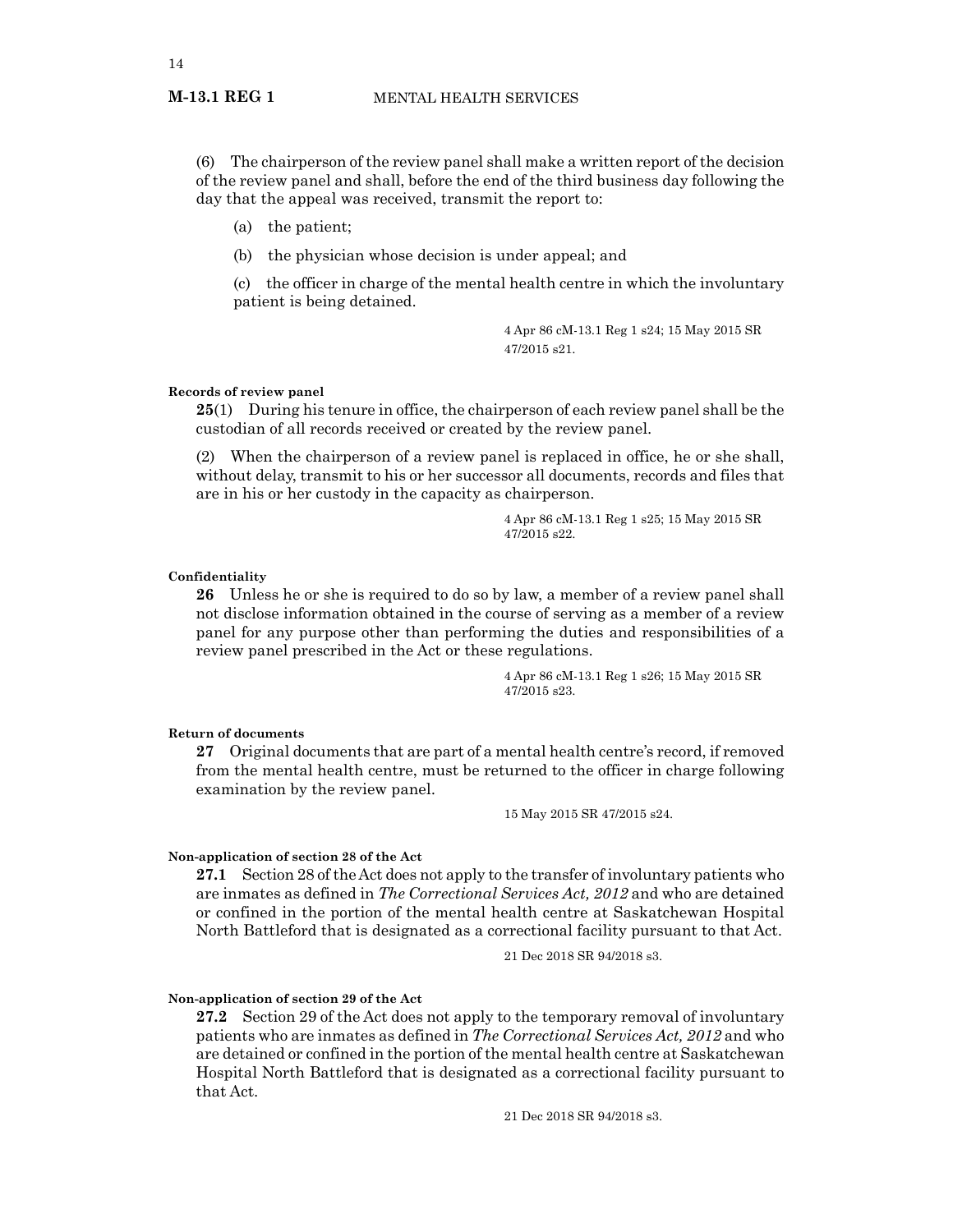**Interpretation re section 41 of the Act**

**27.3** In section 41 of the Act, **'aid, abet, counsel or wrongfully allow an involuntary patient to depart from a mental health centre'** does not include a discharge, transfer or other removal of an involuntary patient in accordance with *The Correctional Services Act, 2012* from the portion of the mental health centre at Saskatchewan Hospital North Battleford that is designated as a correctional facility pursuant to that Act.

21 Dec 2018 SR 94/2018 s3.

**28 Repealed.** 15 May 2015 SR 47/2015 s25.

**Interpretation - sections 29 to 30.95**

- **29** In this section and in sections 30 to 30.95:
	- (a) **"activities of daily living"** includes the following activities:
		- (i) eating;
		- (ii) bathing;
		- (iii) dressing;
		- (iv) grooming;
		- (v) participating in social and recreational activities;

(b) **"care'** means direct assistance to, or supervision of, a resident in performing activities of daily living, including providing assistance in the taking of medication, but does not include health care services provided exclusively by health care professionals that are required by a resident;

(c) **"care record'** of a resident includes information related to the care and support the resident requires, health care appointments, any medication prescribed by the resident's physician and a list of physicians and other professionals who are involved in providing care to the resident, as further set out in the manual;

(d) **"licence'** means a valid licence issued pursuant to section 37.2 of the Act or renewed pursuant to section 37.7 of the Act;

(e) **"manual'** means the latest edition of the *Mental Health Approved Home Program Operator Manual*, as amended from time to time, published by the ministry;

(f) **"operator'**, unless otherwise provided, means the holder of a licence;

(g) **"relative'** means a spouse, son, daughter, sister, brother, parent, aunt, uncle, great aunt, great uncle, grandparent, great-grandparent, cousin, nephew or niece whether that person is related by blood or by marriage or as a result of adoption;

(h) **"resident'** means an adult, other than a relative of the operator, who has been placed by the regional director in a mental health approved home for the purposes of receiving assistance and supervision in the activities of daily living.

15 May 2015 SR 47/2015 s26.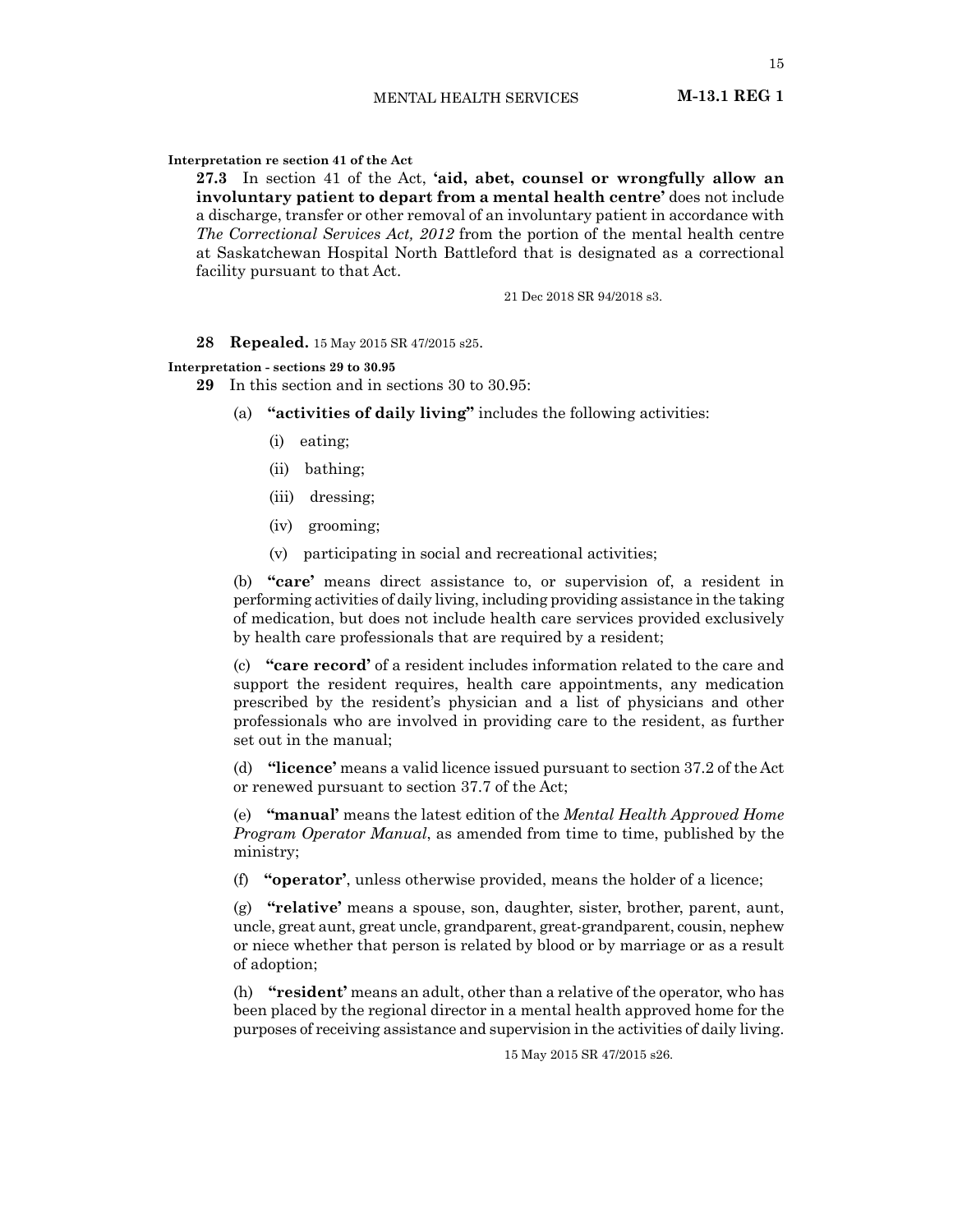#### **Application to operate mental health approved home**

**30**(1) An application pursuant to section 37.1 of the Act must:

(a) be in writing;

(b) pertain to a specified person and building or premises that may be the subject of the licence;

(c) include a criminal record check including vulnerable sector check, dated no earlier than three months before the date of the application, with respect to all adults who are not proposed residents but who are occupants of the building or premises that may be the subject of the licence;

(d) include evidence that the specified person and building or premises meet the requirements set out in subsection 37(2) of the Act; and

(e) include any other information and material set out in the manual.

(2) In order for a licence to be renewed pursuant to section 37.7 of the Act, the operator must satisfy the provincial health authority that he or she meets the requirements of section 37 of the Act and of these regulations.

> 15 May 2015 SR 47/2015 s26; 24 Nov 2017 SR 116/2017 s9.

#### **Insurance**

**30.1**(1) In this section, **"automobile insurance"** does not include the insurance evidenced by a certificate of insurance issued pursuant to *The Automobile Accident Insurance Act*.

(2) Every operator must hold the following policies of insurance:

(a) against general liability, including third party liability, with respect to the premises used by the home and to the operation of the mental health approved home, including claims based on negligence associated with the operation of the home and occupier's liability;

(b) with respect to a motor vehicle owned or leased by the operator, automobile insurance in an amount not less than \$1 million per occurrence, insuring the operator against liability arising from:

(i) bodily injury to or the death of a person, or loss of or damage to property caused by a motor vehicle or the use or operation of a motor vehicle; or

(ii) loss or damage to a motor vehicle and the loss of use of a motor vehicle;

(c) against any other risk that, in the opinion of the minister, is necessary to be insured against respecting the safe operation of the home and the well-being of the residents.

(3) The policies of insurance required to be held pursuant to clauses (2)(a) and (c) must be in the amounts set out in the manual.

15 May 2015 SR 47/2015 s26.

**M-13.1 REG 1**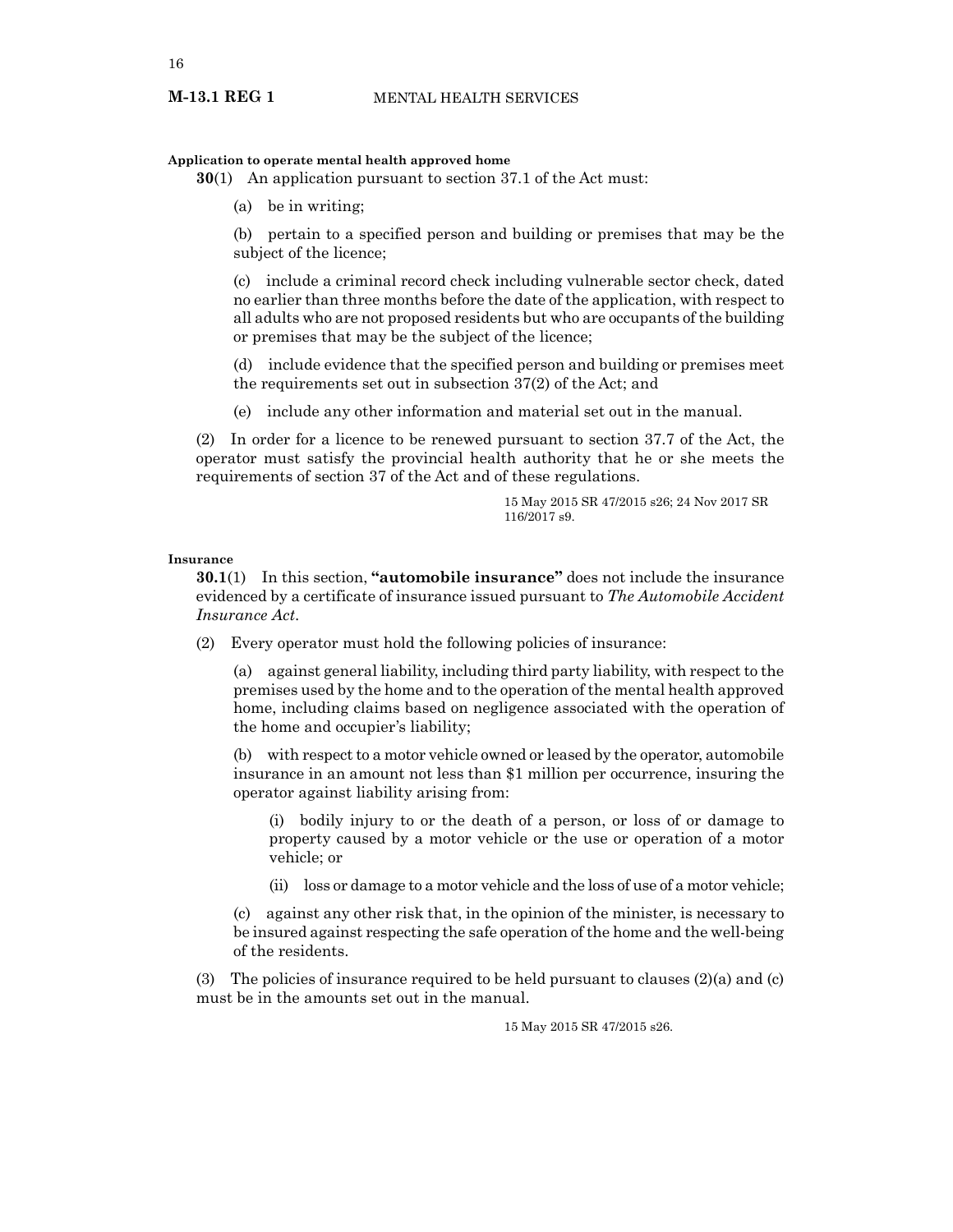#### **Term incorporated into licence**

**30.2**(1) The following term is to be incorporated into each licence:

'Subject to the other terms and conditions of this licence, the operator shall operate the mental health approved home governed by this licence in accordance with the most recent edition of the *Mental Health Approved Home Program Operator Manual* published by the Ministry of Health'.

(2) Specific terms and conditions that vary, add to or remove any of the requirements set out in the manual may be incorporated in a licence and, in the event of a conflict between the manual and a term or condition, the terms and conditions in the licence prevail.

15 May 2015 SR 47/2015 s26.

#### **Discontinuing operation**

**30.3** An operator must provide a minimum of 30 days' notice in writing to the regional director before discontinuing operations.

15 May 2015 SR 47/2015 s26.

#### **Relocation of operator's premises**

**30.31**(1) An operator who intends to relocate to other premises and operate a mental health approved home that houses any or all of the residents who reside in the home that is the subject of an existing licence must provide a minimum of 30 days' notice in writing to the regional director to that effect.

(2) An operator mentioned in subsection (1) must apply for a licence respecting the premises to which he or she intends to relocate in accordance with section 37.1 of the Act and section 30 of these regulations.

15 May 2015 SR 47/2015 s26.

#### **Conflict of interest**

**30.4**(1) For the purposes of this section, **"operator"** includes any person carrying out the responsibilities of the person named in the licence on a temporary basis in order to provide relief to that person.

- (2) Subject to subsection (3), no operator or relative of an operator shall:
	- (a) accept appointment as power of attorney for a resident;

(b) accept appointment as a personal or property guardian pursuant to *The Adult Guardianship and Co-decision-making Act* for a resident;

(c) accept appointment as a proxy for a resident in a directive pursuant to *The Health Care Directives and Substitute Health Care Decision Makers Act*;

(d) accept gifts from a resident with an estimated total value greater than \$100 in a year;

(e) accept real or personal property from a resident or from anyone on behalf of a resident as payment for care and accommodation in the home;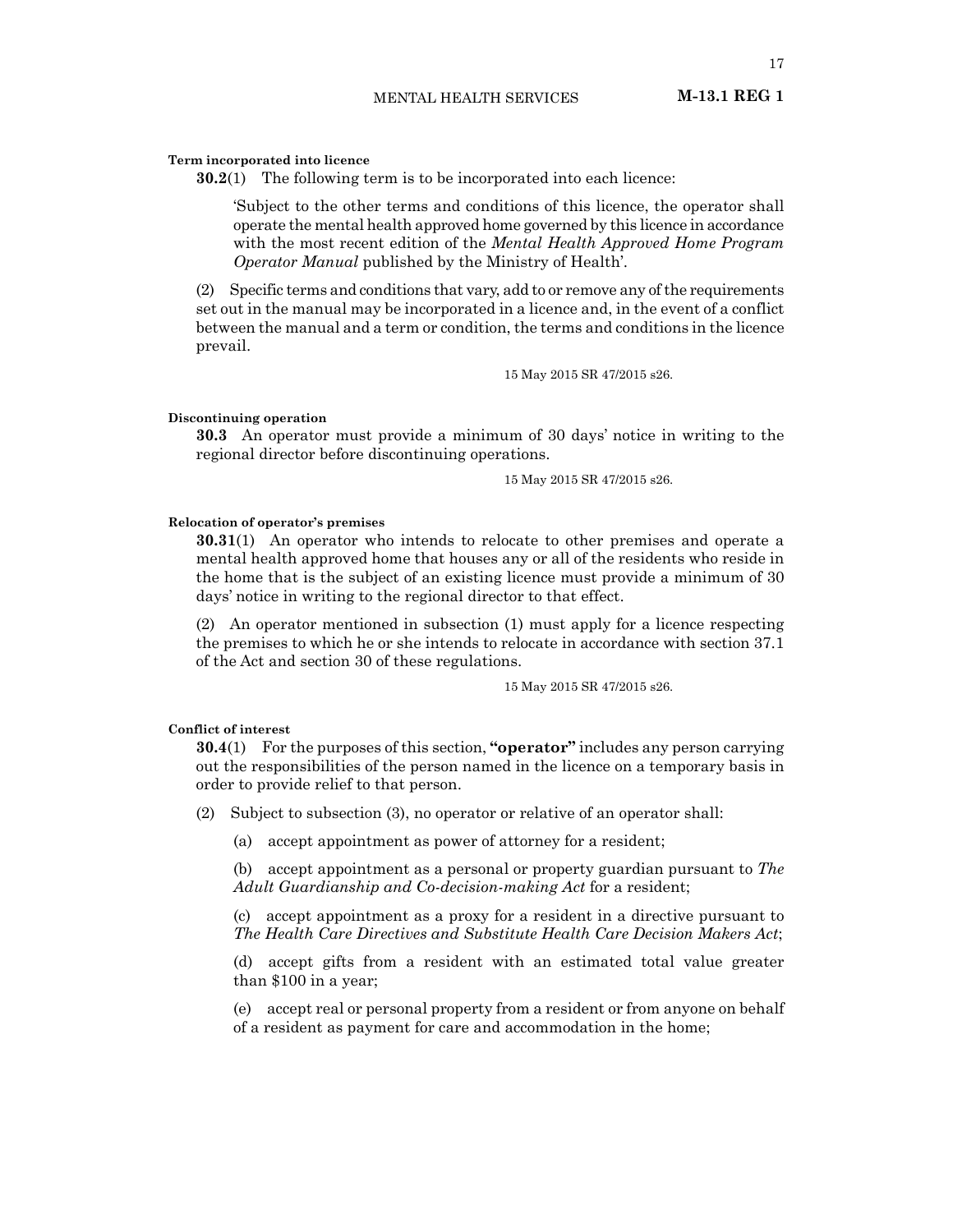(f) influence or attempt to influence a resident or prospective resident:

(i) in the making or alteration of the will of the resident or prospective resident;

(ii) subject to the guidelines set out in the manual, in the conduct of the financial affairs of the resident or prospective resident; or

(iii) subject to the guidelines set out in the manual, in handling the personal assets of the resident or prospective resident; or

(g) accept gifts or bequests provided in a resident's will unless the will was executed before the resident was admitted to the home.

(3) Subsection (2) does not apply if the operator or relative of the operator is a relative of the resident in question.

(4) Nothing in subsection (2) precludes an operator from being appointed as a trustee of a resident for the purposes of *The Saskatchewan Assistance Act*.

(5) If an operator receives a gift from a resident, the operator must:

(a) notify the resident's nearest relative, proxy or personal guardian, if any, and the regional director about the gift; and

- (b) record the following information:
	- (i) the date of receipt of the gift;
	- (ii) the name of the person who received the gift;
	- (iii) the amount or estimated value of the gift;
	- (iv) the name of the person, if any, contacted pursuant to clause (a).

15 May 2015 SR 47/2015 s26.

#### **Confidentiality**

**30.5**(1) The care record of a resident is the property of the operator and is confidential.

(2) Subject to subsections (3) and (4), an operator shall maintain the confidentiality of the care record of a resident.

(3) An operator shall disclose all or any part of a care record of a resident:

(a) to the resident on the resident's request;

(b) to any person named in a written request of the resident that is signed by the resident;

- (c) to the regional director at the direction of the regional director;
- (d) to the minister at the direction of the minister; and

(e) to any person on the order of a court of competent jurisdiction or if otherwise required by law.

(4) An operator may disclose to a person who provides care to a resident any part of the resident's care record that is required for the purposes of providing care to the resident.

15 May 2015 SR 47/2015 s26.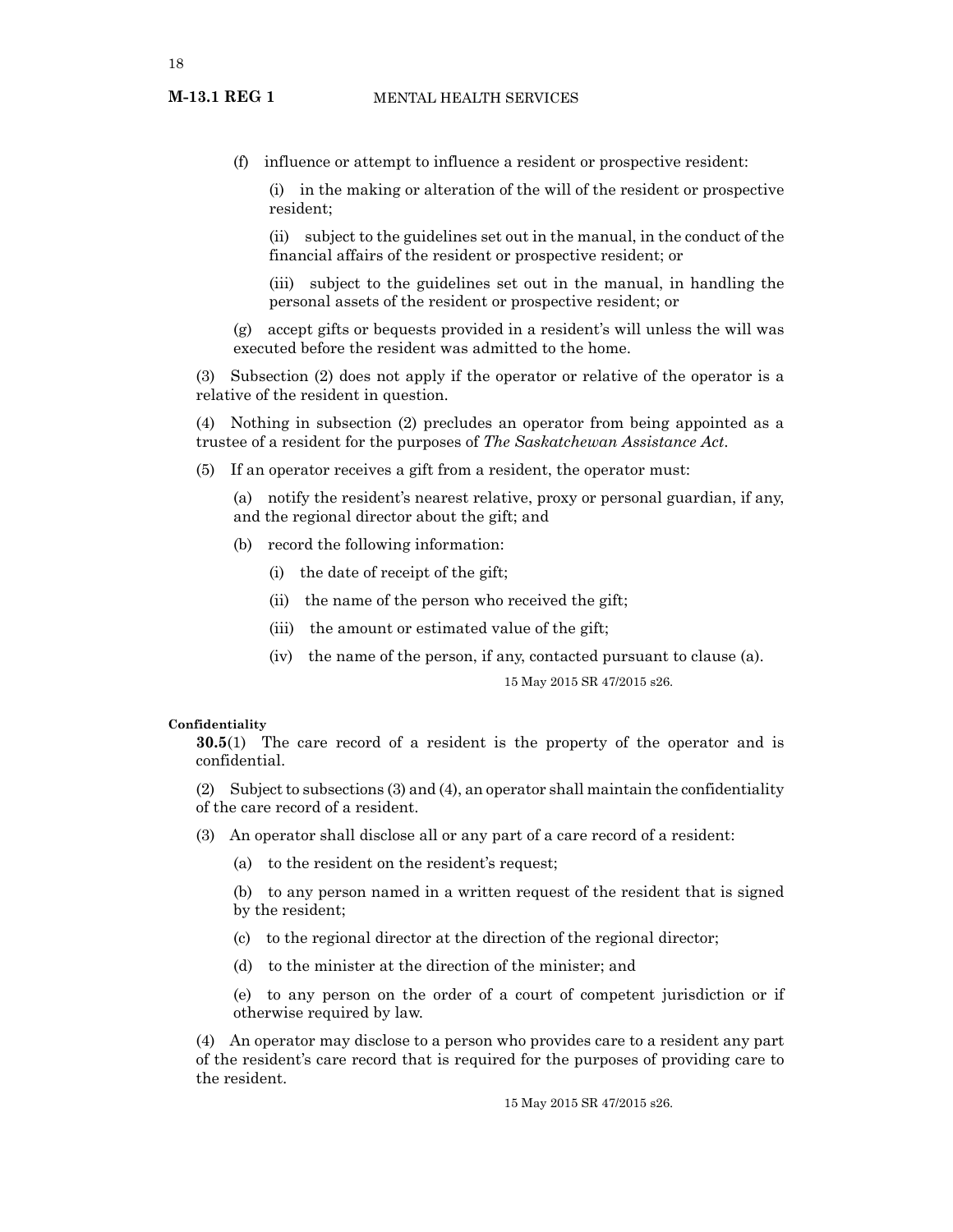19

#### **Retention of records**

**30.51** An operator shall retain the resident care record for the period set out in the manual.

15 May 2015 SR 47/2015 s26.

#### **Residency charges**

**30.6**(1) No operator shall charge a resident for accommodation and care, or for any costs of any necessary special services, activities, equipment or materials at rates greater than the rates authorized for the equivalent level of care set out in the regulations made pursuant to *The Saskatchewan Assistance Act*.

(2) No operator shall charge a resident for meals, the reasonably anticipated costs of personal hygiene items, items set out in the manual or any other item that is considered to be included in payments to the operator set out in the regulations made pursuant to *The Saskatchewan Assistance Act*.

15 May 2015 SR 47/2015 s26.

#### **Resident care, facilities**

**30.7**(1) An operator shall provide the care to residents that is required to meet the individual needs of each resident, in accordance with the standards set out in the manual.

(2) An operator shall ensure that the mental health approved home has the necessary facilities to meet the needs of each resident, including:

(a) accessible common rooms, including living rooms, dens or other recreational rooms but not including dining rooms, that:

(i) are of a sufficient size and separation to accommodate the total number of persons living in the home;

(ii) have a combined area that provides not less than 1.85 square metres of usable floor space per person living in the home; and

(iii) will facilitate recreation and leisure activities of residents while preventing those activities from interfering with care;

(b) an accessible dining room area with not less than 1.2 square metres of usable floor space per person living in the home, that is of a sufficient size and separation to accommodate the total number of persons living in the home;

(c) outside yard or lawn space with accessible, safe and appropriate seating and walkways;

(d) supportive bars or grips installed in bathrooms wherever necessitated by resident need;

(e) sturdy handrails along stairways, inclines, ramps and decks;

(f) non-skid treads on stairs, non-skid mats or strips in all bathtubs and showers and non-skid backing on floor mats;

(g) toilets and bathrooms conveniently located, well-ventilated and equipped to ensure privacy.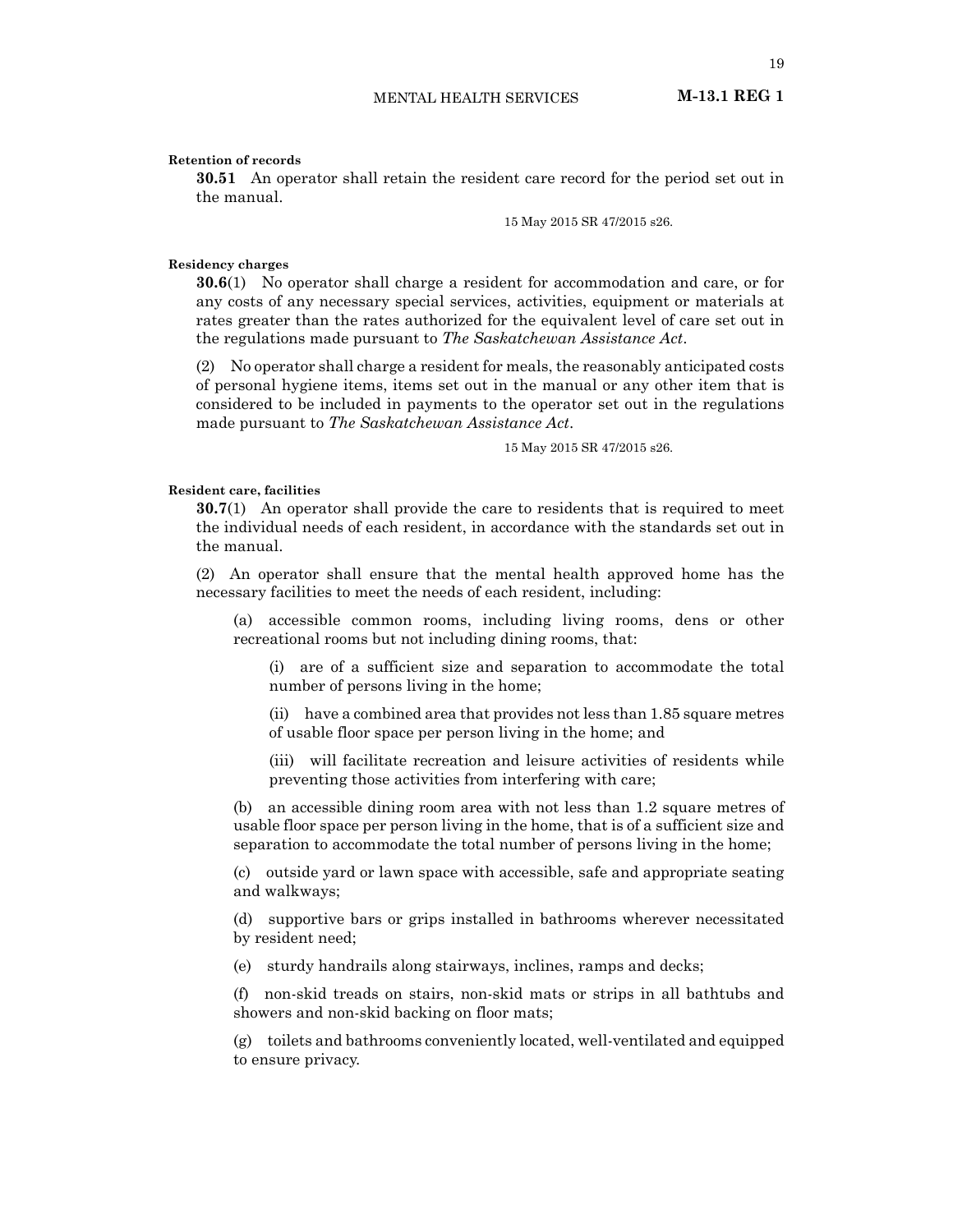(3) An operator shall ensure that the toilet and bathing facilities of the home include:

(a) at least one toilet and washbasin for every five persons residing in the home that are accessible to all residents;

(b) at least one bathtub or suitable shower for every five persons residing in the home that is accessible to all residents.

15 May 2015 SR 47/2015 s26.

#### **Resident bedrooms**

**30.71**(1) An operator shall ensure that each resident bedroom:

- (a) does not accommodate more than two residents;
- (b) has a minimum usable floor space, excluding floor space in closets:

(i) of 7.2 square metres, in the case of a bedroom accommodating one resident; or

(ii) of 5.4 square metres per resident, in the case of a bedroom accommodating two residents;

(c) is not used as a passageway to another bedroom or to a common bath, a common toilet or an exit from the home; and

(d) meets the requirements set out in the manual.

(2) No operator shall accommodate a resident who has difficulty negotiating stairs in a bedroom that can only be reached by negotiating stairs.

15 May 2015 SR 47/2015 s26.

#### **Carbon monoxide detectors**

**30.72**(1) In this section, **"approved"**, with respect to a carbon monoxide detector, means a carbon monoxide detector purchased in Canada.

(2) An operator shall ensure that:

(a) at least one approved carbon monoxide detector is installed and maintained in accordance with the manufacturer's instructions on each storey where persons are accommodated; and

(b) each carbon monoxide detector is replaced at the time or in the circumstances indicated in the manufacturer's instructions.

15 May 2015 SR 47/2015 s26.

#### **Residential sprinkler systems**

**30.73** If required under the National Building Code of Canada, as adopted and amended pursuant to *The Uniform Building and Accessibility Standards Act*, an operator shall ensure that the mental health approved home is equipped with an automatic sprinkler system that meets the requirements of that Code.

15 May 2015 SR 47/2015 s26.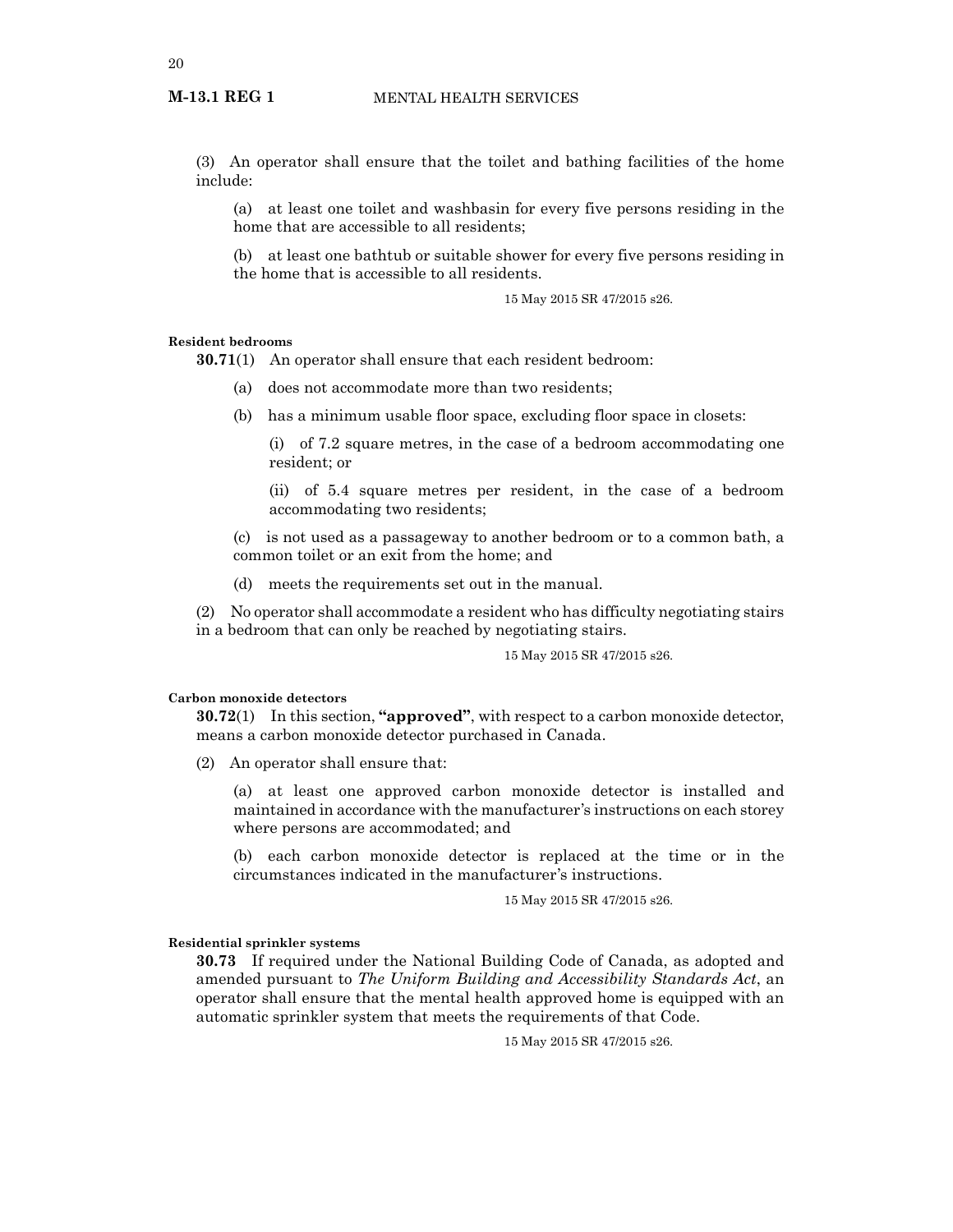### **Renovations**

**30.74**(1) Subject to subsection (2), no operator shall undertake renovations or construction on the mental health approved home before he or she receives prior written approval from the regional director.

(2) Subsection (1) does not apply to renovations that are cosmetic in nature, as set out in the manual, and that do not negatively affect the residents of the mental health approved home.

15 May 2015 SR 47/2015 s26.

#### **Other people living in the mental health approved home**

**30.8**(1) Subject to subsection (2) and the requirements set out in the manual, an operator may allow an individual who does not require any assistance or supervision with care to reside in the mental health approved home.

(2) The operator may rent a room to an individual who does not require any assistance or supervision with care based on the following criteria:

(a) prior written approval from the regional director;

(b) the individual must produce a current satisfactory criminal record check including vulnerable sector check at the date of his or her becoming an occupant of the home and at least every five years after that date;

(c) the mental health approved home has sufficient space and facilities to accommodate the additional person without negatively affecting the other residents of the home;

(d) the total number of occupants in the home, including the individual described in this section, does not exceed 10.

15 May 2015 SR 47/2015 s26.

#### **Medication**

**30.9**(1) An operator shall ensure that medications are stored:

- (a) safely in a secure cabinet within the home; and
- (b) in the manner recommended for each medication on the medication label.

(2) An operator shall ensure that all expired or unused medications are disposed of in a safe manner.

(3) The operator shall monitor the taking of medications by a resident in accordance with the guidelines set out in the manual and provide assistance as is reasonably practicable, subject to any directions provided by a physician.

(4) If it is necessary to take a physician's directions over the telephone, the operator shall ensure that:

(a) the directions are documented on the resident's record and signed by the person who receives the directions, including the name of the physician who gives the directions by telephone and the date and time of the directions; and

(b) the documentation of the directions given orally by the physician is confirmed in writing by the physician as soon as possible.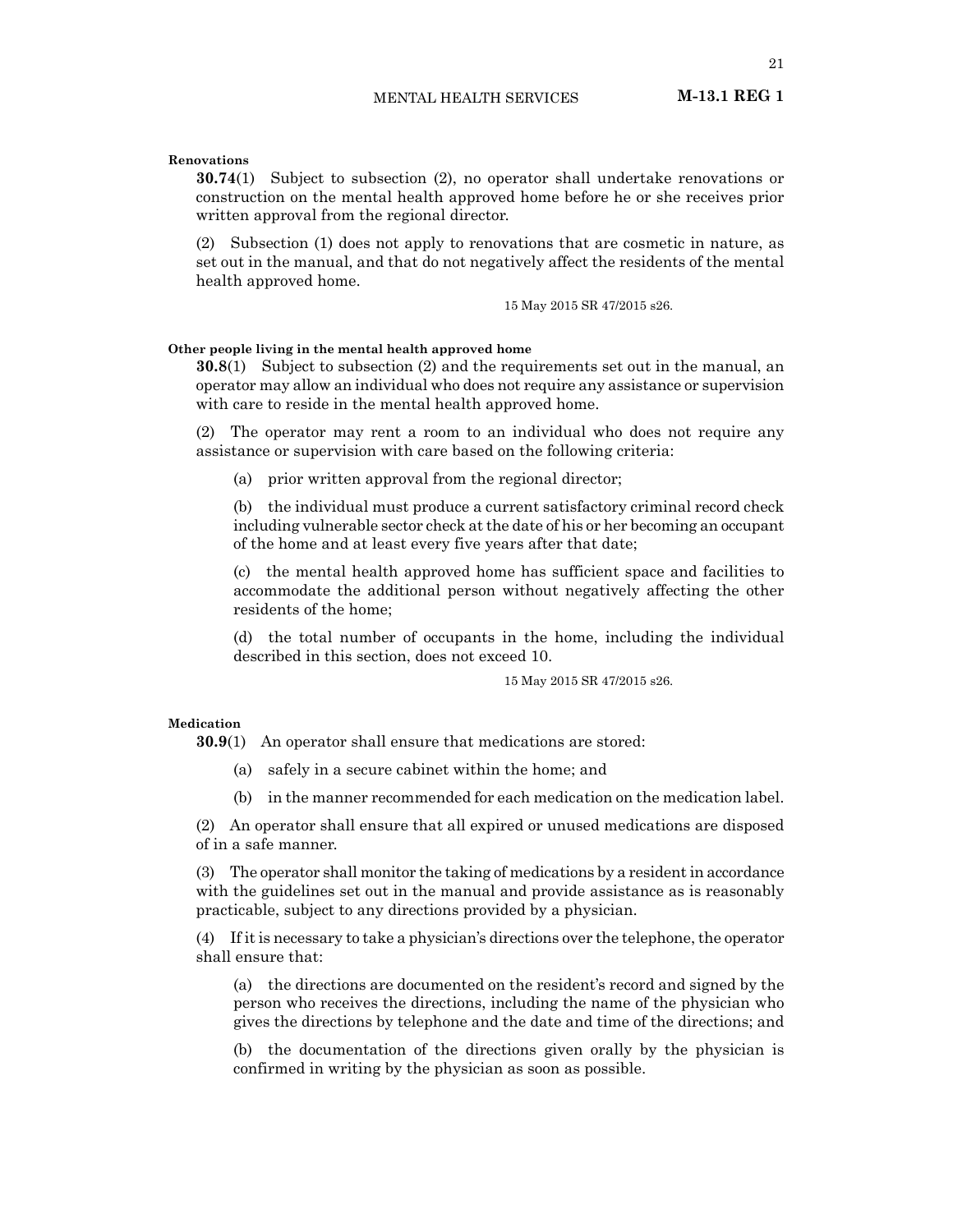(5) The operator must ensure, as is reasonably practicable, that each instance of a resident taking his or her medication is recorded in the resident's care record by the person assisting the resident taking the medication.

15 May 2015 SR 47/2015 s26.

#### **Medication errors**

**M-13.1 REG 1**

**30.91**(1) In this section, **"medication error"** means an event in which:

- (a) a resident has not received the medication as prescribed to the resident by his or her physician; or
- (b) a resident has taken medication that was not intended for him or her.
- (2) An operator shall ensure that:
	- (a) all medication errors:
		- (i) are reported to:
			- (A) the resident's case manager;
			- (B) the resident's physician;
			- (C) the regional director; and
			- (D) the pharmacist who filled the prescription; and
		- (ii) are documented in the resident's care record; and
	- (b) corrective action is taken to prevent further harm to residents.

15 May 2015 SR 47/2015 s26.

#### **Health and safety maintenance**

**30.92**(1) An operator shall operate and maintain the mental health approved home in a manner that provides for the safety and well-being of residents, staff and visitors to the home.

(2) An operator shall:

(a) maintain the mental health approved home in a clean, safe and sanitary condition at all times;

(b) maintain the mental health approved home at a comfortable temperature for residents at all times;

(c) store and dispose of solid and liquid waste in a manner that will not permit the transmission of disease or odours, create a health hazard or provide a breeding place or food source for insects or rodents;

(d) store and dispose of poisons, toxic substances and corrosives in a safe manner;

(e) ensure the proper sanitation and operation of all toilets, hand basins, bathtubs and showers in the home; and

(f) provide safe, unobstructed hallways, stairways, exits and ramps.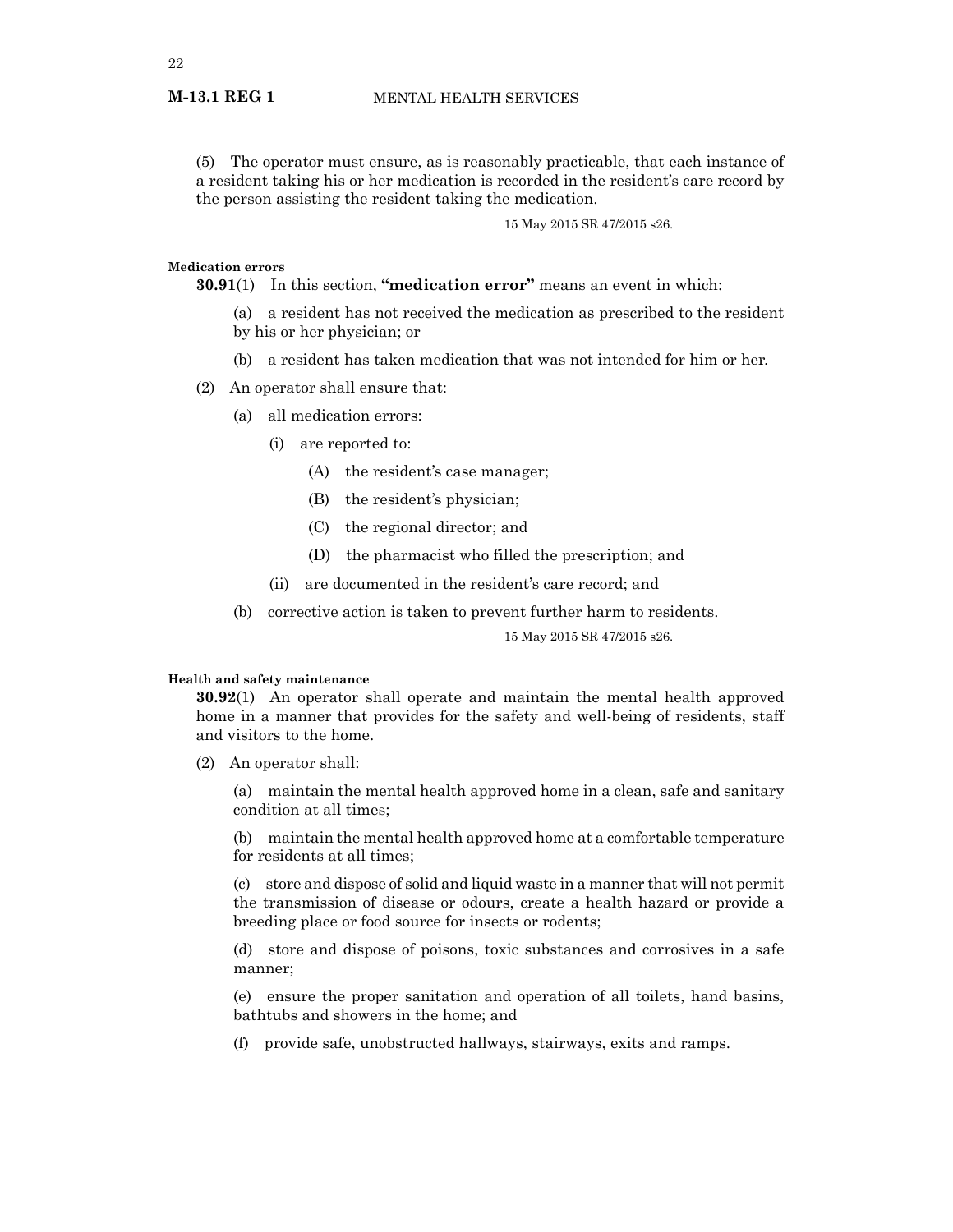(3) An operator shall ensure that appropriate action is taken to remove or destroy pests present in the mental health approved home to the satisfaction of the regional director.

15 May 2015 SR 47/2015 s26.

#### **Rights and privileges of residents**

**30.93**(1) In addition to any other rights and privileges that the residents of a mental health approved home may have at law, each resident has the following rights and privileges:

(a) to be treated with respect, dignity, kindness and consideration in all interactions with staff, residents and other persons who reside in the home;

(b) to voice concerns about or recommend changes in the standards of resident conduct or the services provided in the home;

(c) to register complaints to the operator and, if desired, to the regional health authority;

(d) to attend religious services or activities of the resident's choosing;

(e) to be provided with personal privacy;

(f) to have sole use of his or her own possessions unless the resident gives permission for others to use those possessions;

(g) to receive visitors privately at the home at any reasonable hour unless the activities of the visitors negatively affect the other residents;

(h) to communicate within the home by telephone, cellular phone, email, website or other electronic means or by mail in private;

(i) to leave and return to the home as desired at all reasonable hours on notifying the operator or the operator's designate;

(j) to be free from any actions from the operator or staff of a punitive nature, including physical punishment, threats of any kind, intimidation, verbal, mental or emotional abuse or confinement;

(k) to choose his or her own medical, optometric, dental, nursing or other health care professional.

(2) An operator shall ensure that the rights and privileges mentioned in subsection (1) are respected.

(3) An operator shall provide a copy of the rights and privileges mentioned in subsection (1) to every resident of the mental health approved home before the resident commences his or her residency at the home.

15 May 2015 SR 47/2015 s26.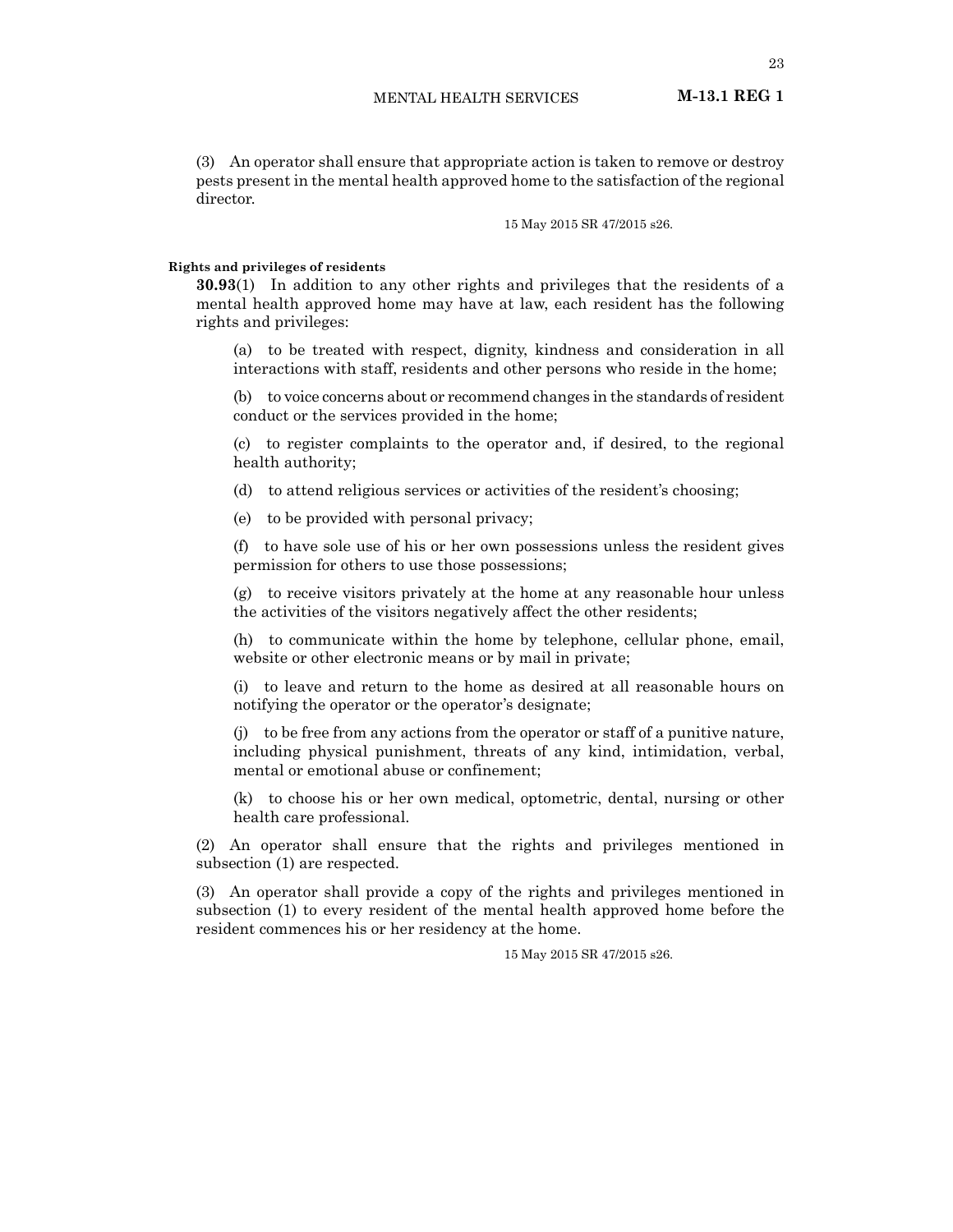#### **Reportable serious incident**

**30.94**(1) In this section, **"serious incident"** means any occurrence at or near the mental health approved home that affects or may seriously affect the health or safety of residents of the home, including:

- (a) any occurrence, accident or injury that is potentially life threatening;
- (b) a death that is required to be reported pursuant to *The Coroners Act*;

(c) an outbreak of a communicable disease, notification of which is required pursuant to *The Public Health Act, 1994*;

(d) any harm or suspected harm suffered by a resident as a result of unlawful conduct, improper treatment or care, harassment or neglect on the part of any person;

(e) any incident involving a resident that has been reported to law enforcement officers;

- (f) a fire;
- (g) a prolonged disruption of:
	- (i) the supply of electrical power, heat or water;
	- (ii) the provision of food; or
	- (iii) the provision of other basic services of the home that interferes with the ability to give adequate care to the residents.

### (2) An operator shall:

(a) inform the following of any serious incident involving a resident as soon as possible after the incident:

- (i) the resident's nearest relative;
- (ii) the resident's proxy or personal guardian, if any;
- (iii) the resident's personal physician;
- (iv) the resident's case manager;
- (v) the regional director; and

(b) as soon as is reasonably practicable, provide to the regional director a written report of the serious incident mentioned in clause (a) that indicates:

(i) the circumstances leading up to and culminating in the serious incident;

(ii) the date and time of the serious incident;

**M-13.1 REG 1**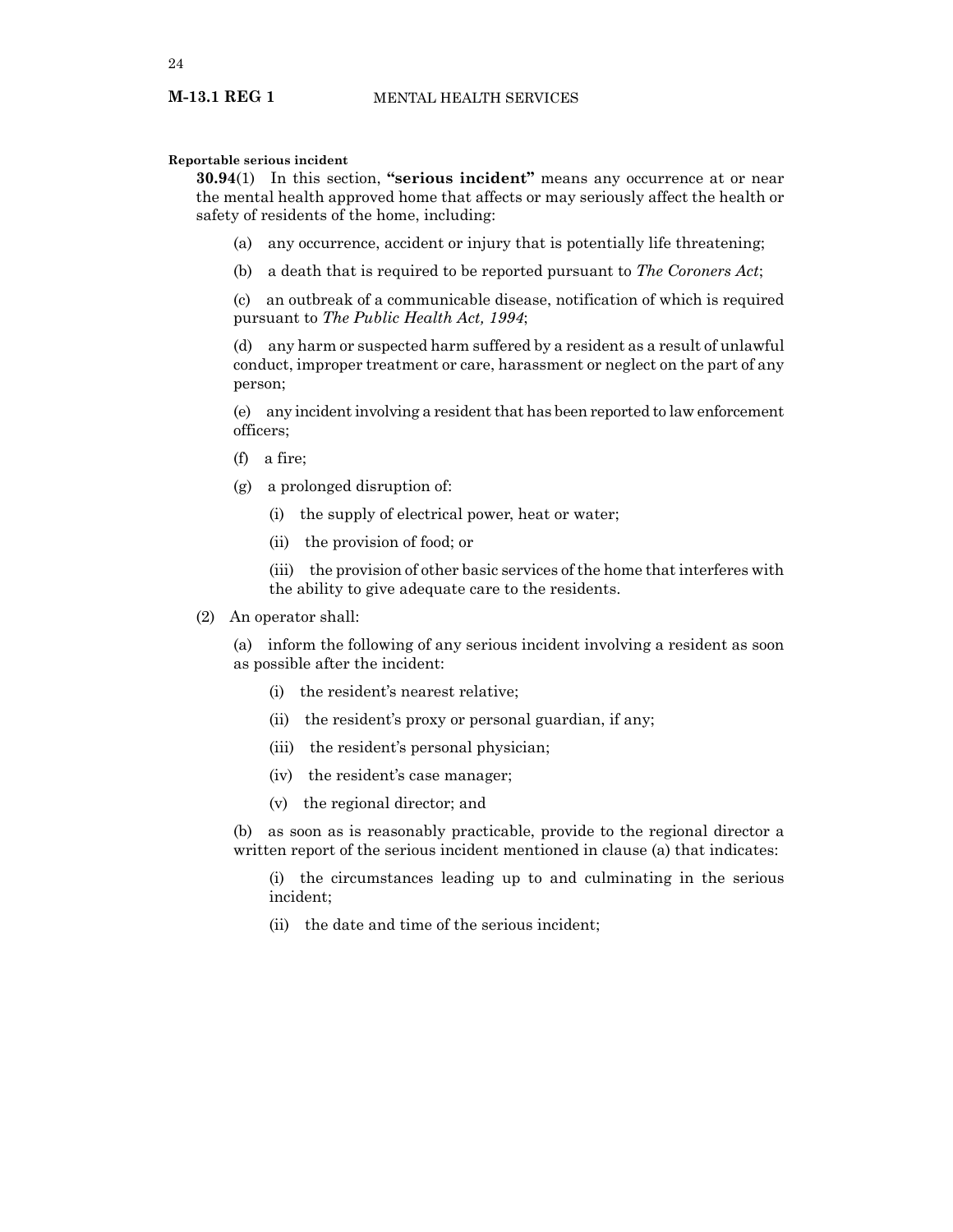- (iii) the names of the persons involved in the serious incident;
- (iv) the names of the persons notified about the serious incident; and
- (v) any actions taken by the operator:
	- (A) to solve the problems giving rise to the serious incident; and
	- (B) to prevent recurrences of the serious incident.

15 May 2015 SR 47/2015 s26.

### **Other services**

**30.95**(1) No operator of a mental health approved home shall offer services to persons other than residents of the home unless those services are first approved in writing by the regional director.

(2) In determining whether to approve the offering of services to persons other than residents of the mental health approved home, the regional director shall consider the guidelines set out in the manual and whether those services may be performed without negatively affecting the residents of the home.

(3) Subsection (1) does not apply to the offering of accommodation by an operator to persons other than residents in accordance with section 30.8.

15 May 2015 SR 47/2015 s26.

#### **Payments**

**31**(1) If a person is admitted to a mental health approved home as a resident, the regional director may authorize payment to the resident or in trust to the operator, for the level of care provided, of a sum not exceeding the amount of payment authorized for the equivalent level of care pursuant to *The Saskatchewan Assistance Act*.

(2) If a resident in a mental health approved home has special needs beyond those which may be met pursuant to subsection (1), the regional director may authorize a payment to be made to the resident, or in trust to the operator, to cover the costs of special services, activities, equipment or materials that will make it possible for the resident to be accommodated in the mental health approved home.

(3) If a resident is temporarily absent from a mental health approved home, the regional director may authorize payments to the operator at rates that are consistent with rates authorized in similar circumstances to be paid on behalf of beneficiaries pursuant to *The Saskatchewan Assistance Act*.

(4) If a resident vacates a mental health approved home without notice, the regional director may authorize a payment to the operator, in lieu of notice being given, at a rate that is consistent with rates authorized in similar circumstances to be paid on behalf of beneficiaries pursuant to *The Saskatchewan Assistance Act.*

15 May 2015 SR 47/2015 s27.

**32 Repealed.** 12 Dec 97 SR 103/97 s11.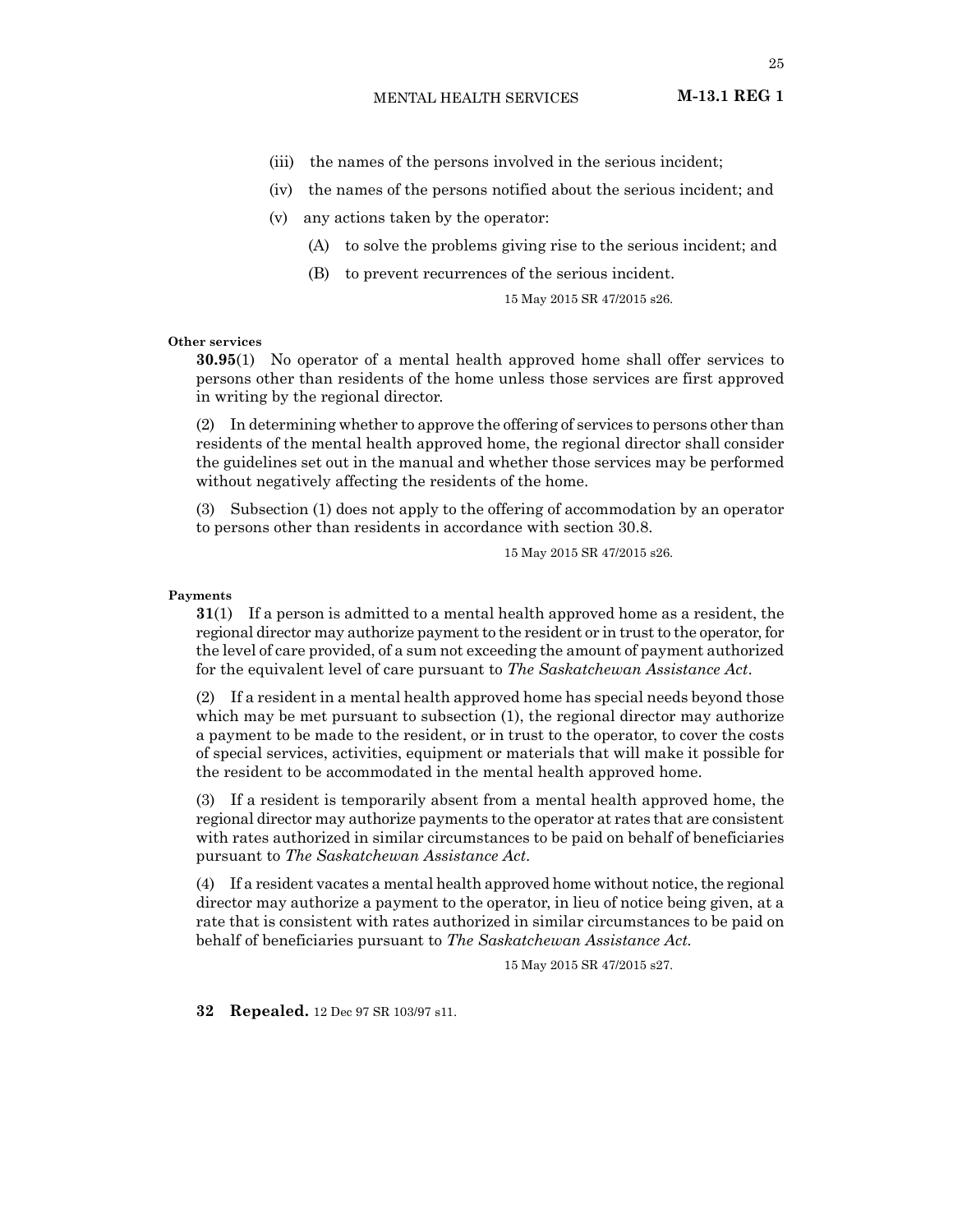#### **Patients' trust accounts**

**M-13.1 REG 1**

**32.1**(1) In this section and sections 33 and 34, **"patients' trust account"** means the patients' trust account established for the mental health centre in which a patient is admitted.

(2) The provincial health authority shall establish a patients' trust account, to be known as the "Patients" Trust Account (*name of facility*), for each mental health centre that it operates.

(3) If a patient admitted to a mental health centre is in possession of money on admission or comes into possession of money after admission, the provincial health authority shall, subject to sections 33 and 34, hold that money in the patients' trust account.

> 15 May 2015 SR 47/2015 s28; 24 Nov 2017 SR 116/2017 s10.

#### **Patient lacks capacity**

**33**(1) In this section and in section 34, **"capacity"** means the ability:

- (a) to understand information relevant to making a decision; and
- (b) to appreciate the reasonably foreseeable consequences of making or not making a decision.

(2) In the case of a patient who lacks capacity at or after the time of admission to a mental health centre, all moneys in excess of \$1,000 held on his or her behalf in the patients' trust account are to be transferred to the Public Guardian and Trustee of Saskatchewan or, if another person has been appointed property guardian for that patient, to that other person during the month following the month in which that patient is determined to lack capacity.

(3) If money is received on behalf of a patient after he or she has been determined to lack capacity, all moneys in excess of \$1,000 held on his or her behalf in the patients' trust account are to be transferred to the Public Guardian and Trustee of Saskatchewan or, if another person has been appointed property guardian for that patient, to that other person during the month following the month in which the money is received.

(4) All money held on behalf of a patient who lacks capacity may be held in the patients' trust account for his or her use while he or she is in the mental health centre and, in the case of a patient who has been assessed as requiring long-term care, may be used to pay for any charges payable by him or her for any long-term care provided for the period that he or she is a patient in the mental health centre.

(5) When a patient who lacks capacity is discharged from a mental health centre, the moneys held in the patients' trust account on his or her behalf at the time of discharge shall, within 30 days after his or her discharge, be forwarded to the Public Guardian and Trustee of Saskatchewan or, if another person has been appointed property guardian for that patient, to that other person.

(6) If the moneys held on behalf of a patient who lacks capacity pursuant to this section are \$500 or less, the interest earned on that amount may be used for patients' comforts generally.

(7) If the moneys held on behalf of a patient who lacks capacity pursuant to this section exceed \$500, the interest earned on that amount is to be credited to him or her.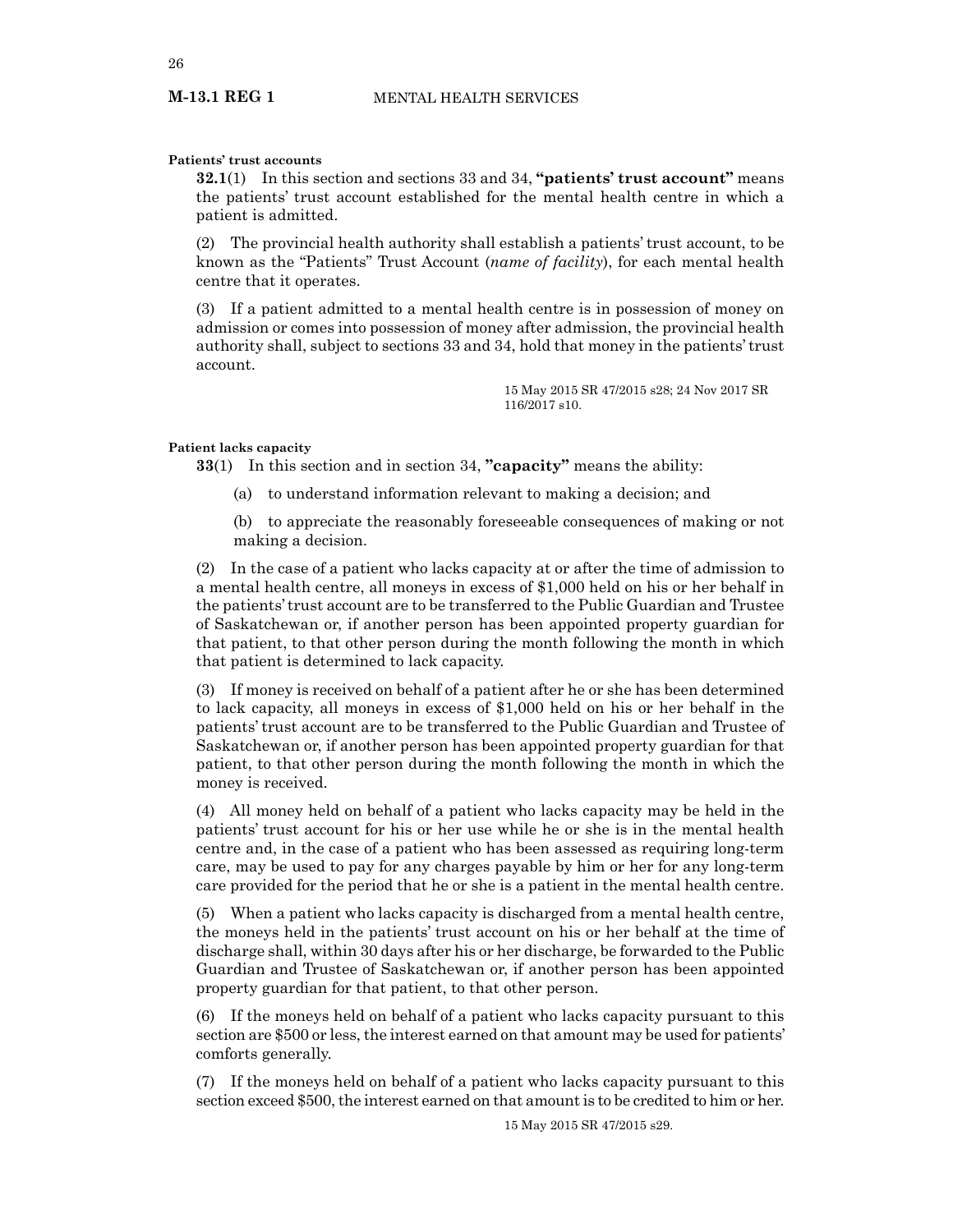**Patient has capacity**

**34**(1) A patient admitted to a mental health centre who has capacity and who is in possession of any amount of money at the time of his or her admission may elect to:

(a) subject to the policies and procedures of the provincial health authority operating the mental health centre, assume responsibility for handling that money or arRange for another person to handle that money on his or her behalf; or

(b) authorize in the form prescribed in subsection 43(16) that the money be held in the patients' trust account.

(2) If a patient provides the authorization mentioned in clause  $(1)(b)$ , the moneys held on behalf of that patient pursuant to this section may be used to pay for any charges that are payable by the patient for the provision of mental health services.

(3) If the moneys held on behalf of a patient pursuant to this section are \$500 or less, the interest earned on that amount may be used for patients' comforts generally.

(4) If the moneys held on behalf of a patient pursuant to this section exceed \$500, the interest earned on that amount is to be credited to the patient.

> 15 May 2015 SR 47/2015 s30; 24 Nov 2017 SR 116/2017 s11.

#### **Investments**

**35** The provincial health authority holding moneys in patients' trust accounts pursuant to section 32.1 may invest those moneys only in those investments in which trustees are permitted to invest pursuant to *The Trustee Act, 2009.*

> 15 May 2015 SR 47/2015 s31; 24 Nov 2017 SR 116/2017 s12.

#### **Non-application of sections 32.1, 33, 34 and 35**

**35.1** Sections 32.1, 33, 34 and 35 do not apply to a person who is an inmate as defined in *The Correctional Services Act, 2012* and is detained or confined in the portion of the mental health centre at Saskatchewan Hospital North Battleford that is designated as a correctional facility pursuant to that Act.

21 Dec 2018 SR 94/2018 s4.

**36 to 42 Repealed.** 12 Dec 97 SR 103/97 s16.

**Forms**

**43**(1) A certificate of a physician pursuant to section 18 of the Act is to be in FormA.

(2) An information laid before a judge of the Provincial Court of Saskatchewan pursuant to subsection 19(1) of the Act is to be in Form B.

(3) A warrant issued pursuant to subsection 19(2) of the Act is to be in Form C.

(4) An order pursuant to subsection 21(1) of the Act regarding a patient to be brought into Saskatchewan is to be in Form D.

(5) A judge's order pursuant to subsection 22(2) of the Act regarding the voluntary examination of a person in custody is to be in Form E.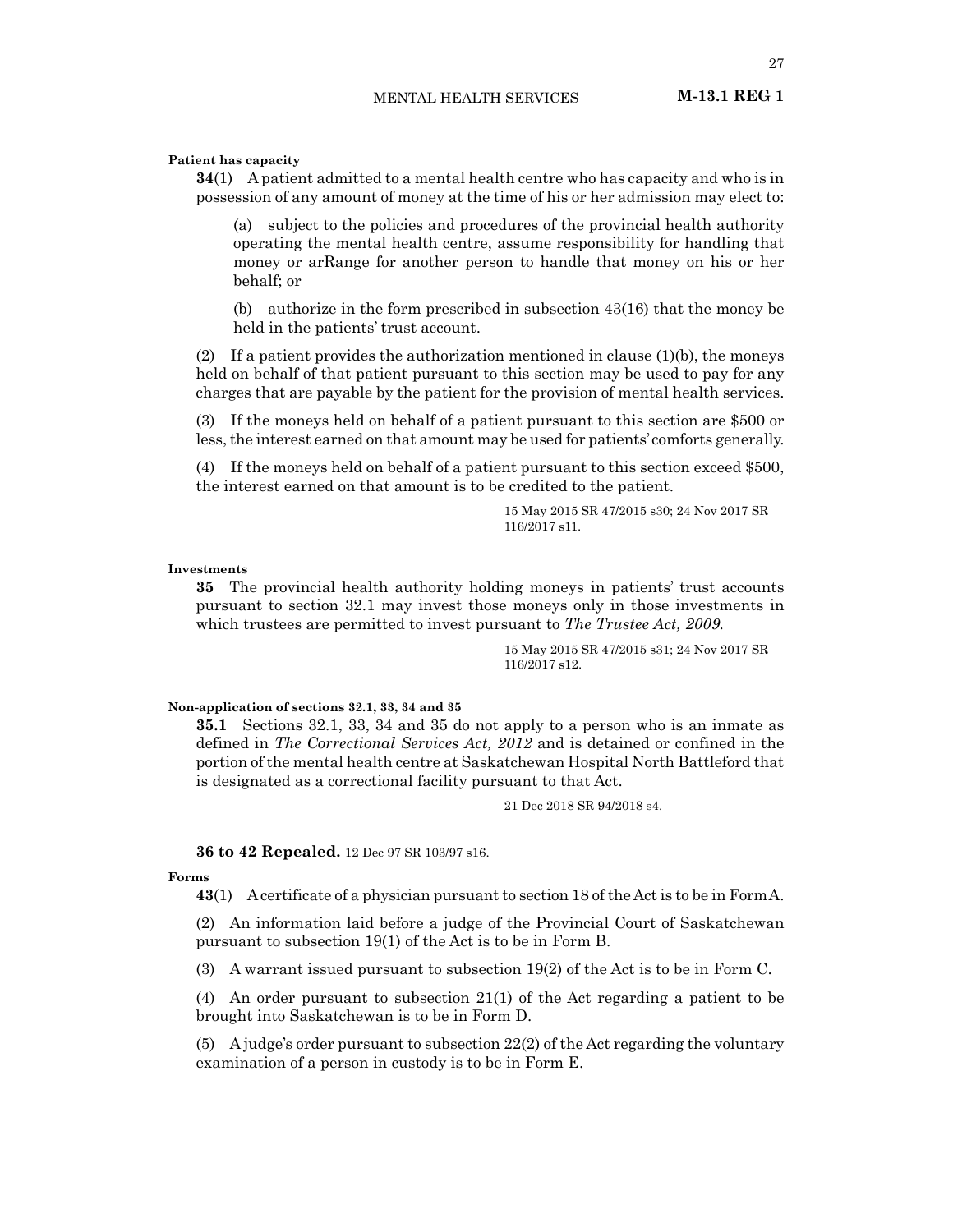(6) A judge's order pursuant to subsection 22(3) of the Act regarding the involuntary examination of a person in custody is to be in Form F.

(6.1) An order by the director requiring that a person submit to an examination pursuant to section 23.1 of the Act is to be in Form F.1.

(7) A certificate of a physician pursuant to section 24 of the Act is to be in Form G.

(8) An order of a physician pursuant to subsection 24(9) or clause 31(1)(a) of the Act is to be in Form H.

(8.1) An order by a judge for detention of a person pursuant to subsection 24.1(3) of the Act is to be in Form H.1.

(8.2) A notification pursuant to subsection 24.1(8) of the Act that a detention order has expired or been rescinded is to be in Form H.2.

(8.3) A community treatment order pursuant to section 24.3 of the Act is to be in Form H.3.

(8.4) A certificate in support of a community treatment order pursuant to section 24.4 of the Act is to be in Form H.4.

(8.5) A notification by an attending physician advising a patient, the patient's nearest relative, or proxy or personal guardian, if any, and the official representative that a community treatment order is no longer in effect pursuant to subsection 24.5(2) of the Act is to be in Form H.5.

(8.6) An order to revoke a community treatment order pursuant to subsection 24.5(3) of the Act is to be in Form H.6.

(8.7) An order for the apprehension, conveyance and examination of a person pursuant to section 24.6 of the Act is to be in Form H.7.

(9) A certificate of a physician pursuant to section 14 is to be in Form I.

(10) A notice of the right of appeal to a review panel pursuant to section 14 is to be in Form J.

(11) An order pursuant to section 28 of the Act for the transfer of an involuntary patient is to be in Form K.

(12) An authorization for the temporary removal of an involuntary in-patient from a mental health centre pursuant to section 29 of the Act is to be made in writing, and is to include reasons and be dated and signed by the attending physician.

(12.1) An order of an attending physician to transfer a patient from one mental health centre to another mental health centre within the same municipality pursuant to subsection 28(5) of the Act is to be in Form L.1.

(12.2) An order by the director to return a person to another jurisdiction pursuant to subsection 28.2(1) of the Act is to be in Form L.2.

(12.3) A notice by an attending physician advising a patient that he or she is no longer subject to detention pursuant to section 24 and that is issued pursuant to section 31.1 of the Act is to be in Form L.3.

**M-13.1 REG 1**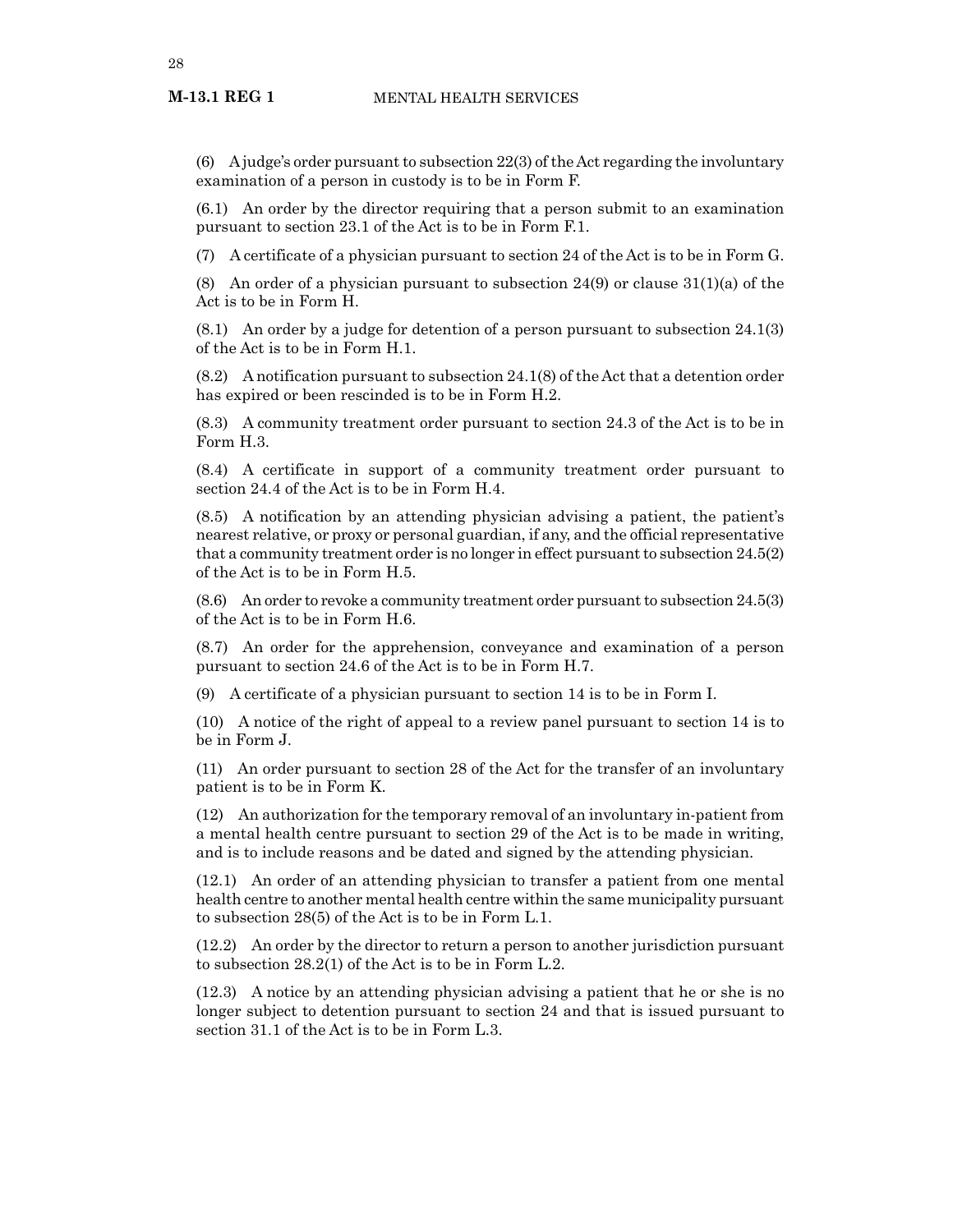(13) A notice pursuant to section 33 of the Act regarding appeal procedures is to be in Form M.

(14) An appeal pursuant to section 34 of the Act or subsection  $24(2)$  to a review panel is to be in Form N.

(14.1) An appeal to a review panel pursuant to section 24.1 of the Act is to be in Form N.1.

(15) A statement of a physician or other person designated by the officer in charge pursuant to section 22 to a review panel is to be in Form O.

(16) An authorization pursuant to clause 34(1)(b) for money to be held in a patients' trust account is to be in Form P.

> 4 Apr 86 cM-13.1 Reg 1 s43; 9 Jne 95 SR 53/95 s16; 15 May 2015 SR 47/2015 s32.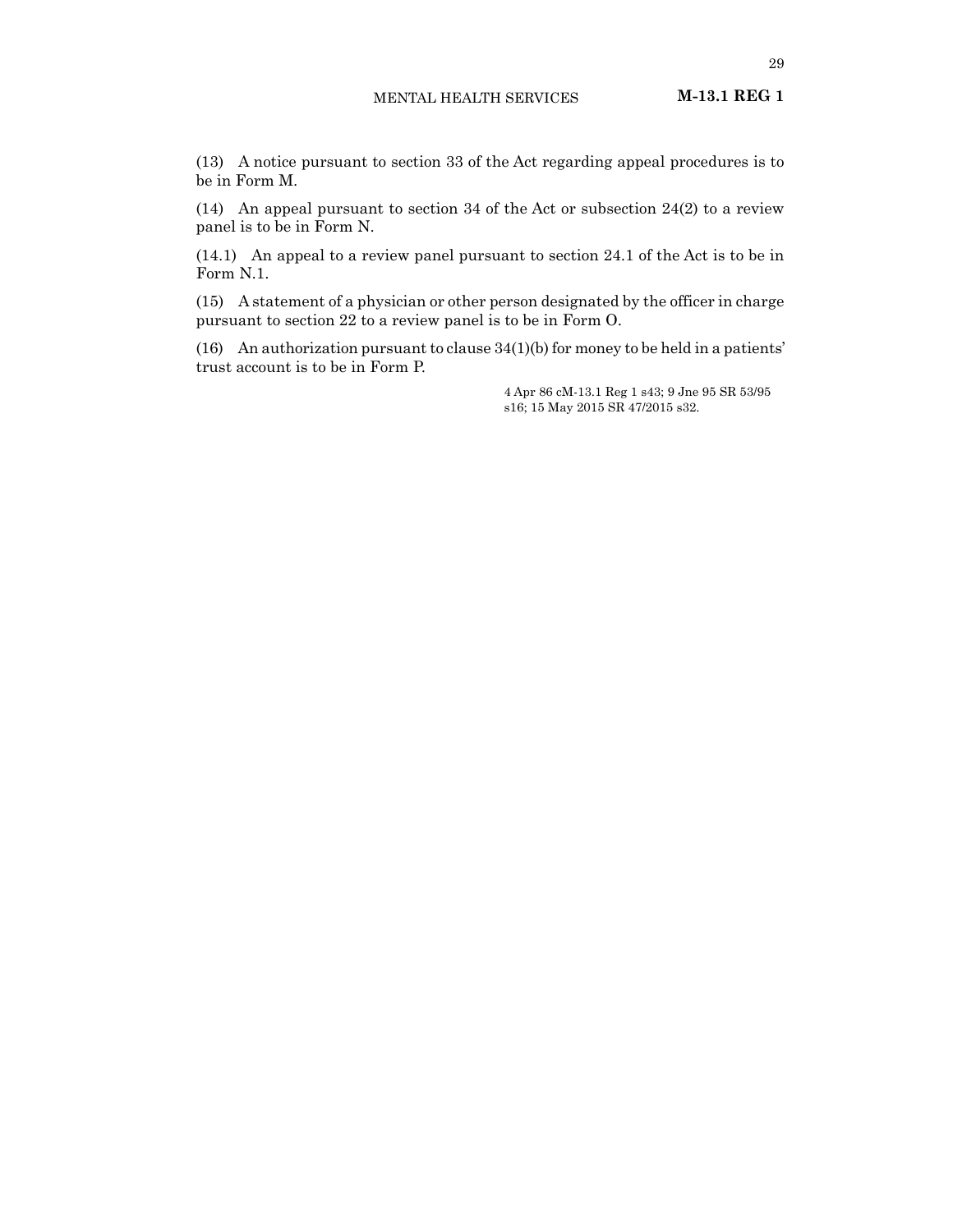**M-13.1 REG 1**

### **Appendix**

### FORM A

### **Certificate of Physician or Prescribed Health Professional that Psychiatric Examination is Required** [*Section 18 of The Mental Health Services Act*]

### CANADA PROVINCE OF SASKATCHEWAN

I, the undersigned

(*name in full and qualifications*)

a physician/prescribed health professional, residing and practising at  $\qquad \qquad$ ,

hereby certify that, on \_\_\_\_\_\_\_\_\_\_\_\_\_, separately from any other medical practitioner, *(dd/mm/yy)*

I personally examined

(*name in full*)

 $\circ$  f

(*residence*)

and, after making due inquiry into all the facts in connection with the case of that person necessary to be inquired into in order to enable me to form a satisfactory opinion, I am of the opinion that the person is suffering from a mental disorder and requires a psychiatric examination to ascertain whether he/she should be admitted to a mental health centre pursuant to section 24 of *The Mental Health Services Act* and that I have formed this opinion on the following grounds:

\_\_\_\_\_\_\_\_\_\_\_\_\_\_\_\_\_\_\_\_\_\_\_\_\_\_\_\_\_\_\_\_\_\_\_\_\_\_\_\_\_\_\_\_\_\_\_\_\_\_\_\_\_\_\_\_\_\_\_\_\_\_\_\_\_\_\_\_\_\_\_\_\_\_\_\_\_\_\_ \_\_\_\_\_\_\_\_\_\_\_\_\_\_\_\_\_\_\_\_\_\_\_\_\_\_\_\_\_\_\_\_\_\_\_\_\_\_\_\_\_\_\_\_\_\_\_\_\_\_\_\_\_\_\_\_\_\_\_\_\_\_\_\_\_\_\_\_\_\_\_\_\_\_\_\_\_\_\_ \_\_\_\_\_\_\_\_\_\_\_\_\_\_\_\_\_\_\_\_\_\_\_\_\_\_\_\_\_\_\_\_\_\_\_\_\_\_\_\_\_\_\_\_\_\_\_\_\_\_\_\_\_\_\_\_\_\_\_\_\_\_\_\_\_\_\_\_\_\_\_\_\_\_\_\_\_\_\_ \_\_\_\_\_\_\_\_\_\_\_\_\_\_\_\_\_\_\_\_\_\_\_\_\_\_\_\_\_\_\_\_\_\_\_\_\_\_\_\_\_\_\_\_\_\_\_\_\_\_\_\_\_\_\_\_\_\_\_\_\_\_\_\_\_\_\_\_\_\_\_\_\_\_\_\_\_\_\_ \_\_\_\_\_\_\_\_\_\_\_\_\_\_\_\_\_\_\_\_\_\_\_\_\_\_\_\_\_\_\_\_\_\_\_\_\_\_\_\_\_\_\_\_\_\_\_\_\_\_\_\_\_\_\_\_\_\_\_\_\_\_\_\_\_\_\_\_\_\_\_\_\_\_\_\_\_\_\_ \_\_\_\_\_\_\_\_\_\_\_\_\_\_\_\_\_\_\_\_\_\_\_\_\_\_\_\_\_\_\_\_\_\_\_\_\_\_\_\_\_\_\_\_\_\_\_\_\_\_\_\_\_\_\_\_\_\_\_\_\_\_\_\_\_\_\_\_\_\_\_\_\_\_\_\_\_\_\_

Arrangements have been made with \_\_\_\_\_\_\_\_\_\_\_\_\_\_\_\_\_\_\_\_\_\_\_\_\_\_\_ , a physician with admitting privileges to a mental health centre, for the person to be examined as an out-patient.

*\_\_\_\_\_\_\_\_\_\_\_\_\_\_\_\_\_\_\_\_\_\_\_\_\_\_\_\_\_\_\_\_\_\_ \_\_\_\_\_\_\_\_\_\_\_\_\_\_\_\_\_\_\_\_\_\_\_\_\_\_\_\_\_\_\_\_\_\_\_\_\_*

*Date (dd/mm/yy)*

\_\_\_\_\_\_\_\_\_\_\_\_\_\_\_\_\_\_\_\_\_\_\_\_\_\_\_\_\_\_\_\_\_\_\_\_\_\_\_

*Signature of witness Signature of physician/prescribed health professional*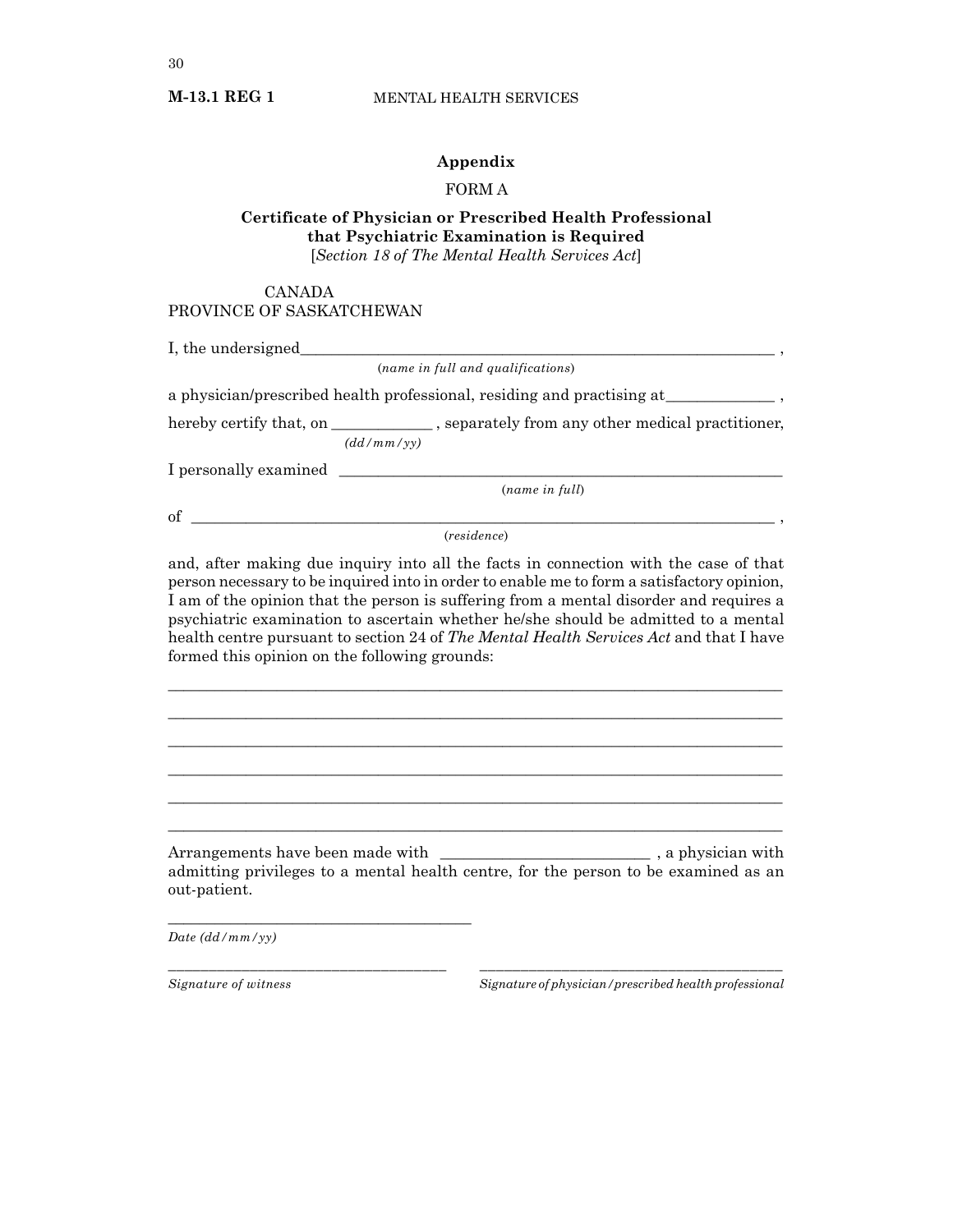#### MENTAL HEALTH SERVICES

**M-13.1 REG 1**

### FORM B

**Information**

[*Subsection 19(1) of The Mental Health Services Act*]

### CANADA PROVINCE OF SASKATCHEWAN

This is the information of

(*informant's name*)

 $\circ$  f

(*residence*)

The informant says that:

of \_\_\_\_\_\_\_\_\_\_\_\_\_\_\_\_\_\_\_\_\_\_\_\_\_\_\_\_\_\_\_\_\_\_\_\_\_\_\_\_\_\_\_\_\_\_\_\_\_\_\_\_\_\_\_\_\_\_\_\_\_\_\_\_\_\_\_\_\_\_\_\_\_\_\_\_\_

\_\_\_\_\_\_\_\_\_\_\_\_\_\_\_\_\_\_\_\_\_\_\_\_\_\_\_\_\_\_\_\_\_\_\_\_\_\_\_\_\_\_\_\_\_\_\_\_\_\_\_\_\_\_\_\_\_\_\_\_\_\_\_\_\_\_\_\_\_\_\_\_\_\_\_\_\_\_\_ (*name*)

(*residence*)

refuses to submit to a medical examination and the informant has reasonable grounds to believe and does believe that \_\_\_\_\_\_\_\_\_\_\_\_\_\_\_\_\_\_\_\_\_\_\_\_\_\_\_\_\_\_\_\_\_\_\_\_\_\_\_\_\_\_\_\_\_\_\_\_\_

(*name*)

is suffering from a mental disorder and is in need of examination to determine whether he/she should be admitted to a mental health centre pursuant to section 24 of *The Mental Health Services Act*.

*(Signature of informant)*

SWORN before me this  $\_\_\_\_\_\$  day of  $\_\_\_\_\_$ , 20  $\_\_\_\$ , at  $\_\_\_\_\_\_\_\_$ .

\_\_\_\_\_\_\_\_\_\_\_\_\_\_\_\_\_\_\_\_\_\_\_\_\_\_\_\_\_\_\_\_\_\_\_\_\_\_\_\_\_\_\_\_ *Judge of the Provincial Court of Saskatchewan*

\_\_\_\_\_\_\_\_\_\_\_\_\_\_\_\_\_\_\_\_\_\_\_\_\_\_\_\_\_\_\_\_\_\_\_\_\_

FORM C

**Warrant to Apprehend**

[*Subsection 19(2) of The Mental Health Services Act*]

### CANADA PROVINCE OF SASKATCHEWAN

To all or any of the peace officers in Saskatchewan or to \_\_\_\_\_\_\_\_\_\_\_\_\_\_\_\_\_\_\_\_\_\_\_\_\_\_ :

*(name of other person directed to execute warrant)*

WHEREAS information has been laid before me, the undersigned, a Judge of the Provincial Court of Saskatchewan, that:

*(name in full of person who is the subject of this warrant)*

 $of \_\_$ 

*(residence)*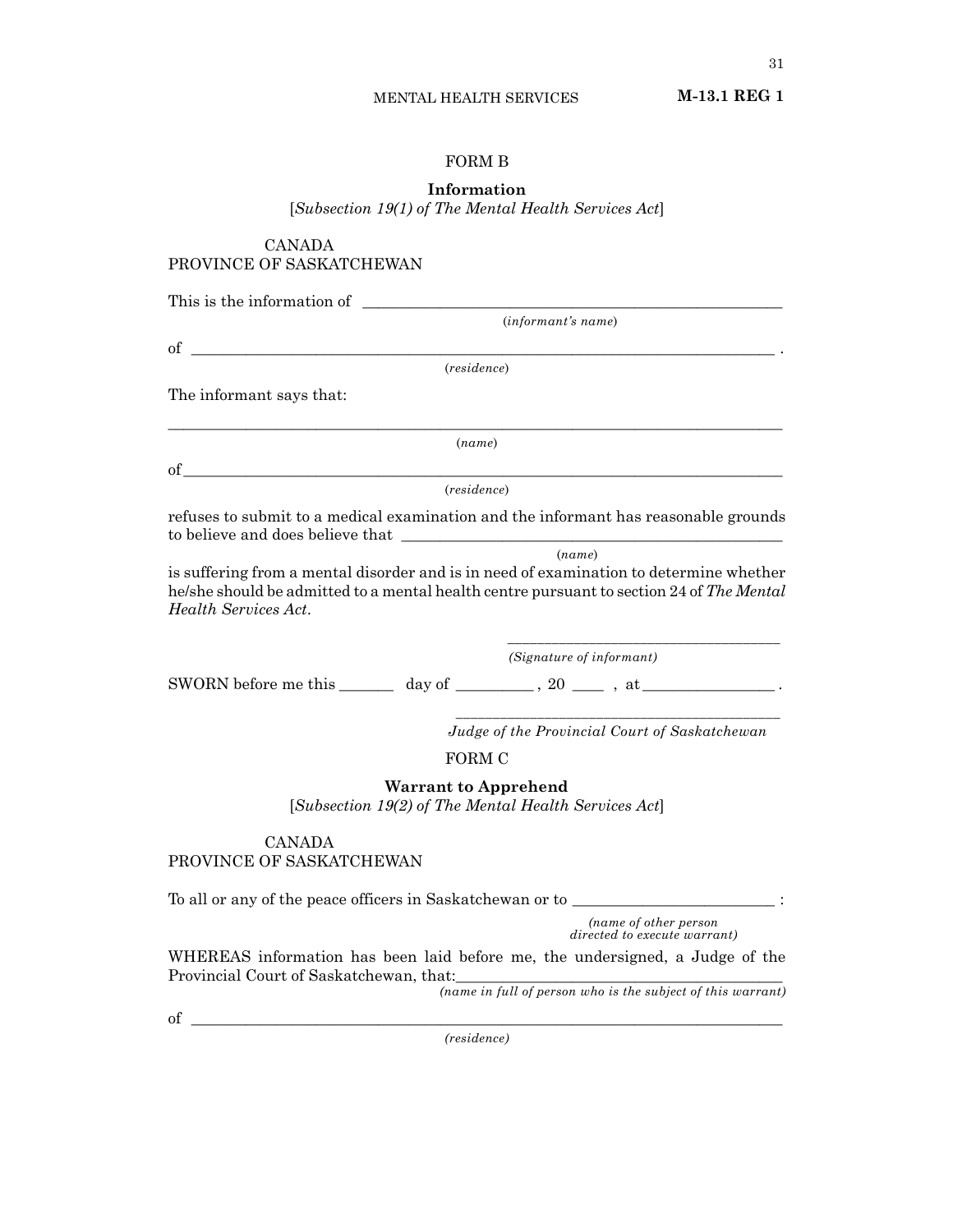refuses to submit to a medical examination and is believed to be suffering from a mental disorder and is in need of examination to determine whether he or she should be admitted to a mental health centre pursuant to section 24 of *The Mental Health Services Act*; AND WHEREAS I have made sufficient inquiry to satisfy myself that \_\_\_\_\_\_\_\_\_\_\_\_\_\_

| AND WHEREAS I have made sufficient inquiry to satisfy myself that                                        |
|----------------------------------------------------------------------------------------------------------|
| (name in full of person who<br>is                                                                        |
| <i>the subject of this warrant</i> )                                                                     |
| is in need of the examination on the following grounds:                                                  |
|                                                                                                          |
|                                                                                                          |
|                                                                                                          |
| AND WHEREAS I have made arrangements with _______________________, a physician                           |
| (name of physician)                                                                                      |
|                                                                                                          |
| (name of mental health centre)                                                                           |
| order that an examination may be made.                                                                   |
| THIS IS THEREFORE TO COMMAND you or any of you in the name of the Sovereign                              |
| (name of person who is the subject of this warrant)                                                      |
|                                                                                                          |
| (place/location)                                                                                         |
| in order that an examination may be made.                                                                |
| AND FOR WHAT SHALL BE DONE in the premises by the peace officers or                                      |
|                                                                                                          |
| (name of other person who is directed to execute warrant)                                                |
| and the physician mentioned above, this shall be sufficient warrant authority.                           |
| Given under my hand and seal this _____ day of ________________, , _______ at ______<br>in Saskatchewan. |
|                                                                                                          |

*Judge of the Provincial Court of Saskatchewan* 4 Dec 2020 SR 119/2020 s10.

*\_\_\_\_\_\_\_\_\_\_\_\_\_\_\_\_\_\_\_\_\_\_\_\_\_\_\_\_\_\_\_\_\_\_\_\_\_\_\_\_\_\_\_\_\_*

**M-13.1 REG 1**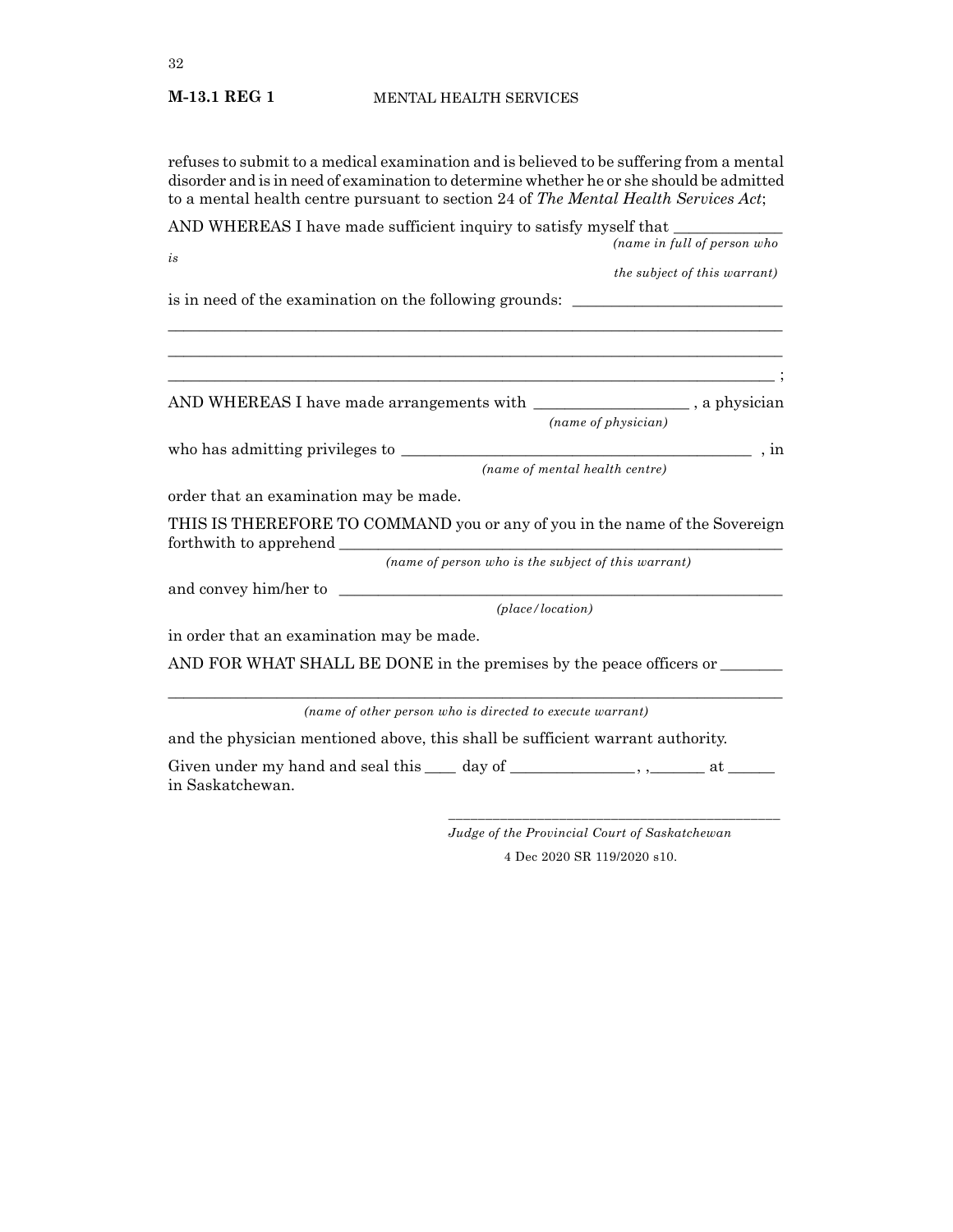#### MENTAL HEALTH SERVICES

**M-13.1 REG 1**

### FORM D

# **Order for Person from Outside Saskatchewan to be Taken Into Custody, Conveyed and Examined as an Out-patient**

[*Section 21 of The Mental Health Services Act*]

### CANADA PROVINCE OF SASKATCHEWAN

 $I, \Box$ 

*(name of director)*

being the director of mental health services appointed pursuant to section 6 of *The Mental Health Services Act*, and having reason to believe that *(name of person being detained)*

who is detained in

*(name and address of hospital)*

a hospital, by reason of having a mental disorder, should be brought into Saskatchewan, do hereby authorize that person to be taken into custody, conveyed to \_\_\_\_\_\_\_\_\_\_\_

\_\_\_\_\_\_\_\_\_\_\_\_\_\_\_\_\_\_\_\_\_\_\_\_\_\_\_\_\_\_\_\_\_\_\_\_\_\_\_\_\_\_\_\_\_\_\_\_\_\_\_\_\_\_\_\_\_\_\_\_\_\_\_\_\_\_\_\_\_\_\_\_\_\_\_\_\_\_ , *(name of mental health centre and city)*

a mental health centre, and examined as an out-patient by a physician with admitting privileges to that mental health centre.

*\_\_\_\_\_\_\_\_\_\_\_\_\_\_\_\_\_\_\_\_\_\_\_\_\_\_\_\_\_\_\_\_\_\_\_\_\_\_\_\_ \_\_\_\_\_\_\_\_\_\_\_\_\_\_\_\_\_\_\_\_\_\_\_\_\_\_\_\_\_\_\_\_\_\_\_\_\_\_\_\_*

*Date (dd/mm/yy) Signature of director*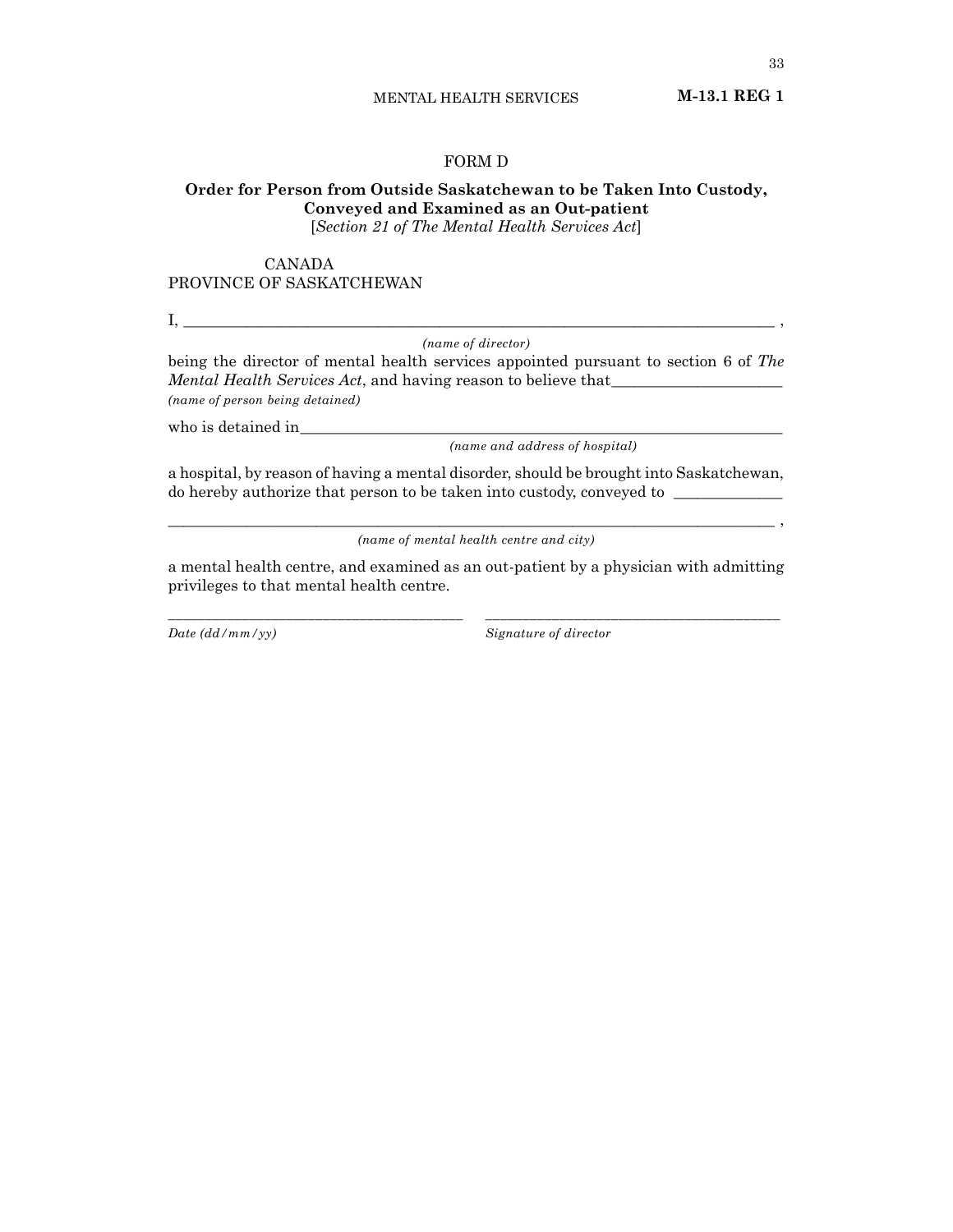### FORM E

**Order to Convey Person in Custody for Voluntary Examination** [*Subsection 22(2) of The Mental Health Services Act*]

### CANADA PROVINCE OF SASKATCHEWAN

To all or any of the peace officers in Saskatchewan and to\_\_\_\_\_\_\_\_\_\_\_\_\_\_\_\_\_\_\_\_\_\_

\_\_\_\_\_\_\_\_\_\_\_\_\_\_\_\_\_\_\_\_\_\_\_\_\_\_\_\_\_\_\_\_\_\_\_\_\_\_\_\_\_\_\_\_\_\_\_\_\_ , a qualified health professional:

*(name in full and qualifications)*

THIS IS to command you or any of you in the name of the Sovereign to take possession of

\_\_\_\_\_\_\_\_\_\_\_\_\_\_\_\_\_\_\_\_\_\_\_\_\_\_\_\_\_\_\_\_\_\_\_\_\_\_\_\_\_\_\_\_\_\_\_\_\_\_\_\_\_\_\_\_\_\_\_\_\_\_\_\_\_\_\_\_\_\_\_\_\_\_\_\_\_\_\_ *(name of person in custody)*

who has been apprehended and charged with\_\_\_\_\_\_\_\_\_\_\_\_\_\_\_\_\_\_\_\_\_\_\_\_\_\_\_\_\_\_\_\_\_\_\_\_\_

and who has requested an examination in order to determine whether he/she may be treated for a mental disorder:

\_\_\_\_\_\_\_\_\_\_\_\_\_\_\_\_\_\_\_\_\_\_\_\_\_\_\_\_\_\_\_\_\_\_\_\_\_\_\_\_\_\_\_\_\_\_\_\_\_\_\_\_\_\_\_\_\_\_\_\_\_\_\_\_\_\_\_\_\_\_\_\_\_\_\_\_\_\_\_

AND FURTHERMORE, you or any of you are hereby commanded to convey that person to \_\_\_\_\_\_\_\_\_\_\_\_\_\_\_\_\_\_\_\_\_\_\_\_\_\_\_\_\_\_\_\_\_\_\_\_\_\_\_\_\_\_\_\_\_\_\_\_\_\_\_\_\_\_\_\_\_\_\_\_\_\_\_\_\_\_\_\_\_\_\_\_\_\_\_\_\_\_\_

and I hereby require you, the health professional named above, to receive him/her for examination;

AND FOR WHAT SHALL BE DONE in the premises by you, the peace officers, and you, the health professional, this shall be sufficient authority.

Given under my hand and seal this  $\qquad \qquad$  day of  $\qquad \qquad$  ,  $\qquad \qquad$  .

*\_\_\_\_\_\_\_\_\_\_\_\_\_\_\_\_\_\_\_\_\_\_\_\_\_\_\_\_\_\_\_\_\_\_\_\_\_ Judge of the Provincial Court of Saskatchewan*

4 Dec 2020 SR 119/2020 s10.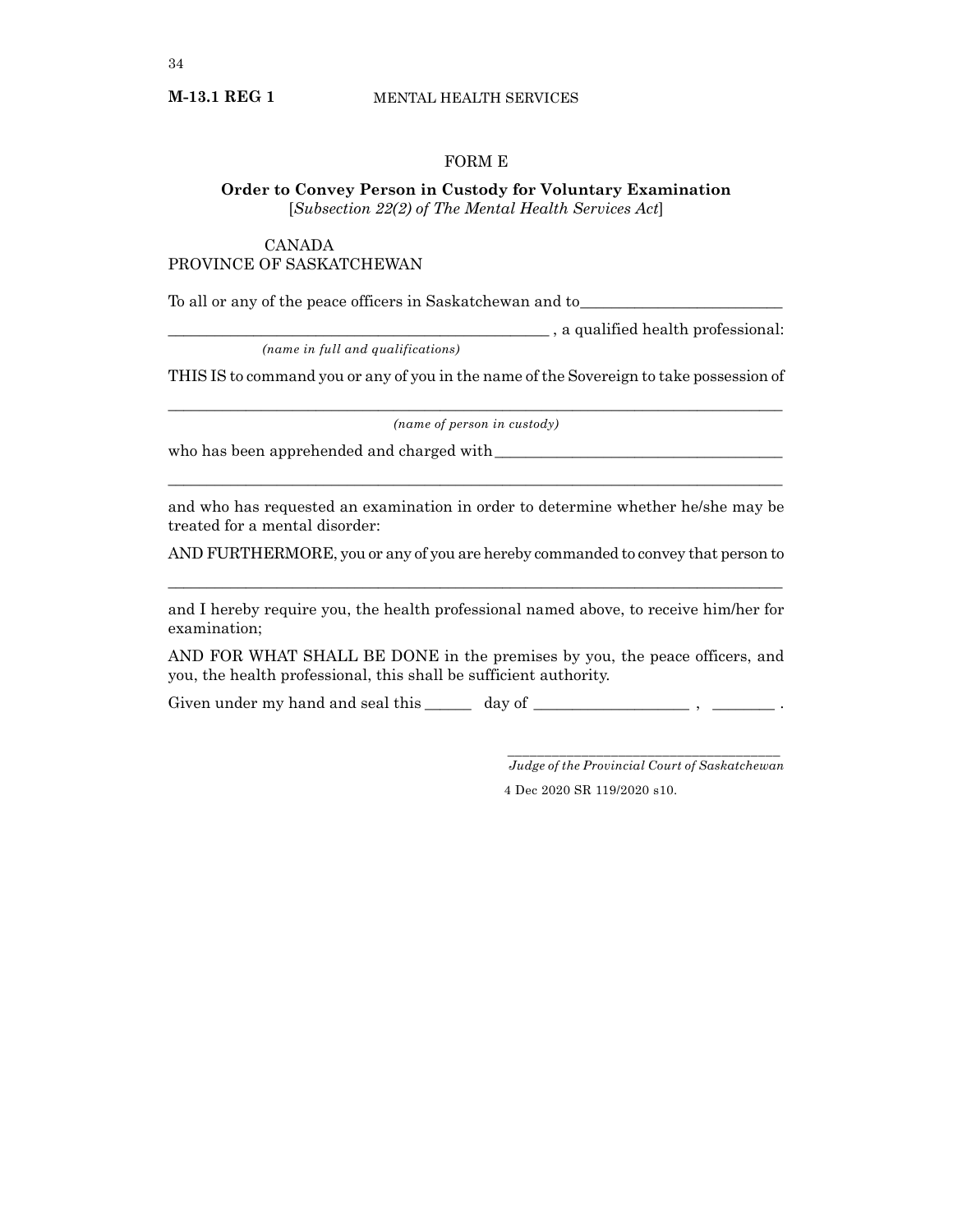**M-13.1 REG 1**

### FORM F

### **Order for Psychiatric Examination as an Out-patient**

[*Subsection 22(3) of The Mental Health Services Act*]

### CANADA PROVINCE OF SASKATCHEWAN

To all or any of the peace officers in Saskatchewan and to\_\_\_\_\_\_\_\_\_\_\_\_\_\_\_\_\_\_\_\_\_\_

a physician who has admitting privileges to \_\_\_\_\_\_\_\_\_\_\_\_\_\_\_\_\_\_\_\_\_\_\_\_\_\_\_\_\_\_\_\_\_\_\_\_\_ :

*(mental health centre)*

THIS IS to command you or any of you in the name of the Sovereign to take possession

of \_\_\_\_\_\_\_\_\_\_\_\_\_\_\_\_\_\_\_\_\_\_\_\_\_\_ who has been charged with \_\_\_\_\_\_\_\_\_\_\_\_\_\_\_\_\_\_\_\_\_\_\_

and who is considered by me to be in need of an examination to determine whether he/ she should be admitted to a mental health centre pursuant to section 24 of *The Mental Health Services Act*;

AND FURTHERMORE, you or any of you are hereby commanded to convey to \_\_\_\_\_\_\_\_\_\_\_\_\_\_\_\_\_\_\_\_\_\_\_\_\_\_\_\_\_\_\_\_\_\_\_\_\_\_\_\_\_\_\_\_\_\_\_\_\_\_\_\_\_\_\_\_\_\_\_\_\_\_\_\_\_\_\_\_\_\_\_\_\_\_\_\_\_\_ ,

and I hereby require you, the physician named above to receive him/her for examination as an out-patient;

AND FOR WHAT SHALL BE DONE in the premises by you, the peace officers, and you, the physician, this shall be sufficient authority.

Given under my hand and seal this  $\frac{1}{\sqrt{2}}$  day of  $\frac{1}{\sqrt{2}}$  ,  $\frac{1}{\sqrt{2}}$  ,

at the \_\_\_\_\_\_\_\_\_\_\_\_\_\_\_\_\_\_\_\_\_\_\_\_\_\_\_\_\_\_\_\_ of \_\_\_\_\_\_\_\_\_\_\_\_\_\_\_\_\_\_\_\_\_\_\_\_\_\_\_\_\_\_\_\_\_\_\_\_

in the  $\hskip 10.5cm$  of  $\hskip 10.5cm \ldots$ 

*\_\_\_\_\_\_\_\_\_\_\_\_\_\_\_\_\_\_\_\_\_\_\_\_\_\_\_\_\_\_\_\_\_\_\_\_\_\_\_\_\_ Judge of the Provincial Court of Saskatchewan*

4 Dec 2020 SR 119/2020 s10.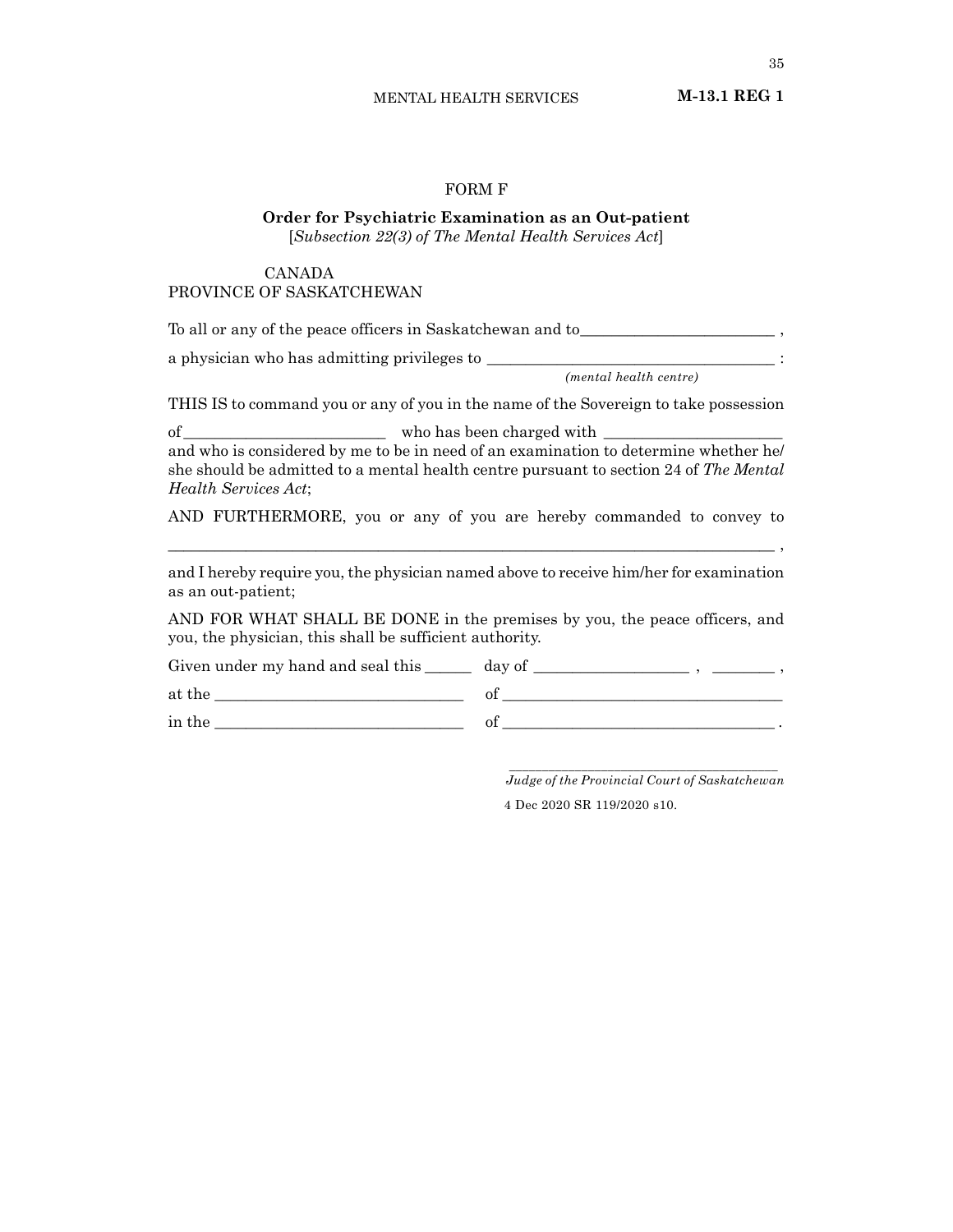**M-13.1 REG 1**

#### MENTAL HEALTH SERVICES

### FORM F.1

### **Order by the Director Requiring that a Person Submit to an Examination** [*Section 23.1 of The Mental Health Services Act*]

### CANADA PROVINCE OF SASKATCHEWAN

 $\rm I,\_\_$ 

*(name of director)*

being the director of mental health services appointed pursuant to section 6 of *The*

*Mental Health Services Act*, and having reason to believe that

*(name of person being detained)*

has been detained under provisions of the *Criminal Code* as unfit to stand trial or not criminally responsible on account of a mental disorder and his or her detention is about to expire;

hereby order that \_\_\_\_\_\_\_\_\_\_\_\_\_\_\_\_\_\_\_\_\_\_\_\_\_\_\_\_\_\_\_\_\_\_\_\_\_\_\_\_\_\_\_\_\_\_\_\_\_\_\_\_\_\_\_\_\_\_\_\_\_\_

*(name of person being detained)*

be examined by a physician with admitting privileges to a mental health centre to ascertain whether he or she should be detained in a mental health centre pursuant to section 24 of *The Mental Health Services Act*.

*\_\_\_\_\_\_\_\_\_\_\_\_\_\_\_\_\_\_\_\_\_\_\_\_\_\_\_\_\_\_\_\_\_\_\_\_\_ \_\_\_\_\_\_\_\_\_\_\_\_\_\_\_\_\_\_\_\_\_\_\_\_\_\_\_\_\_\_\_\_\_\_\_\_\_\_\_\_\_*

*Date (dd/mm/yy) Signature of director*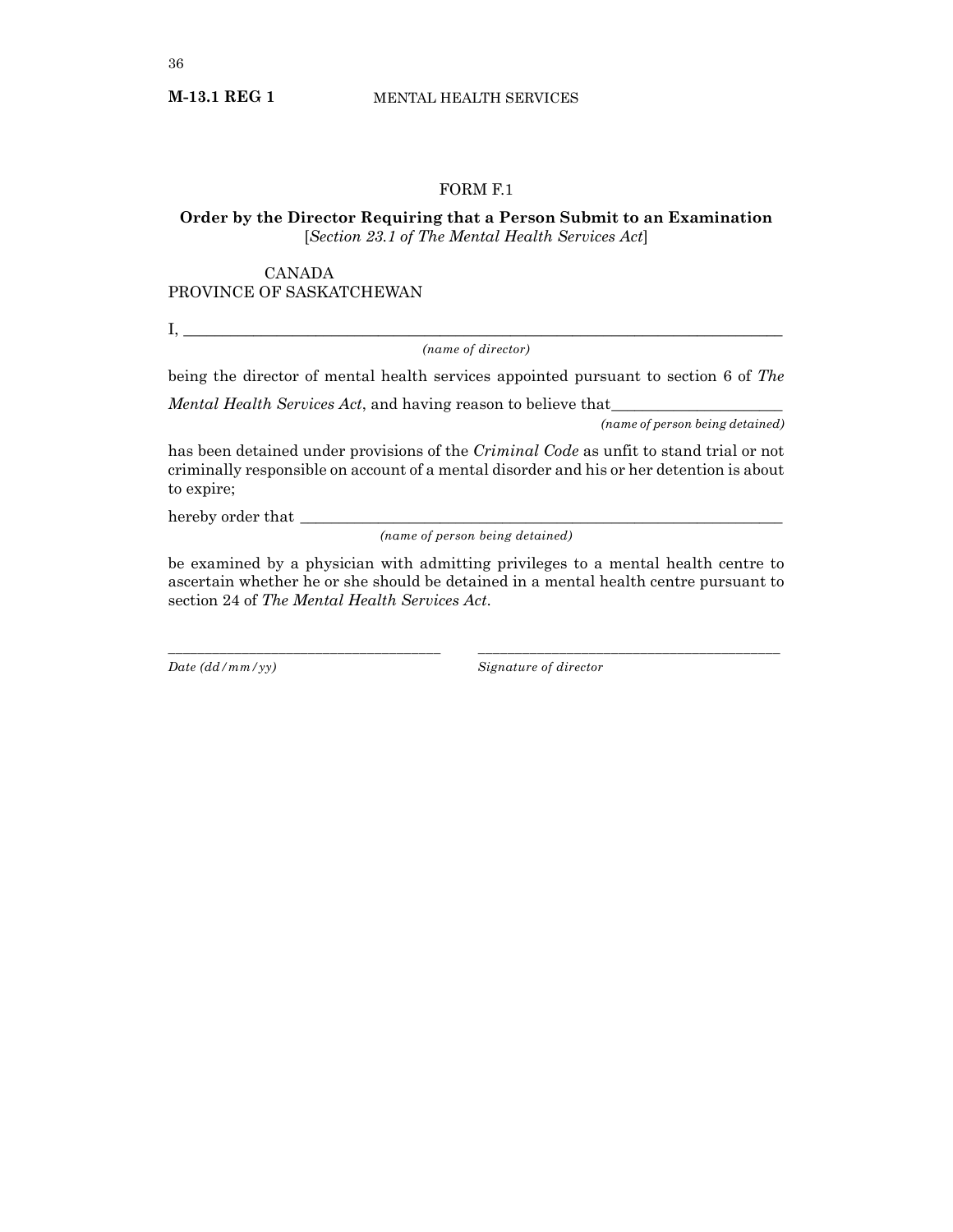#### MENTAL HEALTH SERVICES

**M-13.1 REG 1**

### FORM G

### **Certificate of Medical Practitioner for Compulsory Admission of a Person to a Mental Health Centre** [*Section 24 of The Mental Health Services Act*]

### CANADA PROVINCE OF SASKATCHEWAN

I, the undersigned \_\_\_\_\_\_\_\_\_\_\_\_\_\_\_\_\_\_\_\_\_\_\_\_\_\_\_\_\_\_\_\_\_\_\_\_\_\_\_\_\_\_\_\_\_\_\_\_\_\_\_\_\_\_\_\_\_\_\_\_ , *(name in full and qualifications)* a duly qualified medical practitioner with admitting privileges to \_\_\_\_\_\_\_\_\_\_\_\_\_\_ \_\_\_\_\_\_\_\_\_\_\_\_\_\_\_\_\_\_\_\_\_\_\_\_\_\_\_\_\_\_\_\_\_\_\_\_\_\_\_\_\_\_\_\_\_\_\_\_\_\_\_\_\_\_\_\_\_\_\_\_\_\_\_\_\_\_\_\_\_\_\_\_\_\_\_\_\_\_ , *(mental health centre)* hereby certify that I, on the  $\_\_\_$  day of  $\_\_\_\_\_\_\_\_\_\_\_\_\_\_\_$ , at  $\_\_\_\_\_\_\_\_\_\_\_\_\_\_\_\_\_$ separately from any other practitioner, personally examined \_\_\_\_\_\_\_\_\_\_\_\_\_\_\_\_\_\_\_\_\_ *(name in full)*  $of \_\_$ 

*(residence)*

and, after making due inquiry into all the facts in connection with the case of that person necessary to be inquired into in order to enable me to form a satisfactory opinion, I am of the opinion that:

(a) the person is suffering from a mental disorder as a result of which the person is in need of treatment or care and supervision that can be provided only in a mental health centre;

(b) as a result of the mental disorder, the person is unable to fully understand and to make an informed decision regarding his/her need for treatment or care and supervision; and

(c) as a result of the mental disorder, the person is likely to cause harm to himself/ herself or to others or to suffer substantial mental or physical deterioration if he/ she is not detained in a mental health centre;

\_\_\_\_\_\_\_\_\_\_\_\_\_\_\_\_\_\_\_\_\_\_\_\_\_\_\_\_\_\_\_\_\_\_\_\_\_\_\_\_\_\_\_\_\_\_\_\_\_\_\_\_\_\_\_\_\_\_\_\_\_\_\_\_\_\_\_\_\_\_\_\_\_\_\_\_\_\_\_ \_\_\_\_\_\_\_\_\_\_\_\_\_\_\_\_\_\_\_\_\_\_\_\_\_\_\_\_\_\_\_\_\_\_\_\_\_\_\_\_\_\_\_\_\_\_\_\_\_\_\_\_\_\_\_\_\_\_\_\_\_\_\_\_\_\_\_\_\_\_\_\_\_\_\_\_\_\_\_ \_\_\_\_\_\_\_\_\_\_\_\_\_\_\_\_\_\_\_\_\_\_\_\_\_\_\_\_\_\_\_\_\_\_\_\_\_\_\_\_\_\_\_\_\_\_\_\_\_\_\_\_\_\_\_\_\_\_\_\_\_\_\_\_\_\_\_\_\_\_\_\_\_\_\_\_\_\_\_ \_\_\_\_\_\_\_\_\_\_\_\_\_\_\_\_\_\_\_\_\_\_\_\_\_\_\_\_\_\_\_\_\_\_\_\_\_\_\_\_\_\_\_\_\_\_\_\_\_\_\_\_\_\_\_\_\_\_\_\_\_\_\_\_\_\_\_\_\_\_\_\_\_\_\_\_\_\_\_ \_\_\_\_\_\_\_\_\_\_\_\_\_\_\_\_\_\_\_\_\_\_\_\_\_\_\_\_\_\_\_\_\_\_\_\_\_\_\_\_\_\_\_\_\_\_\_\_\_\_\_\_\_\_\_\_\_\_\_\_\_\_\_\_\_\_\_\_\_\_\_\_\_\_\_\_\_\_\_ \_\_\_\_\_\_\_\_\_\_\_\_\_\_\_\_\_\_\_\_\_\_\_\_\_\_\_\_\_\_\_\_\_\_\_\_\_\_\_\_\_\_\_\_\_\_\_\_\_\_\_\_\_\_\_\_\_\_\_\_\_\_\_\_\_\_\_\_\_\_\_\_\_\_\_\_\_\_\_ \_\_\_\_\_\_\_\_\_\_\_\_\_\_\_\_\_\_\_\_\_\_\_\_\_\_\_\_\_\_\_\_\_\_\_\_\_\_\_\_\_\_\_\_\_\_\_\_\_\_\_\_\_\_\_\_\_\_\_\_\_\_\_\_\_\_\_\_\_\_\_\_\_\_\_\_\_\_\_ \_\_\_\_\_\_\_\_\_\_\_\_\_\_\_\_\_\_\_\_\_\_\_\_\_\_\_\_\_\_\_\_\_\_\_\_ \_\_\_\_\_\_\_\_\_\_\_\_\_\_\_\_\_\_\_\_\_\_\_\_\_\_\_\_\_\_\_\_\_\_\_\_\_\_\_\_

\_\_\_\_\_\_\_\_\_\_\_\_\_\_\_\_\_\_\_\_\_\_\_\_\_\_\_\_\_\_\_\_\_\_\_\_ \_\_\_\_\_\_\_\_\_\_\_\_\_\_\_\_\_\_\_\_\_\_\_\_\_\_\_\_\_\_\_\_\_\_\_\_\_\_\_\_

and I have formed this opinion on the following grounds:

*Date (dd/mm/yy) Signature of examining physician*

*Date (dd/mm/yy) Signature of witness*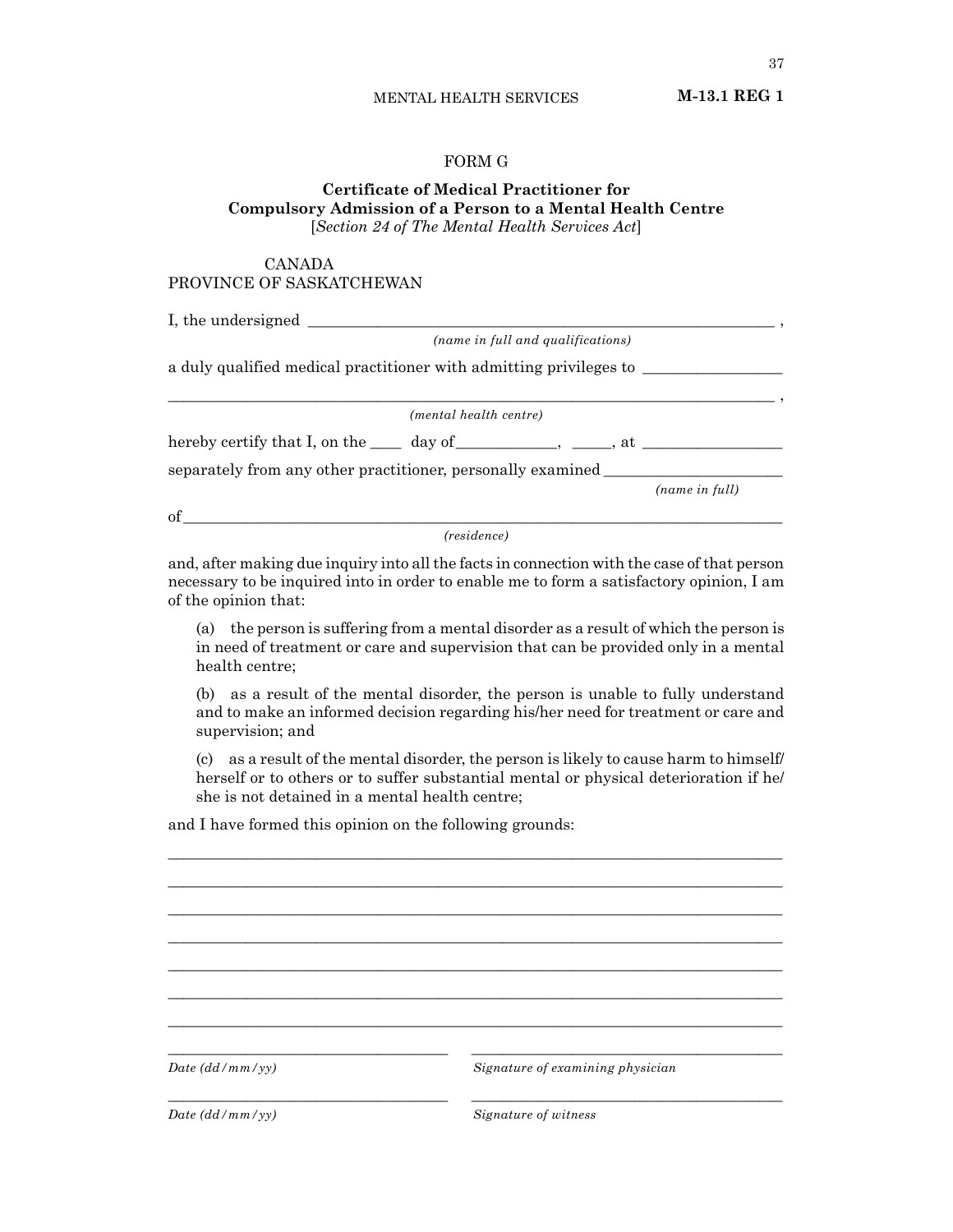### FORM H

### **Revocation of Certificate of Committal**

[*Subsection 24(10) and clause 31(1)(a) of The Mental Health Services Act*]

### CANADA PROVINCE OF SASKATCHEWAN

I, the undersigned \_\_\_\_\_\_\_\_\_\_\_\_\_\_\_\_\_\_\_\_\_\_\_\_\_\_\_\_\_\_\_\_\_\_\_\_\_\_\_\_\_\_\_\_\_\_\_\_\_\_\_\_\_\_\_\_\_\_\_\_ ,

*(name in full and qualifications)*

a duly qualified medical practitioner, being the attending physician responsible for the care and treatment of \_\_\_\_\_\_\_\_\_\_\_\_\_\_\_\_\_\_\_\_\_\_\_\_\_\_\_\_\_\_\_\_\_\_\_\_\_\_\_\_\_\_\_\_\_\_\_\_\_\_\_\_\_\_\_\_\_ ,

*(name of patient)*

hereby revoke any certificate issued pursuant to section 24 of *The Mental Health Services Act* that is in effect on this date on the following grounds: \_\_\_\_\_\_\_\_\_\_\_\_\_\_\_\_\_\_\_\_\_\_\_\_\_\_\_\_\_\_\_\_\_\_\_\_\_\_\_\_\_\_\_\_\_\_\_\_\_\_\_\_\_\_\_\_\_\_\_\_\_\_\_\_\_\_\_\_\_\_\_\_\_\_\_\_\_\_\_

\_\_\_\_\_\_\_\_\_\_\_\_\_\_\_\_\_\_\_\_\_\_\_\_\_\_\_\_\_\_\_\_\_\_\_\_\_\_\_\_\_\_\_\_\_\_\_\_\_\_\_\_\_\_\_\_\_\_\_\_\_\_\_\_\_\_\_\_\_\_\_\_\_\_\_\_\_\_\_

\_\_\_\_\_\_\_\_\_\_\_\_\_\_\_\_\_\_\_\_\_\_\_\_\_\_\_\_\_\_\_\_\_\_\_\_ \_\_\_\_\_\_\_\_\_\_\_\_\_\_\_\_\_\_\_\_\_\_\_\_\_\_\_\_\_\_\_\_\_\_\_\_\_\_\_\_

*Date (dd/mm/yy) Signature of physician*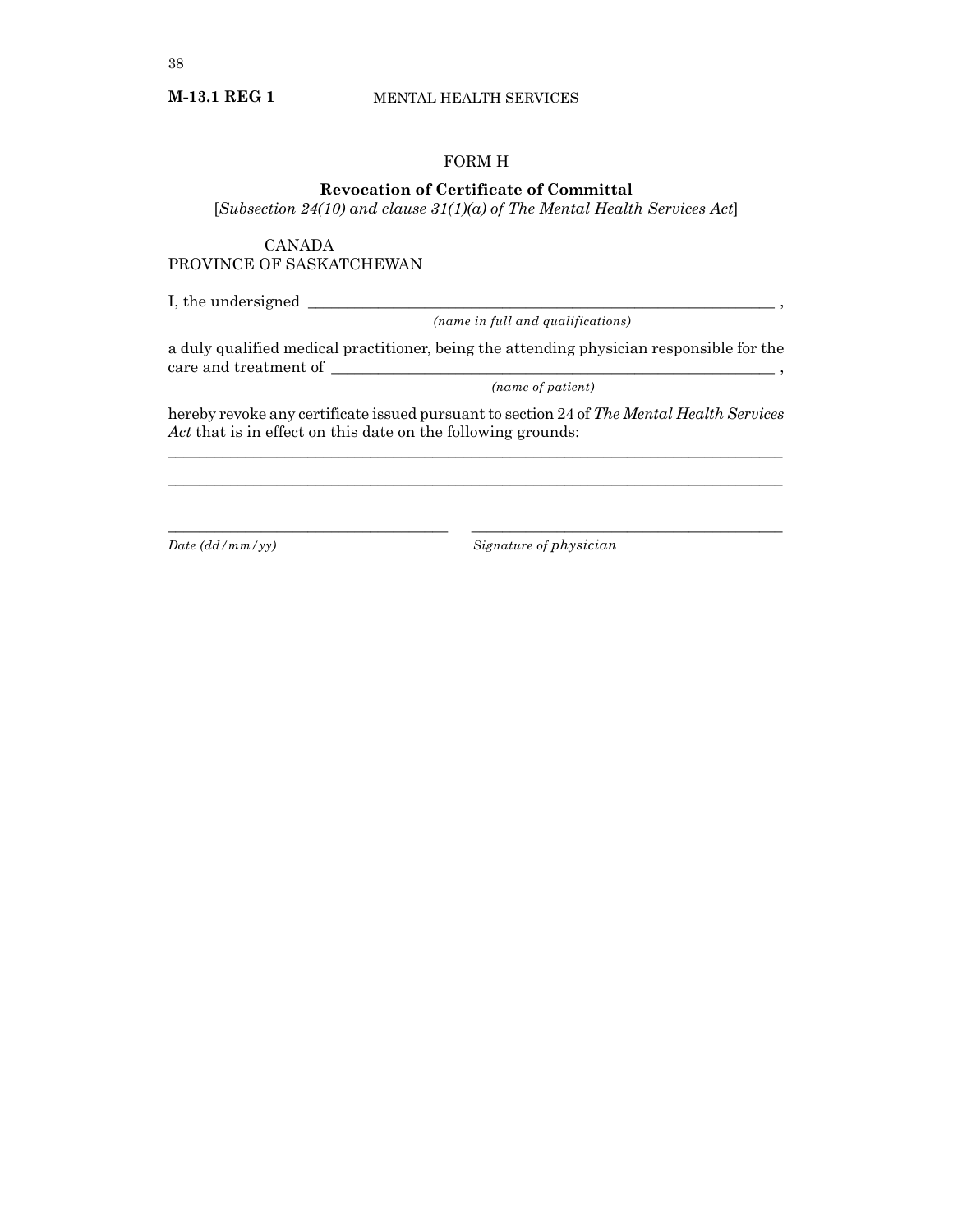**M-13.1 REG 1**

### FORM H.1

# **Order by a Judge for Detention of a Person**

[*Subsection 24.1(3) of The Mental Health Services Act*]

### CANADA PROVINCE OF SASKATCHEWAN

WHEREAS an application has been submitted to this court pursuant to section 24.1 of *The Mental Health Services Act*;

AND WHEREAS evidence has been presented to the effect that \_\_\_\_\_\_\_\_\_\_\_\_\_\_\_\_\_\_\_\_\_\_

*(name of person being detained)*

(a) is suffering from a mental disorder as a result of which he or she is in need of treatment or care and supervision that can be provided only in a mental health centre;

(b) as a result of the mental disorder is unable to fully understand and to make an informed decision regarding his or her need for treatment or care and supervision;

(c) as a result of the mental disorder is likely to cause bodily harm to himself or herself, or to others;

(d) has been detained pursuant to section 23, 24 or 24.1 of *The Mental Health Services Act* for a total of 60 days or longer immediately before the date of the application for this order; and

(e) is suffering from a severely disabling continuing mental disorder that is likely to persist for a period longer than 21 days, notwithstanding that treatment is being provided;

AND WHEREAS I have made sufficient inquiry to conclude that the above criteria are satisfied;

THIS IS THEREFORE TO ORDER

*(name of person being detained)*

be detained for a period from this date until \_\_\_\_\_\_\_\_\_\_\_\_\_\_\_\_\_\_\_\_\_\_\_\_\_\_\_\_\_\_\_\_\_\_\_

*(period not to exceed one year)*

*\_\_\_\_\_\_\_\_\_\_\_\_\_\_\_\_\_\_\_\_\_\_\_\_\_\_\_\_\_\_\_\_\_\_\_\_\_\_\_\_\_*

Issued this \_\_\_\_\_\_\_\_\_\_ day of\_\_\_\_\_\_\_\_\_\_\_\_\_\_\_\_\_\_\_\_\_\_\_\_\_\_\_\_\_\_\_\_\_\_\_\_\_\_ , \_\_\_\_\_\_\_\_ .

Local registrar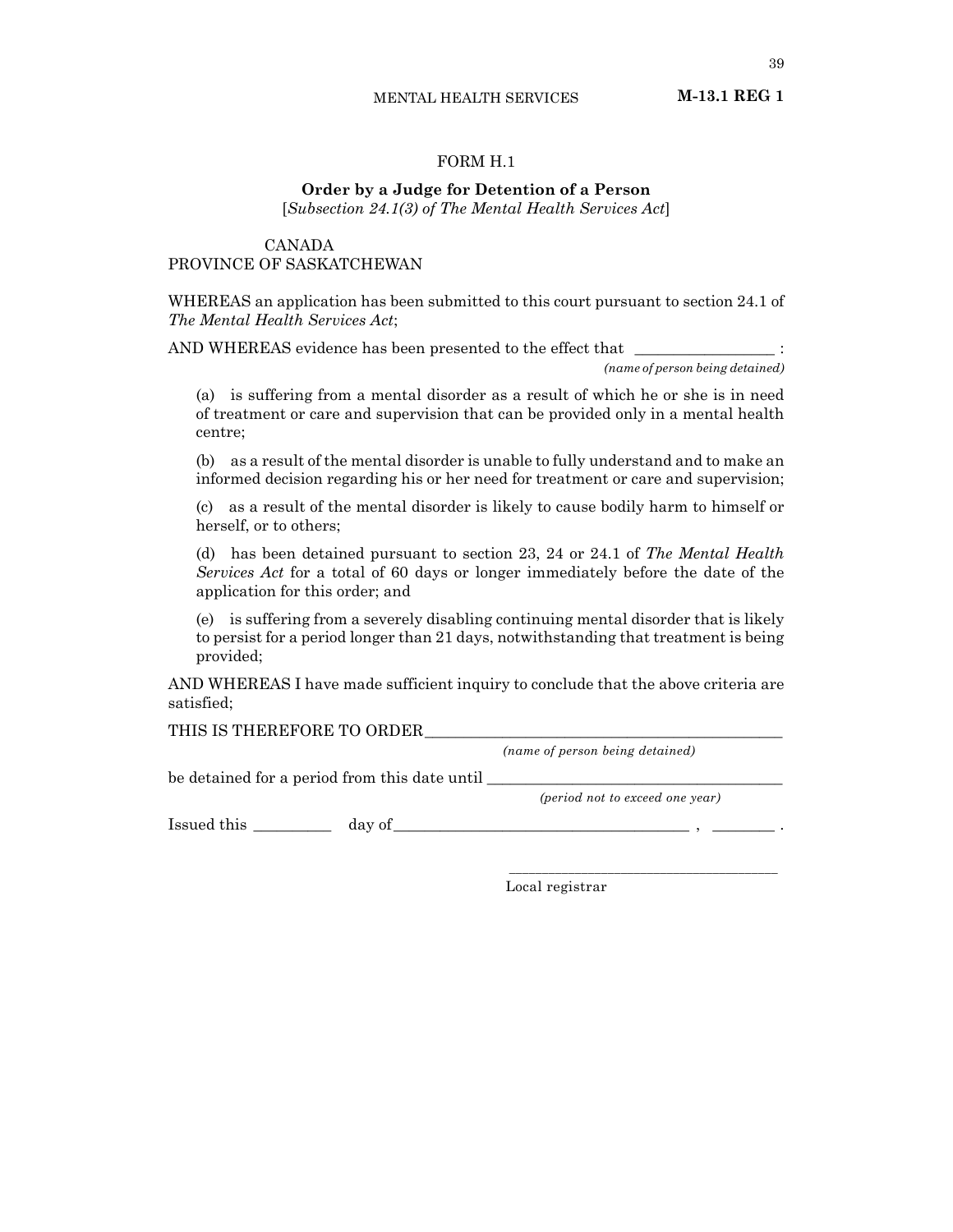### FORM H.2

### **Notification that a Detention Order has Expired or Been Rescinded** [*Subsection 24.1(7) of The Mental Health Services Act*]

### CANADA PROVINCE OF SASKATCHEWAN

Notice to:\_\_\_\_\_\_\_\_\_\_\_\_\_\_\_\_\_\_\_\_\_\_\_\_\_\_\_\_\_\_\_\_\_\_\_\_\_\_\_\_\_\_\_\_\_\_\_\_\_\_\_\_\_\_\_\_\_\_\_\_\_\_\_\_\_\_\_\_\_\_

*(name of patient)*

|                |                                                                                  | (nearest relative)                 |                                       |
|----------------|----------------------------------------------------------------------------------|------------------------------------|---------------------------------------|
|                |                                                                                  | (proxy)                            |                                       |
|                |                                                                                  | <i>(personal guardian)</i>         |                                       |
|                |                                                                                  | ( <i>official representative</i> ) |                                       |
|                |                                                                                  |                                    |                                       |
|                |                                                                                  |                                    |                                       |
|                | An order of the Court of Queen's Bench issued on                                 |                                    | $(data \cdot dd/mm / \gamma \gamma))$ |
|                | pursuant to subsection 24.1(3) of The Mental Health Services Act requiring that: |                                    |                                       |
|                |                                                                                  | (name of patient)                  |                                       |
| be detained in |                                                                                  |                                    |                                       |
|                |                                                                                  | (name of mental health centre)     |                                       |
|                | expired on ____________________; or                                              |                                    |                                       |
|                | $(data - dd/mm/yy)$                                                              |                                    |                                       |
|                |                                                                                  |                                    |                                       |

*Date (dd/mm/yy) Signature of attending physician*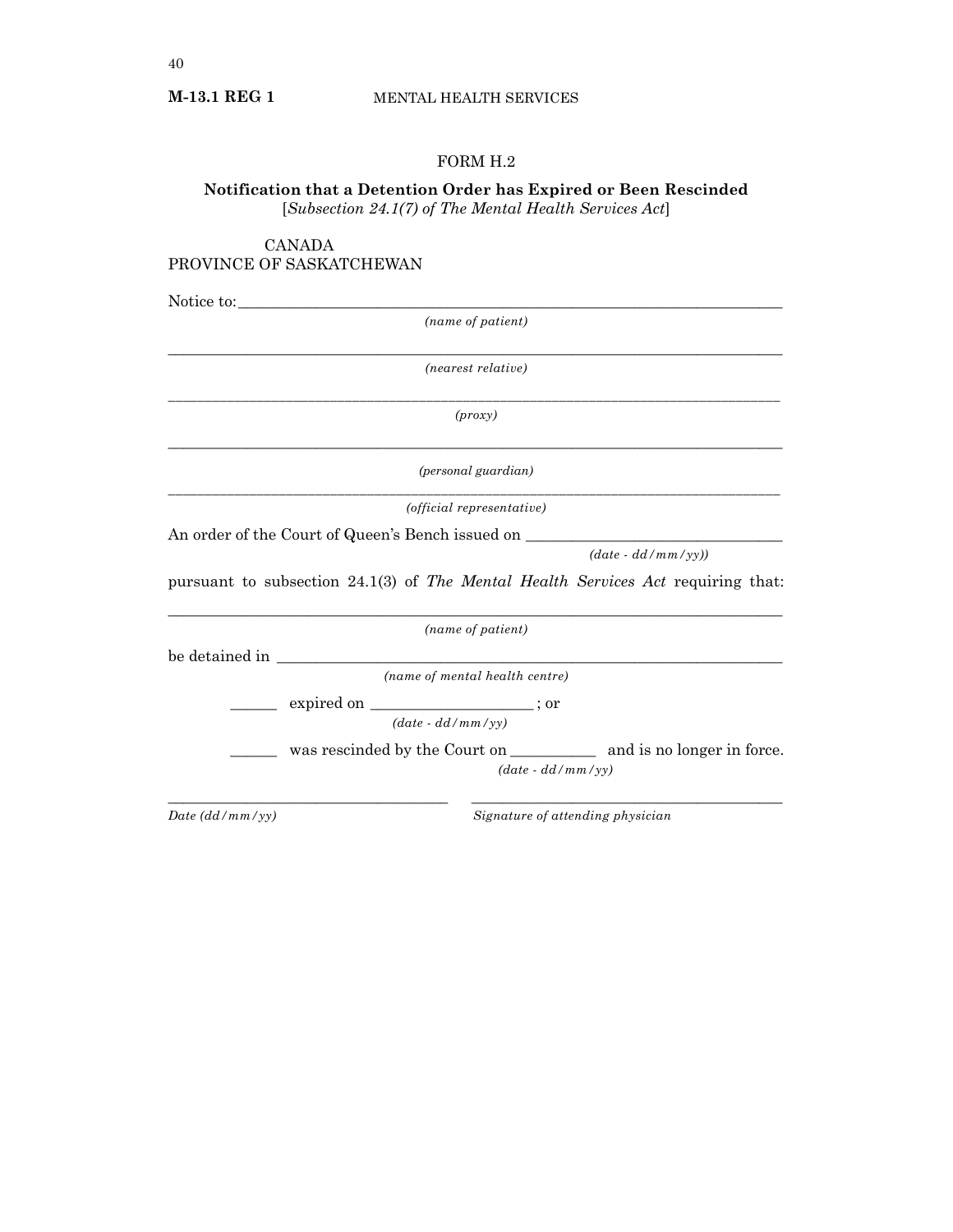**M-13.1 REG 1**

### FORM H.3

### **Community Treatment Order** [*Section 24.3 of The Mental Health Services Act*]

### CANADA PROVINCE OF SASKATCHEWAN

I, the undersigned

*(name in full and qualifications)*

a psychiatrist within the meaning of *The Mental Health Services Act*, certify that on

the\_\_\_\_\_\_\_\_\_\_\_ day of \_\_\_\_\_\_\_\_\_\_\_\_\_\_\_\_\_\_, \_\_\_\_\_\_\_\_ , at \_\_\_\_\_\_\_\_\_\_\_\_\_\_\_\_\_\_\_\_\_\_\_\_ ,

*(place of examination)*

I examined \_\_\_\_\_\_\_\_\_\_\_\_\_\_\_\_\_\_\_\_\_\_\_\_\_\_\_\_\_\_\_\_\_\_\_\_\_\_\_\_\_\_\_\_\_\_\_\_\_\_\_\_\_\_\_\_\_\_\_\_\_\_\_\_\_\_\_ ,

*(name of person who is the subject of this order)*

of \_\_\_\_\_\_\_\_\_\_\_\_\_\_\_\_\_\_\_\_\_\_\_\_\_\_\_\_\_\_\_\_\_\_\_\_\_\_\_\_\_\_\_\_\_\_\_\_\_\_\_\_\_\_\_\_\_\_\_\_\_\_\_\_\_\_\_\_\_\_\_\_\_\_\_\_\_

*(residence)*

and on the basis of this examination and any other pertinent facts that have been communicated to me have the following reasonable grounds:

\_\_\_\_\_\_\_\_\_\_\_\_\_\_\_\_\_\_\_\_\_\_\_\_\_\_\_\_\_\_\_\_\_\_\_\_\_\_\_\_\_\_\_\_\_\_\_\_\_\_\_\_\_\_\_\_\_\_\_\_\_\_\_\_\_\_\_\_\_\_\_\_\_\_\_\_\_\_\_ \_\_\_\_\_\_\_\_\_\_\_\_\_\_\_\_\_\_\_\_\_\_\_\_\_\_\_\_\_\_\_\_\_\_\_\_\_\_\_\_\_\_\_\_\_\_\_\_\_\_\_\_\_\_\_\_\_\_\_\_\_\_\_\_\_\_\_\_\_\_\_\_\_\_\_\_\_\_\_ \_\_\_\_\_\_\_\_\_\_\_\_\_\_\_\_\_\_\_\_\_\_\_\_\_\_\_\_\_\_\_\_\_\_\_\_\_\_\_\_\_\_\_\_\_\_\_\_\_\_\_\_\_\_\_\_\_\_\_\_\_\_\_\_\_\_\_\_\_\_\_\_\_\_\_\_\_\_\_ \_\_\_\_\_\_\_\_\_\_\_\_\_\_\_\_\_\_\_\_\_\_\_\_\_\_\_\_\_\_\_\_\_\_\_\_\_\_\_\_\_\_\_\_\_\_\_\_\_\_\_\_\_\_\_\_\_\_\_\_\_\_\_\_\_\_\_\_\_\_\_\_\_\_\_\_\_\_\_

to believe that he or she:

(a) is suffering from a mental disorder for which he or she is in need of treatment or care and supervision that can be provided in the community;

(b) during the preceding two-year period:

\_\_\_\_\_\_\_\_\_\_ (i) has been admitted, voluntarily or involuntarily, to a mental health centre on at least one occasion; or

\_\_\_\_\_\_\_\_\_\_ (ii) has previously been the subject of a community treatment order;

(c) as a result of the mental disorder, is likely to cause harm to himself or herself or to others, or to suffer substantial mental or physical deterioration if he or she does not receive treatment or care and supervision while residing in the community;

(d) requires services in order to reside in the community so that he or she will not be likely to cause harm to himself or herself or to others, or to suffer substantial mental or physical deterioration, and these services: (i) exist in the community; (ii) are available to him or her; and (iii) will be provided to him or her;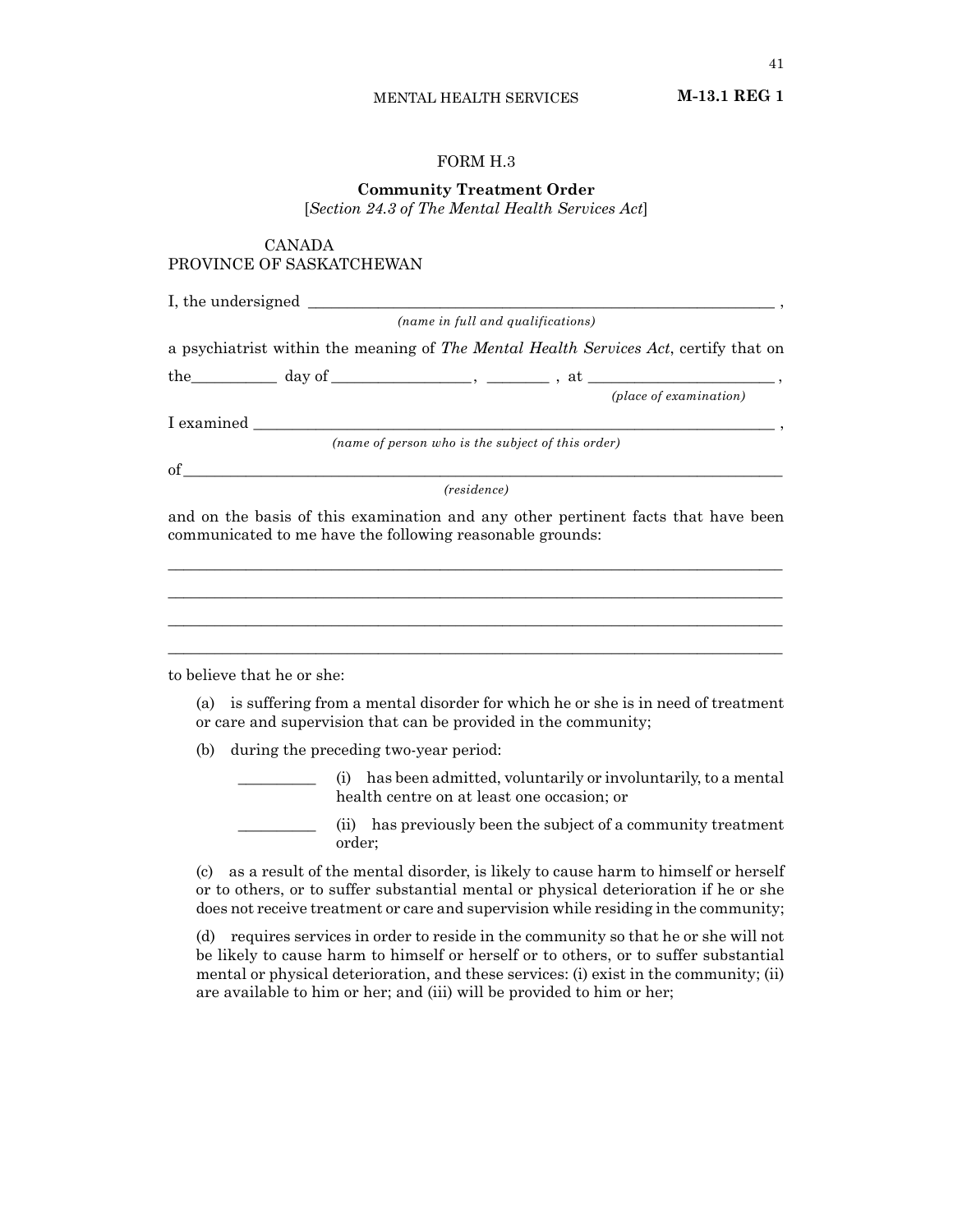(e) as a result of the mental disorder, is unable to fully understand and to make an informed decision regarding his or her need for treatment or care and supervision; and

(f) is capable of complying with the requirements for treatment or care and supervision contained in this community treatment order;

and therefore he or she will be provided with the following services and treatment: \_\_\_\_\_\_\_\_\_\_\_\_\_\_\_\_\_\_\_\_\_\_\_\_\_\_\_\_\_\_\_\_\_\_\_\_\_\_\_\_\_\_\_\_\_\_\_\_\_\_\_\_\_\_\_\_\_\_\_\_\_\_\_\_\_\_\_\_\_\_\_\_\_\_\_\_\_\_\_

\_\_\_\_\_\_\_\_\_\_\_\_\_\_\_\_\_\_\_\_\_\_\_\_\_\_\_\_\_\_\_\_\_\_\_\_\_\_\_\_\_\_\_\_\_\_\_\_\_\_\_\_\_\_\_\_\_\_\_\_\_\_\_\_\_\_\_\_\_\_\_\_\_\_\_\_\_\_\_ \_\_\_\_\_\_\_\_\_\_\_\_\_\_\_\_\_\_\_\_\_\_\_\_\_\_\_\_\_\_\_\_\_\_\_\_\_\_\_\_\_\_\_\_\_\_\_\_\_\_\_\_\_\_\_\_\_\_\_\_\_\_\_\_\_\_\_\_\_\_\_\_\_\_\_\_\_\_\_ \_\_\_\_\_\_\_\_\_\_\_\_\_\_\_\_\_\_\_\_\_\_\_\_\_\_\_\_\_\_\_\_\_\_\_\_\_\_\_\_\_\_\_\_\_\_\_\_\_\_\_\_\_\_\_\_\_\_\_\_\_\_\_\_\_\_\_\_\_\_\_\_\_\_\_\_\_\_ .

If a certificate in support of this order is issued in Form H.4, the person who is the subject of this order is to attend appointments with the attending psychiatrist/physician and with

 $\qquad \qquad \qquad \qquad \qquad \qquad \qquad \qquad \qquad \qquad \qquad \qquad .$ *(name and phone number of person authorized by regional director under 24.3(1)(e) of the Act)*

and is to submit to medical treatment and services that are prescribed by the attending psychiatrist/physician, who will ensure that the required services will be provided for a period of \_\_\_\_\_\_\_\_\_\_\_\_\_\_\_\_\_\_\_\_\_\_\_\_\_\_\_\_\_\_\_\_\_\_\_\_\_\_\_\_\_\_\_\_\_\_\_\_\_\_\_\_\_\_\_\_\_\_\_\_\_\_\_\_\_\_\_\_

*(maximum 6 months)*

beginning on \_\_\_\_\_\_\_\_\_\_\_\_\_\_\_\_ in order for the person who is the subject of this order *(date)*

to reside in the community.

*(If considered necessary)* The person who is the subject of this order is required to stay at

 $\qquad \qquad \qquad \qquad \qquad \qquad \qquad \qquad \qquad \qquad \qquad \qquad .$ *(specified residence and phone number of residence)*

*\_\_\_\_\_\_\_\_\_\_\_\_\_\_\_\_\_\_\_\_\_\_\_\_\_\_\_\_\_\_\_\_\_\_\_\_\_\_\_\_ \_\_\_\_\_\_\_\_\_\_\_\_\_\_\_\_\_\_\_\_\_\_\_\_\_\_\_\_\_\_\_\_\_\_\_\_*

while being provided the services mentioned herein.

 $($ 

 $($ 

\_\_\_\_\_\_\_\_\_\_\_\_\_\_\_\_\_\_\_\_\_\_\_\_\_\_\_\_\_\_\_\_\_\_\_

*Signature of examining psychiatrist*

*Date (dd/mm/yy) Signature of witness*

Distribution:

- 1. Patient
- 2. Nearest relative
- 3. Proxy (if any)
- 4. Personal guardian (if any)
- 5. Official representative

42

**M-13.1 REG 1**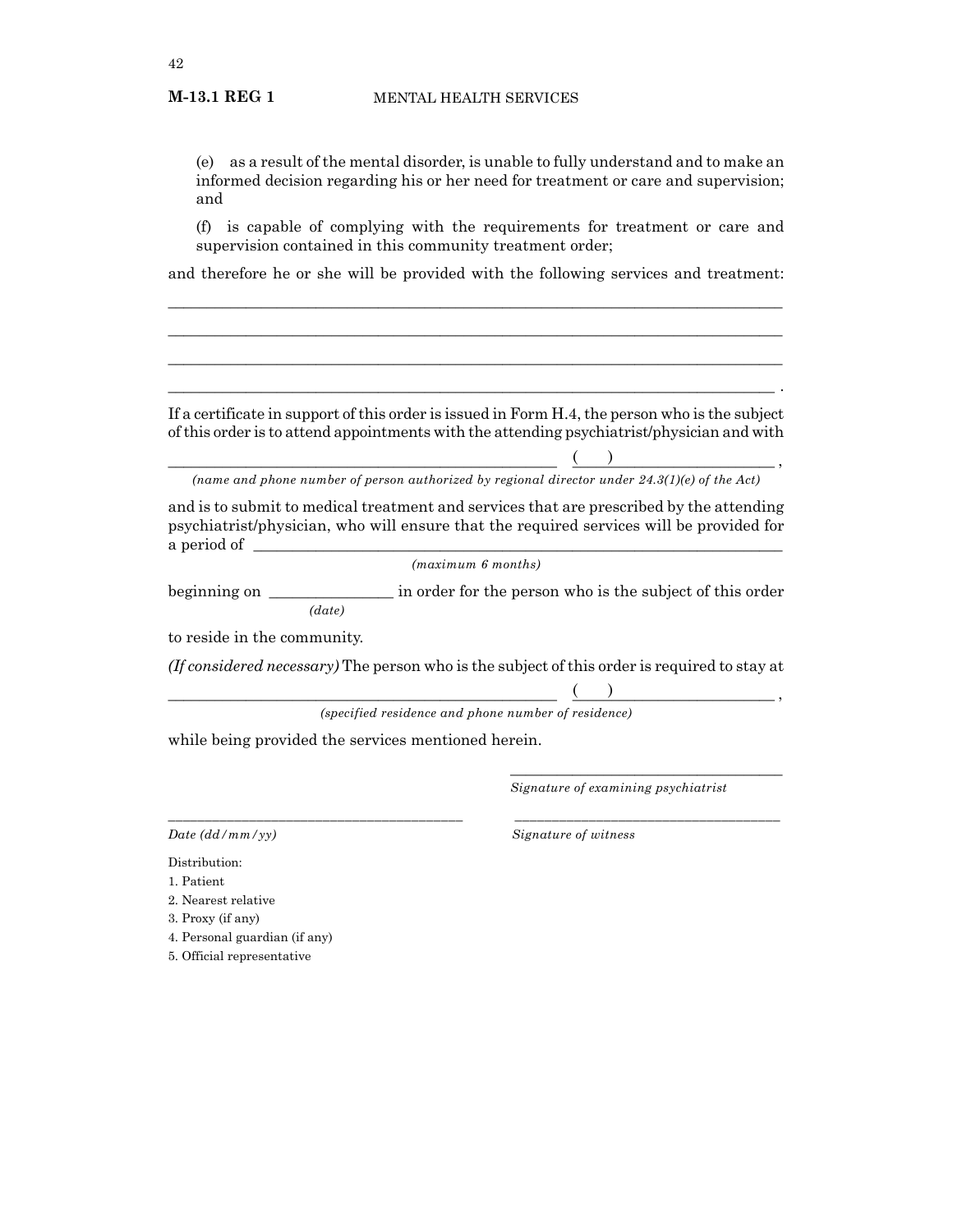### FORM H.4

### **Certificate in Support of a Community Treatment Order** [*Section 24.4 of The Mental Health Services Act*]

### CANADA PROVINCE OF SASKATCHEWAN

|     | (name in full and qualifications)                                                                                                                     |
|-----|-------------------------------------------------------------------------------------------------------------------------------------------------------|
|     | a psychiatrist within the meaning of The Mental Health Services Act, hereby certify                                                                   |
|     |                                                                                                                                                       |
|     | (place of examination)                                                                                                                                |
|     |                                                                                                                                                       |
|     | (name of person who is the subject of a community treatment order)                                                                                    |
|     |                                                                                                                                                       |
|     | (residence)                                                                                                                                           |
|     | and on the basis of this examination and any other pertinent facts that have been<br>communicated to me have the following reasonable grounds:        |
|     |                                                                                                                                                       |
|     | (name of person who is the subject of this order)                                                                                                     |
|     | (a) is suffering from a mental disorder for which he or she is in need of treatment<br>or care and supervision that can be provided in the community; |
| (b) | during the preceding two-year period:                                                                                                                 |
|     | (i) has been admitted, voluntarily or involuntarily, to a mental<br>health centre on at least one occasion; or                                        |
|     | (ii) has previously been the subject of a community treatment<br>order;                                                                               |
|     | (c) as a result of the mental disorder is likely to cause harm to himself or herealf                                                                  |

(c) as a result of the mental disorder is likely to cause harm to himself or herself or to others, or to suffer substantial mental or physical deterioration if he or she does not receive treatment or care and supervision while residing in the community;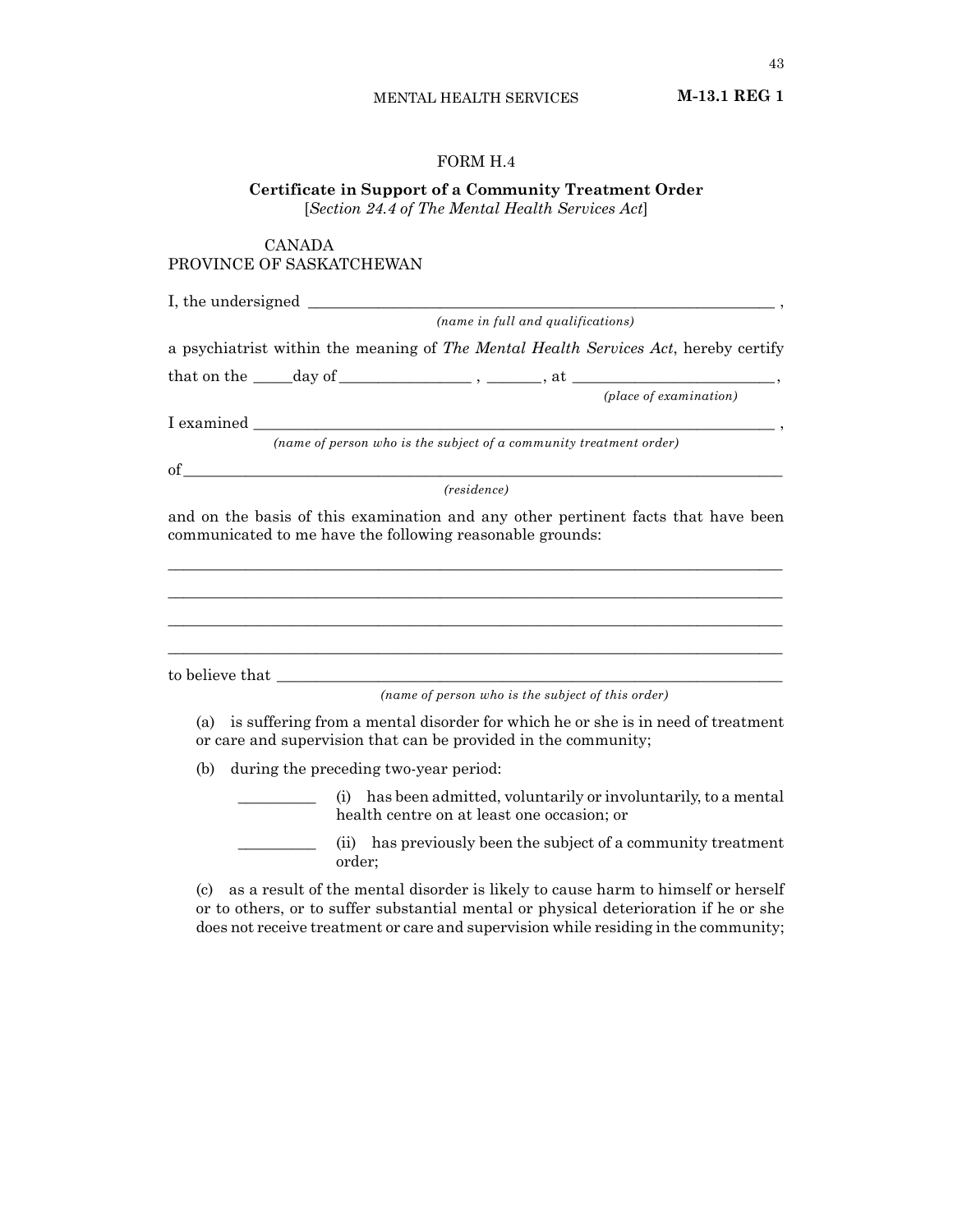(d) requires services in order to reside in the community so that he or she will not be likely to cause harm to himself or herself or to others, or to suffer substantial mental or physical deterioration, and these services: (i) exist in the community; (ii) are available to the person; and (iii) will be provided to the person;

(e) as a result of the mental disorder is unable to fully understand and to make an informed decision regarding his or her need for treatment or care and supervision; and

(f) is capable of complying with the requirements for treatment or care and supervision contained in this community treatment order;

AND FURTHERMORE, I have probable cause to believe that a community treatment order has been issued with respect to \_

*(name of person who is the subject of a community treatment order)*

in accordance with the requirements of section 24.3 of *The Mental Health Services Act*;

THIS IS THEREFORE to certify that I support the community treatment order and concur with the treatment that the person is to follow and the services that will be provided to that person.

*\_\_\_\_\_\_\_\_\_\_\_\_\_\_\_\_\_\_\_\_\_\_\_\_\_\_\_\_\_\_\_\_\_\_\_\_\_ \_\_\_\_\_\_\_\_\_\_\_\_\_\_\_\_\_\_\_\_\_\_\_\_\_\_\_\_\_\_\_\_\_\_\_\_\_\_\_\_\_*

*Date (dd/mm/yy) Signature of examining psychiatrist*

**M-13.1 REG 1**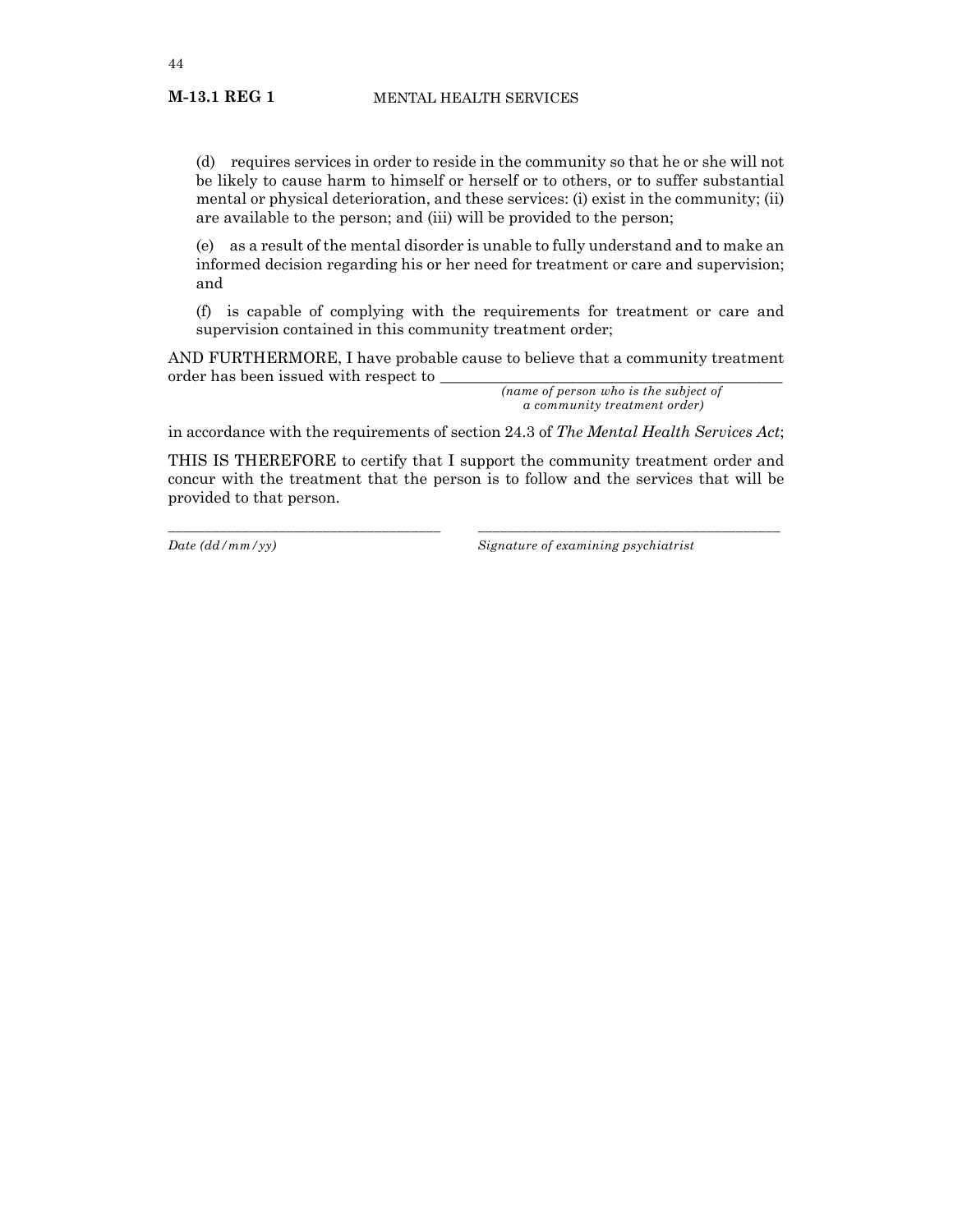### MENTAL HEALTH SERVICES

**M-13.1 REG 1**

### FORM H.5

### **Notification by an Attending Physician Advising a Patient that a Community Treatment Order is No Longer in Effect** [*Subsection 24.5(2) of The Mental Health Services Act*]

### CANADA PROVINCE OF SASKATCHEWAN

Notice to:

|                                                                             |                       |  | (name of patient)         |                                  |                                                  |
|-----------------------------------------------------------------------------|-----------------------|--|---------------------------|----------------------------------|--------------------------------------------------|
|                                                                             |                       |  | (nearest relative)        |                                  |                                                  |
|                                                                             |                       |  | $(p\cos y)$               |                                  |                                                  |
|                                                                             |                       |  | (personal guardian)       |                                  |                                                  |
|                                                                             |                       |  | (official representative) |                                  |                                                  |
| A community treatment order issued on                                       |                       |  |                           |                                  |                                                  |
|                                                                             |                       |  |                           | $(data - dd/mm/yy)$              |                                                  |
| pursuant to section 24.3 of The Mental Health Services Act with respect to: |                       |  |                           |                                  |                                                  |
|                                                                             |                       |  | (name of patient)         |                                  |                                                  |
| expired on                                                                  |                       |  |                           |                                  | has not been renewed, and is no longer in force. |
|                                                                             | $(data - dd/mm / yy)$ |  |                           |                                  |                                                  |
| Date $(dd/mm/yy)$                                                           |                       |  |                           | Signature of attending physician |                                                  |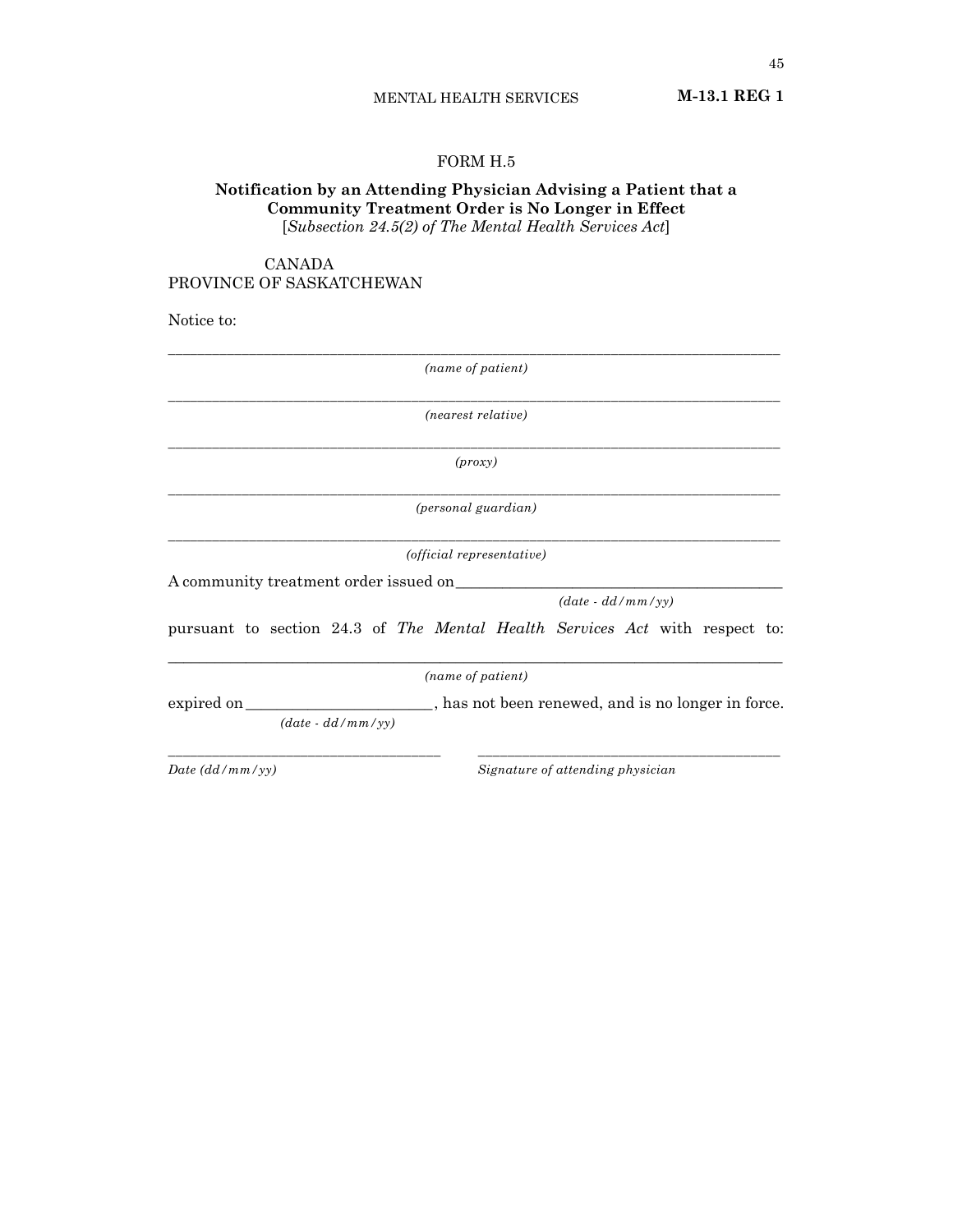#### MENTAL HEALTH SERVICES

#### FORM H.6

### **Order to Revoke a Community Treatment Order** [*Subsection 24.5(3) of The Mental Health Services Act*]

### CANADA PROVINCE OF SASKATCHEWAN

WHEREAS a community treatment order was issued on\_

*(date)*

pursuant to section 24.3 of *The Mental Health Services Act* with respect to:

\_\_\_\_\_\_\_\_\_\_\_\_\_\_\_\_\_\_\_\_\_\_\_\_\_\_\_\_\_\_\_\_\_\_\_\_\_\_\_\_\_\_\_\_\_\_\_\_\_\_\_\_\_\_\_\_\_\_\_\_\_\_\_\_\_\_\_\_\_\_\_\_\_\_\_\_\_\_\_ *(name of person who has been the subject of a community treatment order)*

AND WHEREAS that person no longer meets the criteria specified in clause 24.3(1)(a) of *The Mental Health Services Act*,

I, the undersigned\_

*(name of attending physician)*

being the psychiatrist responsible for the care and treatment of the person in the community, hereby revoke the certificate issued pursuant to section 24.3 of *The Mental Health Services Act* that is in effect on this date;

and you, \_

*(name of person who has been the subject of a community treatment order)*

are hereby advised that you are no longer subject to the conditions of that community treatment order.

*\_\_\_\_\_\_\_\_\_\_\_\_\_\_\_\_\_\_\_\_\_\_\_\_\_\_\_\_\_\_\_\_\_\_\_\_\_ \_\_\_\_\_\_\_\_\_\_\_\_\_\_\_\_\_\_\_\_\_\_\_\_\_\_\_\_\_\_\_\_\_\_\_\_\_\_\_\_\_*

*Date (dd/mm/yy) Signature of attending physician*

Distribution: 1. Patient

2. Nearest relative

3. Proxy (if any)

4. Personal guardian (if any)

5. Official representative

**M-13.1 REG 1**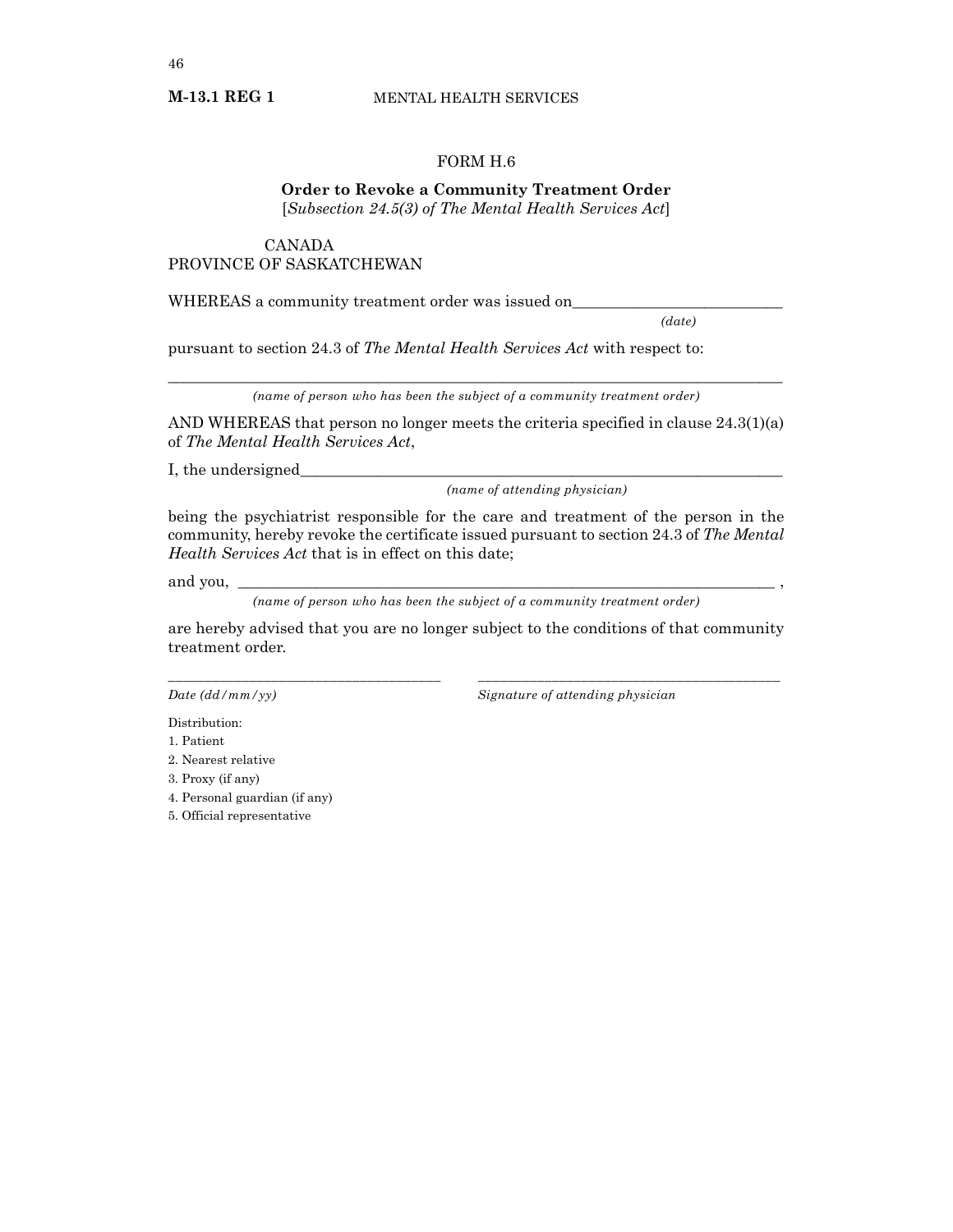### FORM H.7

### **Order for the Apprehension, Conveyance and Examination of a Person** [*Section 24.6 of The Mental Health Services Act*]

### CANADA PROVINCE OF SASKATCHEWAN

To any peace officer or to,

*(name of other person directed to execute this order)*

WHEREAS a community treatment order was issued on

*(date - dd/mm/yy)*

pursuant to section 24.3 and has been validated pursuant to section 24.4 of *The Mental Health Services Act* with respect to:

*(name of person who is the subject of a community treatment order)*

AND WHEREAS that person has failed to comply with the requirements of that community treatment order and refuses to submit to a psychiatric examination to ascertain whether he or she should be admitted to a mental health centre pursuant to section 24 of *The Mental Health Services Act*;

I, the undersigned

*(name of attending physician or prescribed health professional)*

hereby order that the person be apprehended and immediately conveyed to

\_\_\_\_\_\_\_\_\_\_\_\_\_\_\_\_\_\_\_\_\_\_\_\_\_\_\_\_\_\_\_\_\_\_\_\_\_\_\_\_\_\_\_\_\_\_\_\_\_\_\_\_\_\_\_\_\_\_\_\_\_\_\_\_\_\_\_\_\_\_\_\_\_\_\_\_\_\_\_ *(location)*

where he or she may be examined to ascertain whether he or she should be admitted to a mental health centre pursuant to section 24 of *The Mental Health Services Act*.

*\_\_\_\_\_\_\_\_\_\_\_\_\_\_\_\_\_\_\_\_\_\_\_\_\_\_\_\_\_\_\_\_\_\_\_\_\_ \_\_\_\_\_\_\_\_\_\_\_\_\_\_\_\_\_\_\_\_\_\_\_\_\_\_\_\_\_\_\_\_\_\_\_\_\_\_\_\_\_*

*Date (dd/mm/yy) Signature of attending physician or prescribed health professional*

Distribution:

1. Patient

2. Nearest relative

3. Proxy (if any)

4. Personal guardian (if any)

5. Official representative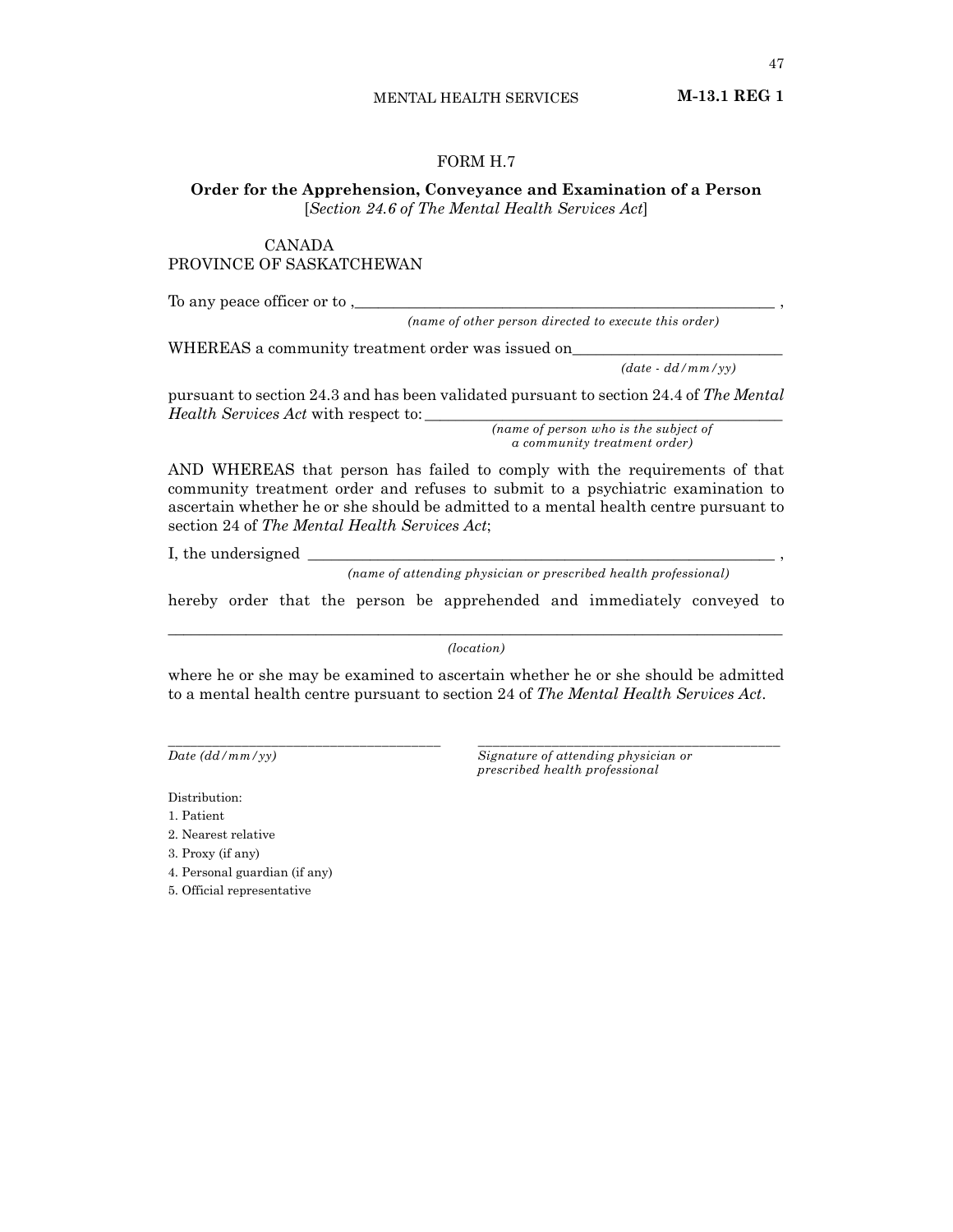### FORM I

### **Certificate for Electroconvulsive Therapy** [*Section 14 of The Mental Health Services Regulations*]

### CANADA PROVINCE OF SASKATCHEWAN

| I, the undersigned                                                               |                                   |                        |                |  |
|----------------------------------------------------------------------------------|-----------------------------------|------------------------|----------------|--|
|                                                                                  | (name in full and qualifications) |                        |                |  |
| being                                                                            |                                   |                        |                |  |
|                                                                                  | a psychiatrist                    |                        |                |  |
|                                                                                  | a physician                       |                        |                |  |
|                                                                                  |                                   |                        | hereby,        |  |
|                                                                                  |                                   | (mental health centre) |                |  |
| certify that I, on the $\qquad \qquad \text{day of} \qquad \qquad \text{---}$    |                                   |                        |                |  |
| separately from any other physician, personally examined _______________________ |                                   |                        |                |  |
|                                                                                  |                                   |                        | (name in full) |  |
|                                                                                  |                                   |                        |                |  |
|                                                                                  |                                   | (mental health centre) |                |  |

After making due inquiry into all the facts in connection with the case of that person necessary to be inquired into in order to enable me to form a satisfactory opinion, and having explained the purpose, nature and effects of ECT, possible alternative treatments and necessary preliminary and post-treatment care to the patient and (i) his or her nearest relative; or (ii) in a case where a person other than the nearest relative has been appointed pursuant to section 26 of the Act, to that person;

and given consideration to the views the patient, the nearest relative or other person, as the case may be, expressed concerning ECT and any alternative treatments, I am of the opinion that:

(a) the person's mental condition will improve significantly if ECT is administered;

(b) alternative treatments are relatively ineffective for treating the patient's mental disorder; and

(c) the patient's mental condition will not show significant improvement without ECT;

and I have formed this opinion on the following grounds: \_\_\_\_\_\_\_\_\_\_\_\_\_\_\_\_\_\_\_\_\_\_\_

\_\_\_\_\_\_\_\_\_\_\_\_\_\_\_\_\_\_\_\_\_\_\_\_\_\_\_\_\_\_\_\_\_\_\_\_\_\_\_\_\_\_\_\_\_\_\_\_\_\_\_\_\_\_\_\_\_\_\_\_\_\_\_\_\_\_\_\_\_\_\_\_\_\_\_\_\_\_\_ \_\_\_\_\_\_\_\_\_\_\_\_\_\_\_\_\_\_\_\_\_\_\_\_\_\_\_\_\_\_\_\_\_\_\_\_\_\_\_\_\_\_\_\_\_\_\_\_\_\_\_\_\_\_\_\_\_\_\_\_\_\_\_\_\_\_\_\_\_\_\_\_\_\_\_\_\_\_\_ \_\_\_\_\_\_\_\_\_\_\_\_\_\_\_\_\_\_\_\_\_\_\_\_\_\_\_\_\_\_\_\_\_\_\_\_\_\_\_\_\_\_\_\_\_\_\_\_\_\_\_\_\_\_\_\_\_\_\_\_\_\_\_\_\_\_\_\_\_\_\_\_\_\_\_\_\_\_\_ \_\_\_\_\_\_\_\_\_\_\_\_\_\_\_\_\_\_\_\_\_\_\_\_\_\_\_\_\_\_\_\_\_\_\_\_\_\_\_\_\_\_\_\_\_\_\_\_\_\_\_\_\_\_\_\_\_\_\_\_\_\_\_\_\_\_\_\_\_\_\_\_\_\_\_\_\_\_\_ *\_\_\_\_\_\_\_\_\_\_\_\_\_\_\_\_\_\_\_\_\_\_\_\_\_\_\_\_\_\_\_\_\_\_\_\_\_ \_\_\_\_\_\_\_\_\_\_\_\_\_\_\_\_\_\_\_\_\_\_\_\_\_\_\_\_\_\_\_\_\_\_\_\_\_\_\_\_\_*

**M-13.1 REG 1**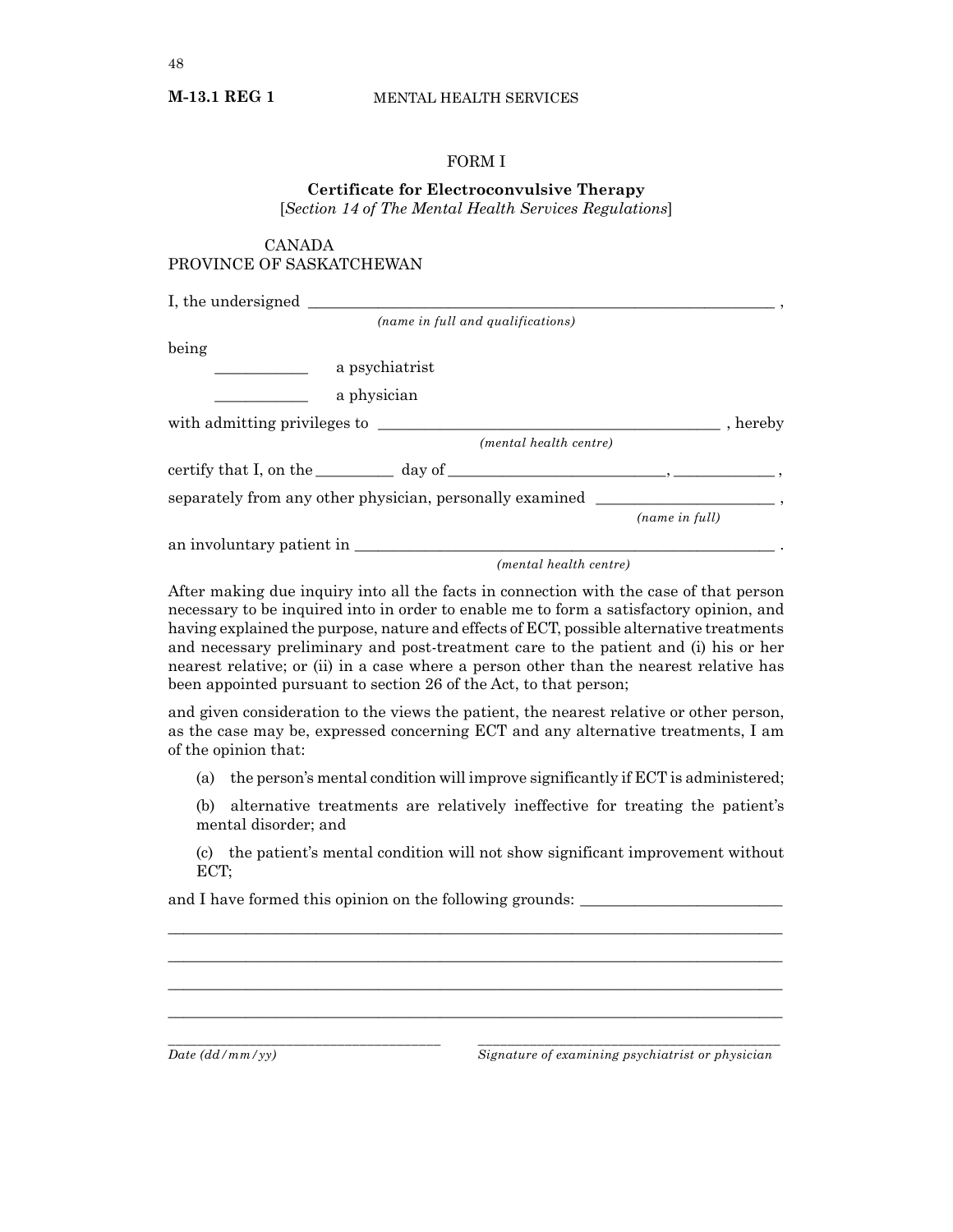#### MENTAL HEALTH SERVICES

**M-13.1 REG 1**

### FORM J

### **Notification Regarding Appeal Procedures** [*Clause 14(4)(g) of The Mental Health Services Regulations*]

### CANADA PROVINCE OF SASKATCHEWAN

Notice to:

| (name of patient)         |
|---------------------------|
|                           |
|                           |
| (nearest relative)        |
|                           |
|                           |
| (prows)                   |
|                           |
|                           |
|                           |
| (personal guardian)       |
|                           |
|                           |
| (official representative) |
|                           |

A decision to administer ECT (electroconvulsive therapy) to an involuntary patient has been made with respect to \_\_\_\_\_\_\_\_\_\_\_\_\_\_\_\_\_\_\_\_\_\_\_\_\_\_\_\_\_\_\_\_\_\_\_\_\_\_\_\_\_\_\_\_\_\_\_\_\_\_\_\_\_\_

*(name of patient)*

Section 24 of *The Mental Health Services Regulations* creates the right of a patient, or a person on the patient's behalf, to appeal a decision to administer ECT to an involuntary patient.

A review panel has been appointed to investigate those appeals. A person who intends to submit an appeal is advised to write to the chairperson of the review panel. The name and address of the chairperson of the applicable review panel are as follows:

\_\_\_\_\_\_\_\_\_\_\_\_\_\_\_\_\_\_\_\_\_\_\_\_\_\_\_\_\_\_\_\_\_\_\_\_\_\_\_\_\_\_\_\_\_\_\_\_\_\_\_\_\_\_\_\_\_\_\_\_\_\_\_\_\_\_\_\_\_\_\_\_\_\_\_\_\_\_\_ *(name)*

\_\_\_\_\_\_\_\_\_\_\_\_\_\_\_\_\_\_\_\_\_\_\_\_\_\_\_\_\_\_\_\_\_\_\_\_\_\_\_\_\_\_\_\_\_\_\_\_\_\_\_\_\_\_\_\_\_\_\_\_\_\_\_\_\_\_\_\_\_\_\_\_\_\_\_\_\_\_\_ *(address) \_\_\_\_\_\_\_\_\_\_\_\_\_\_\_\_\_\_\_\_\_\_\_\_\_\_\_\_\_\_\_\_\_\_\_\_\_ \_\_\_\_\_\_\_\_\_\_\_\_\_\_\_\_\_\_\_\_\_\_\_\_\_\_\_\_\_\_\_\_\_\_\_\_\_\_\_\_\_*

*Date (dd/mm/yy) Signature of attending physician* 24 Nov 2017 SR 116/2017 s13.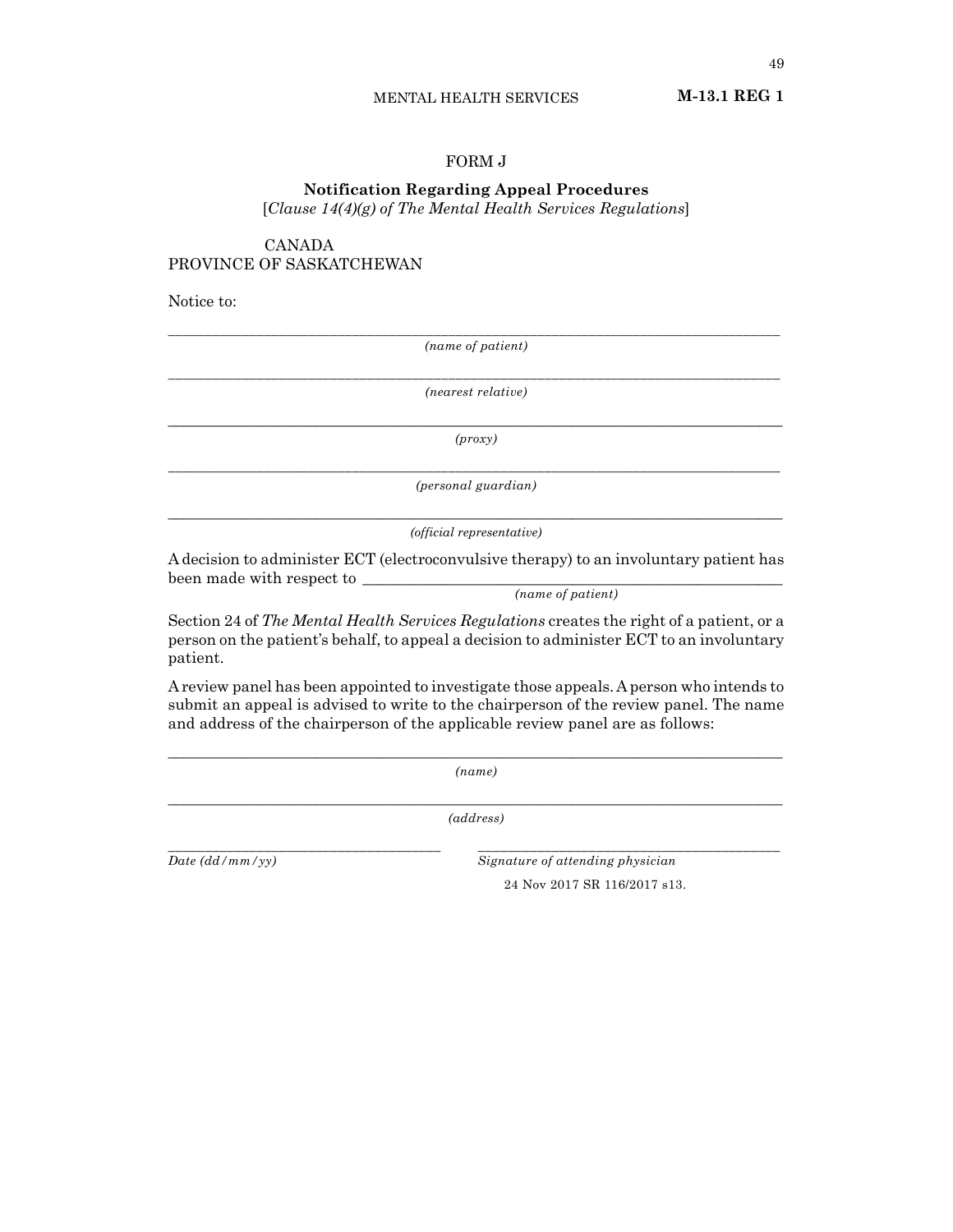### FORM K

### **Order for Transfer** [*Section 28 of The Mental Health Services Act*]

### CANADA PROVINCE OF SASKATCHEWAN

| $\begin{CD} \text{To} \begin{CD} \end{CD} \end{CD} \end{CD} \end{CD} \end{CD} \begin{CD} \text{where in charge of } \begin{CD} \end{CD} \end{CD} \end{CD} \begin{CD} \text{where} \begin{CD} \end{CD} \end{CD} \end{CD} \begin{CD} \text{and} \begin{CD} \end{CD} \end{CD} \end{CD} \begin{CD} \text{and} \begin{CD} \end{CD} \end{CD} \begin{CD} \text{and} \begin{CD} \end{CD} \end{CD} \begin{CD} \text{and} \begin{CD} \end{CD} \end{CD} \end{CD} \begin{CD} \text$ |                                                                                           |
|-------------------------------------------------------------------------------------------------------------------------------------------------------------------------------------------------------------------------------------------------------------------------------------------------------------------------------------------------------------------------------------------------------------------------------------------------------------------------|-------------------------------------------------------------------------------------------|
| (mental health centre)                                                                                                                                                                                                                                                                                                                                                                                                                                                  | the control of the control of the control of the control of the control of the control of |
|                                                                                                                                                                                                                                                                                                                                                                                                                                                                         |                                                                                           |
|                                                                                                                                                                                                                                                                                                                                                                                                                                                                         | (mental health centre)                                                                    |
|                                                                                                                                                                                                                                                                                                                                                                                                                                                                         |                                                                                           |
|                                                                                                                                                                                                                                                                                                                                                                                                                                                                         |                                                                                           |
| (mental health centre)                                                                                                                                                                                                                                                                                                                                                                                                                                                  |                                                                                           |
| to $\overline{\phantom{a}}$                                                                                                                                                                                                                                                                                                                                                                                                                                             |                                                                                           |
| (mental health centre)                                                                                                                                                                                                                                                                                                                                                                                                                                                  |                                                                                           |
| for the following reasons:                                                                                                                                                                                                                                                                                                                                                                                                                                              |                                                                                           |
|                                                                                                                                                                                                                                                                                                                                                                                                                                                                         |                                                                                           |
|                                                                                                                                                                                                                                                                                                                                                                                                                                                                         |                                                                                           |
|                                                                                                                                                                                                                                                                                                                                                                                                                                                                         |                                                                                           |
|                                                                                                                                                                                                                                                                                                                                                                                                                                                                         |                                                                                           |
| $\frac{1}{2}$                                                                                                                                                                                                                                                                                                                                                                                                                                                           |                                                                                           |
|                                                                                                                                                                                                                                                                                                                                                                                                                                                                         |                                                                                           |
| $\label{thm:rel}$ the officer in charge of $\begin{array}{ccc} \begin{array}{ccc} \text{} & \text{} & \text{} & \text{} \end{array} \end{array}$                                                                                                                                                                                                                                                                                                                        |                                                                                           |
| are hereby authorized and required to deliver that patient into the custody of the officer                                                                                                                                                                                                                                                                                                                                                                              |                                                                                           |
| And you, __________________, officer in charge of _______________________________,                                                                                                                                                                                                                                                                                                                                                                                      |                                                                                           |
|                                                                                                                                                                                                                                                                                                                                                                                                                                                                         | (mental health centre)                                                                    |
| are hereby authorized and directed to receive and detain $\begin{array}{ c c c }\hline \end{array}$ ,                                                                                                                                                                                                                                                                                                                                                                   |                                                                                           |
|                                                                                                                                                                                                                                                                                                                                                                                                                                                                         | (name of patient)                                                                         |
| in custody in that mental health centre.                                                                                                                                                                                                                                                                                                                                                                                                                                |                                                                                           |

*Date (dd/mm/yy) Signature of director*

*\_\_\_\_\_\_\_\_\_\_\_\_\_\_\_\_\_\_\_\_\_\_\_\_\_\_\_\_\_\_\_\_\_\_\_\_\_ \_\_\_\_\_\_\_\_\_\_\_\_\_\_\_\_\_\_\_\_\_\_\_\_\_\_\_\_\_\_\_\_\_\_\_\_\_\_\_\_\_*

**M-13.1 REG 1**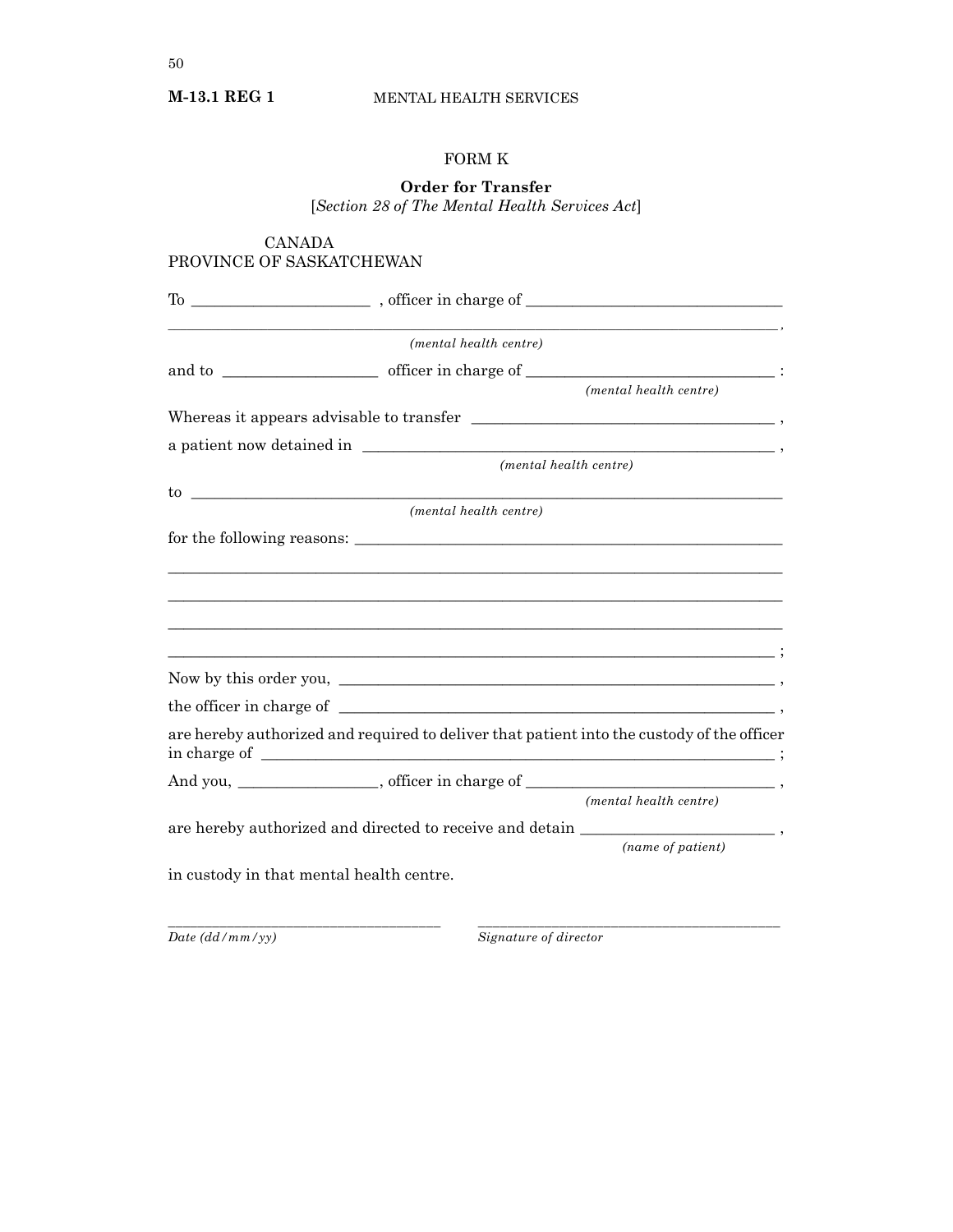### MENTAL HEALTH SERVICES

**M-13.1 REG 1**

### FORM L.1

### **Order of a Physician to Transfer a Patient from One Mental Health Centre to Another Mental Health Centre within the Same Municipality** [*Subsection 28(5) of The Mental Health Services Act*]

CANADA PROVINCE OF SASKATCHEWAN

| To                                                                                                                                                                                                                             |                                                                                                                                                                                    |
|--------------------------------------------------------------------------------------------------------------------------------------------------------------------------------------------------------------------------------|------------------------------------------------------------------------------------------------------------------------------------------------------------------------------------|
|                                                                                                                                                                                                                                | (name of officer in charge)                                                                                                                                                        |
|                                                                                                                                                                                                                                |                                                                                                                                                                                    |
|                                                                                                                                                                                                                                | (name of mental health centre)                                                                                                                                                     |
| and to analysis and to analysis and to be a set of the set of the set of the set of the set of the set of the set of the set of the set of the set of the set of the set of the set of the set of the set of the set of the se |                                                                                                                                                                                    |
|                                                                                                                                                                                                                                | (name of officer in charge)                                                                                                                                                        |
|                                                                                                                                                                                                                                |                                                                                                                                                                                    |
|                                                                                                                                                                                                                                | (name of mental health centre)                                                                                                                                                     |
|                                                                                                                                                                                                                                |                                                                                                                                                                                    |
|                                                                                                                                                                                                                                | (name of patient)                                                                                                                                                                  |
|                                                                                                                                                                                                                                |                                                                                                                                                                                    |
|                                                                                                                                                                                                                                | (name of mental health centre)                                                                                                                                                     |
|                                                                                                                                                                                                                                | pursuant to section 24 of The Mental Health Services Act to another mental health centre<br>in the same municipality; now by this order you are authorized to deliver that patient |
|                                                                                                                                                                                                                                | (name of mental health centre)                                                                                                                                                     |
| Date $(dd/mm/yy)$                                                                                                                                                                                                              | Signature of attending physician                                                                                                                                                   |
| Distribution:                                                                                                                                                                                                                  |                                                                                                                                                                                    |
| 1. Patient                                                                                                                                                                                                                     |                                                                                                                                                                                    |
| 2. Nearest relative                                                                                                                                                                                                            |                                                                                                                                                                                    |
| 3. Proxy (if any)                                                                                                                                                                                                              |                                                                                                                                                                                    |
| 4. Personal guardian (if any)                                                                                                                                                                                                  |                                                                                                                                                                                    |
| 5. Official representative                                                                                                                                                                                                     |                                                                                                                                                                                    |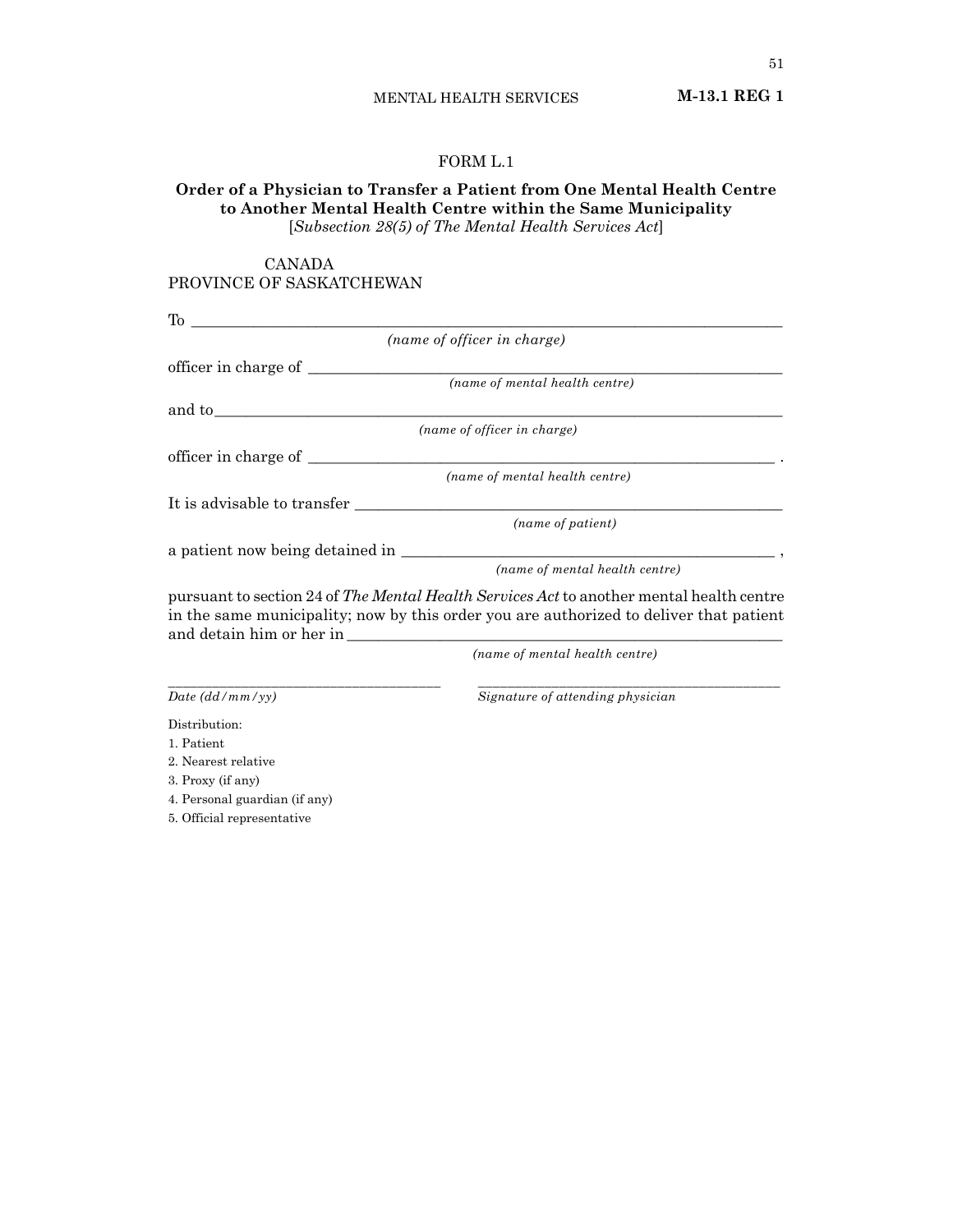### FORM L.2

### **Order by the Director to Return a Person to Another Jurisdiction** [*Subsection 28.2(3) of The Mental Health Services Act*]

CANADA PROVINCE OF SASKATCHEWAN

WHEREAS \_\_\_\_\_\_\_\_\_\_\_\_\_\_\_\_\_\_\_\_\_\_\_\_\_\_\_\_\_\_\_\_\_\_\_\_\_\_\_\_\_\_\_\_\_\_\_\_\_\_\_\_\_\_\_\_\_\_\_\_\_\_\_\_\_\_\_

*(name of person being detained)*

is being detained in \_\_\_\_\_\_\_\_\_\_\_\_\_\_\_\_\_\_\_\_\_\_\_\_\_\_\_\_\_\_\_\_\_\_\_\_\_\_\_\_\_\_\_\_\_\_\_\_\_\_\_\_\_\_\_\_\_\_\_\_

*(name of mental health centre)*

AND WHEREAS I have reason to believe that an order has been issued by a person with the lawful authority in \_\_\_\_\_\_\_\_\_\_\_\_\_\_\_\_\_\_\_\_\_\_\_\_\_\_\_\_\_\_\_\_\_\_\_\_\_\_\_\_\_\_\_\_\_\_\_\_\_\_\_\_

to order that \_\_\_\_\_\_\_\_\_\_\_\_\_\_\_\_\_\_\_\_\_\_\_\_\_\_\_\_\_\_\_\_\_\_\_\_\_\_\_\_\_\_\_\_\_\_\_\_\_\_\_\_\_\_\_\_\_\_\_\_\_\_\_\_\_\_\_

*(name of jurisdiction)*

*(name of person being detained)*

should be returned to that jurisdiction in order to be given a compulsory psychiatric examination;

I hereby order that person be returned to that jurisdiction for the purpose of a compulsory psychiatric examination under the following terms and conditions:

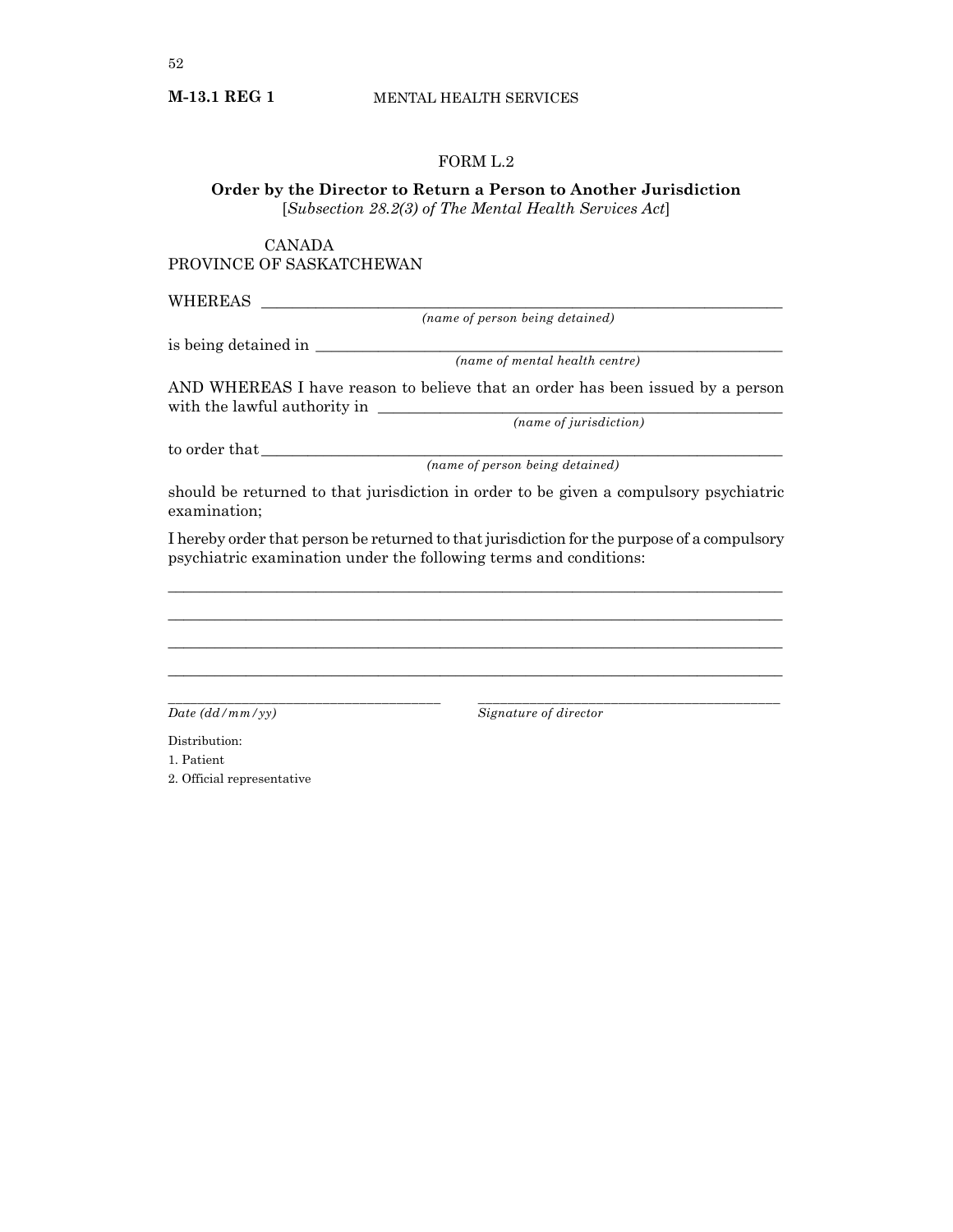#### MENTAL HEALTH SERVICES

**M-13.1 REG 1**

### FORM L.3

### **Notice by an Attending Physician Advising a Patient that He or She is No Longer Subject to Detention** [*Section 31.1 of The Mental Health Services Act*]

### CANADA PROVINCE OF SASKATCHEWAN

Notice to \_\_\_\_\_\_\_\_\_\_\_\_\_\_\_\_\_\_\_\_\_\_\_\_\_\_\_\_\_\_\_\_\_\_\_\_\_\_\_\_\_\_\_\_\_\_\_\_\_\_\_\_\_\_\_\_\_\_\_\_\_\_\_\_\_\_\_\_\_\_

*(name of patient)*

A certificate or certificates issued on

pursuant to section 24 of *The Mental Health Services Act* with respect to:

\_\_\_\_\_\_\_\_\_\_\_\_\_\_\_\_\_\_\_\_\_\_\_\_\_\_\_\_\_\_\_\_\_\_\_\_\_\_\_\_\_\_\_\_\_\_\_\_\_\_\_\_\_\_\_\_\_\_\_\_\_\_\_\_\_\_\_\_\_\_\_\_\_\_\_\_\_\_\_ *(name of patient)*

expired on \_\_\_\_\_\_\_\_\_\_\_\_\_\_\_\_\_\_\_\_\_\_\_\_\_\_\_, has/have not been renewed, and you are no longer

*(date - dd/mm/yy))*

subject to detention or treatment pursuant to section 24 of *The Mental Health Services Act*.

*\_\_\_\_\_\_\_\_\_\_\_\_\_\_\_\_\_\_\_\_\_\_\_\_\_\_\_\_\_\_\_\_\_\_\_\_\_ \_\_\_\_\_\_\_\_\_\_\_\_\_\_\_\_\_\_\_\_\_\_\_\_\_\_\_\_\_\_\_\_\_\_\_\_\_\_\_\_\_*

*Date (dd/mm/yy) Signature of attending physician*

*(date or dates)*

Distribution:

1. Patient

2. Nearest relative

3. Proxy (if any)

4. Personal guardian (if any)

5. Official representative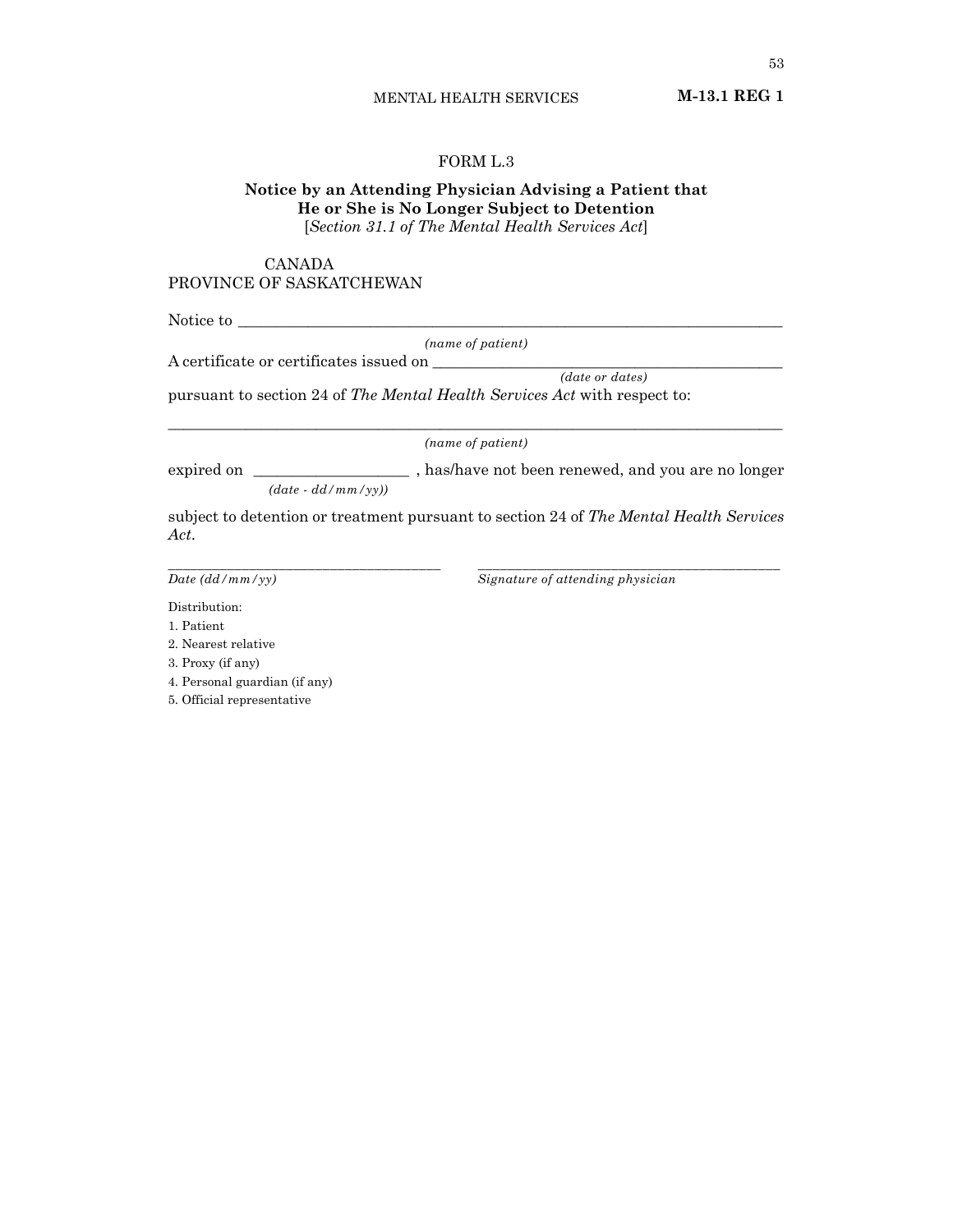#### FORM M

### **Notification Regarding Appeal Procedures** [*Section 33 of The Mental Health Services Act*]

### CANADA PROVINCE OF SASKATCHEWAN

Notice to:

| (name of patient)                                                                            |
|----------------------------------------------------------------------------------------------|
| (nearest relative)                                                                           |
| (proxy)                                                                                      |
| <i>(personal guardian)</i>                                                                   |
| (official representative)                                                                    |
| $\star$<br>$\star$<br>$\star$<br>$*$ *<br>* * * *<br>$\star$<br>÷<br>$\star$<br>$\star$<br>÷ |
| (name of patient)                                                                            |
| is being detained in                                                                         |
| (name of mental health centre)                                                               |
| on the authority of medical certificates, dated<br>$(data - dd/yy/mm)$                       |
| has been ordered to be transferred to<br>$:$ or<br>(name of mental health centre)            |
| has become the subject of a community treatment<br>order, dated                              |
| $(data - dd/yy/mm)$                                                                          |

Section 34 of *The Mental Health Services Act* creates rights of appeal by a patient, the patient's nearest relative, any proxy or personal guardian, an official representative or any other person who has a sufficient interest.

A review panel has been appointed to investigate those appeals. A person who intends to submit an appeal is advised to write to the chairperson of the review panel. The name and address of the chairperson of the applicable review panel are as follows:

| (name)                           |  |
|----------------------------------|--|
|                                  |  |
| (address)                        |  |
| Signature of attending physician |  |
| 24 Nov 2017 SR 116/2017 s13.     |  |
|                                  |  |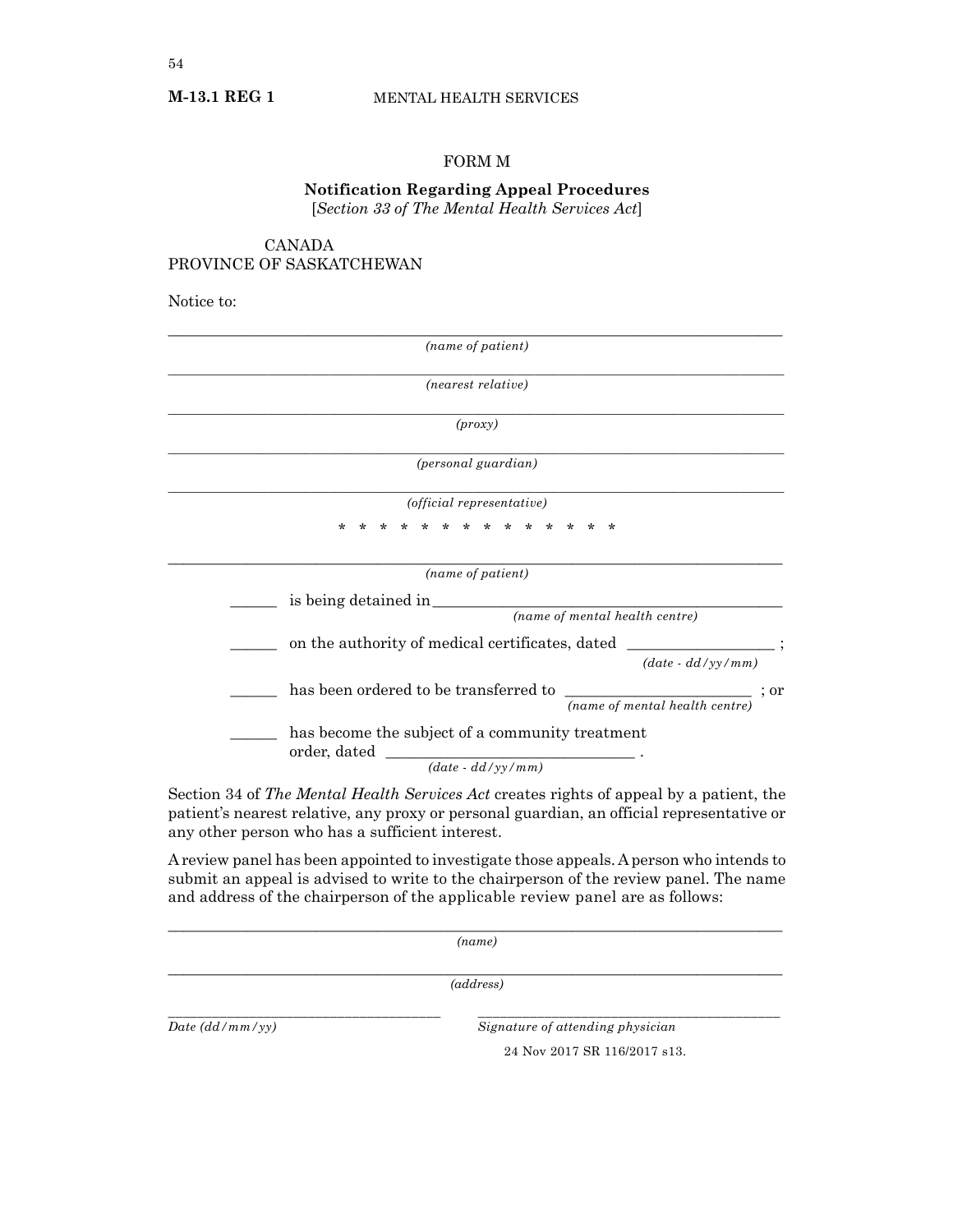### MENTAL HEALTH SERVICES

**M-13.1 REG 1**

### FORM N

### **Appeal to Review Panel**

[*Section 34 of The Mental Health Services Act; subsection 24(2) of The Mental Health Services Regulations*]

### CANADA PROVINCE OF SASKATCHEWAN

| Tо                                                                                                                               | , chairperson                                                                                                                     |
|----------------------------------------------------------------------------------------------------------------------------------|-----------------------------------------------------------------------------------------------------------------------------------|
|                                                                                                                                  | (name of chairperson)                                                                                                             |
| of the applicable review panel:                                                                                                  |                                                                                                                                   |
| $\mathbf{I}$ ,<br><u> 1989 - Johann Barbara, martxa alemaniar arg</u>                                                            |                                                                                                                                   |
|                                                                                                                                  | (name of patient who is appealing, or on whose behalf this appeal is submitted)                                                   |
| $\sigma$<br><u> 1980 - Jan Stein Stein Stein Stein Stein Stein Stein Stein Stein Stein Stein Stein Stein Stein Stein Stein S</u> |                                                                                                                                   |
|                                                                                                                                  | $\overline{(address)}$                                                                                                            |
| hereby appeal:                                                                                                                   |                                                                                                                                   |
|                                                                                                                                  |                                                                                                                                   |
|                                                                                                                                  | (name of mental health centre)                                                                                                    |
|                                                                                                                                  | on $\overbrace{\text{(date(s) - dd/mm/yy)}}$                                                                                      |
|                                                                                                                                  |                                                                                                                                   |
|                                                                                                                                  |                                                                                                                                   |
|                                                                                                                                  | (name of another mental health centre)                                                                                            |
|                                                                                                                                  |                                                                                                                                   |
|                                                                                                                                  | (provide date(s) order issued and validated)                                                                                      |
|                                                                                                                                  | the decision to administer ECT to me without my consent.                                                                          |
|                                                                                                                                  |                                                                                                                                   |
| Date $(dd/mm/yy)$                                                                                                                | Signature of patient, nearest relative, proxy,<br>personal guardian, official representative or other<br><i>interested person</i> |
|                                                                                                                                  | Address                                                                                                                           |
|                                                                                                                                  | Phone number                                                                                                                      |
|                                                                                                                                  | Relationship of signatory to patient if signatory<br>other than the patient                                                       |

24 Nov 2017 SR 116/2017 s13.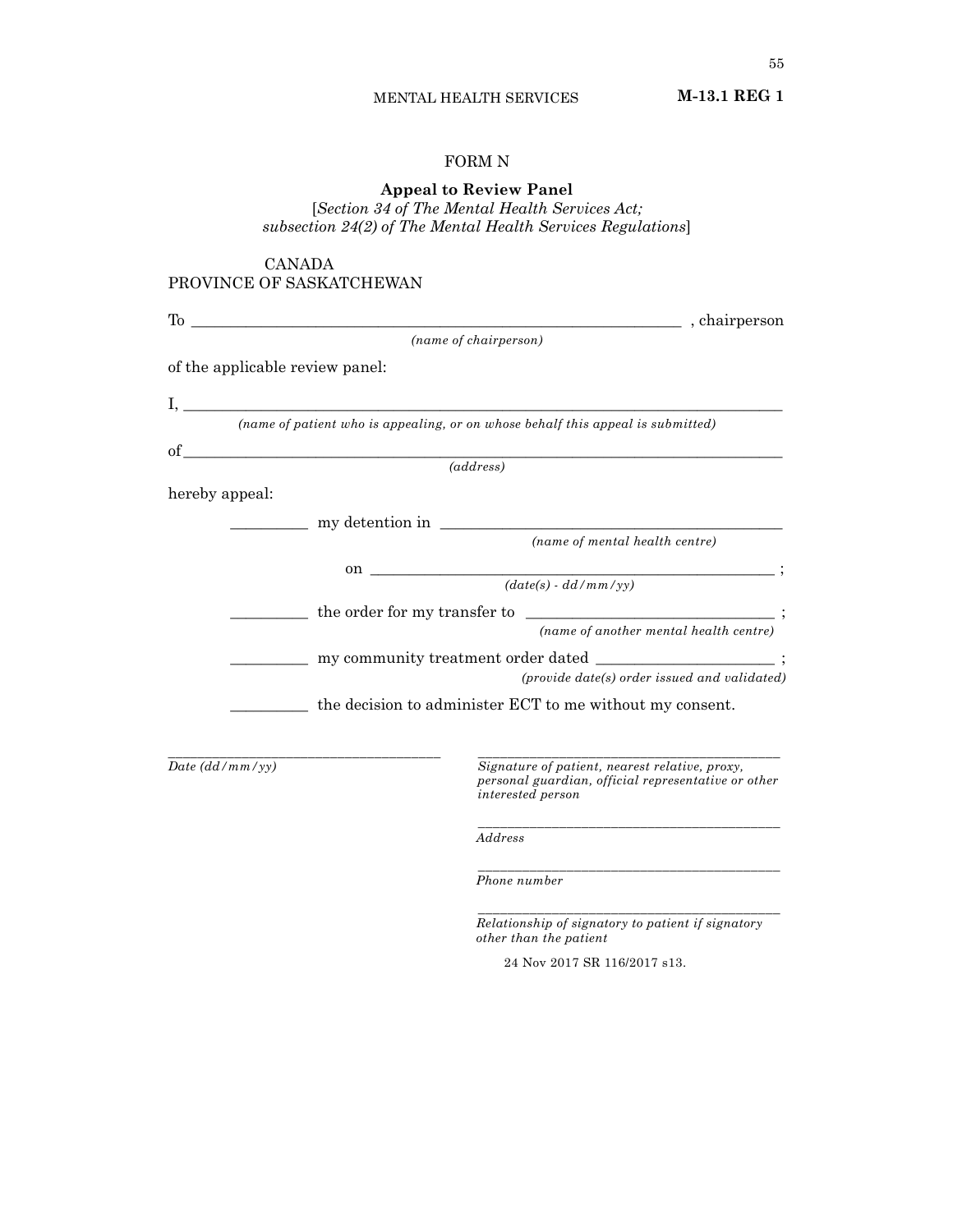### FORM N.1

# **Appeal to Review Panel**

[*Subsection 24.1 of The Mental Health Services Act*]

### CANADA PROVINCE OF SASKATCHEWAN

*(name of chairperson)*

 $T$  , chairperson

of the applicable review panel:

 $I, \_\_$ 

*(name of patient who is appealing, or on whose behalf this appeal is submitted)*

 $of$   $\_$ 

*(address)*

*\_\_\_\_\_\_\_\_\_\_\_\_\_\_\_\_\_\_\_\_\_\_\_\_\_\_\_\_\_\_\_\_\_\_\_\_\_ \_\_\_\_\_\_\_\_\_\_\_\_\_\_\_\_\_\_\_\_\_\_\_\_\_\_\_\_\_\_\_\_\_\_\_\_\_\_\_\_\_*

hereby appeal my admission to: \_\_\_\_\_\_\_\_\_\_\_\_\_\_\_\_\_\_\_\_\_\_\_\_\_\_\_\_\_\_\_\_\_\_\_\_\_\_\_\_\_\_\_\_\_\_\_\_\_

on \_\_\_\_\_\_\_\_\_\_\_\_\_\_\_\_\_\_\_\_\_\_\_\_\_\_\_\_\_\_\_\_\_\_.

*(date - dd/mm/yy)*

*Date (dd/mm/yy) Signature of patient, nearest relative, proxy, personal guardian, official representative or other interested personAddress*

*\_\_\_\_\_\_\_\_\_\_\_\_\_\_\_\_\_\_\_\_\_\_\_\_\_\_\_\_\_\_\_\_\_\_\_\_\_\_\_\_\_*

*\_\_\_\_\_\_\_\_\_\_\_\_\_\_\_\_\_\_\_\_\_\_\_\_\_\_\_\_\_\_\_\_\_\_\_\_\_\_\_\_\_*

*(name of mental health centre)*

*Address*

*Phone number*

*\_\_\_\_\_\_\_\_\_\_\_\_\_\_\_\_\_\_\_\_\_\_\_\_\_\_\_\_\_\_\_\_\_\_\_\_\_\_\_\_\_ Relationship of signatory to patient if signatory other than the patient*

24 Nov 2017 SR 116/2017 s13.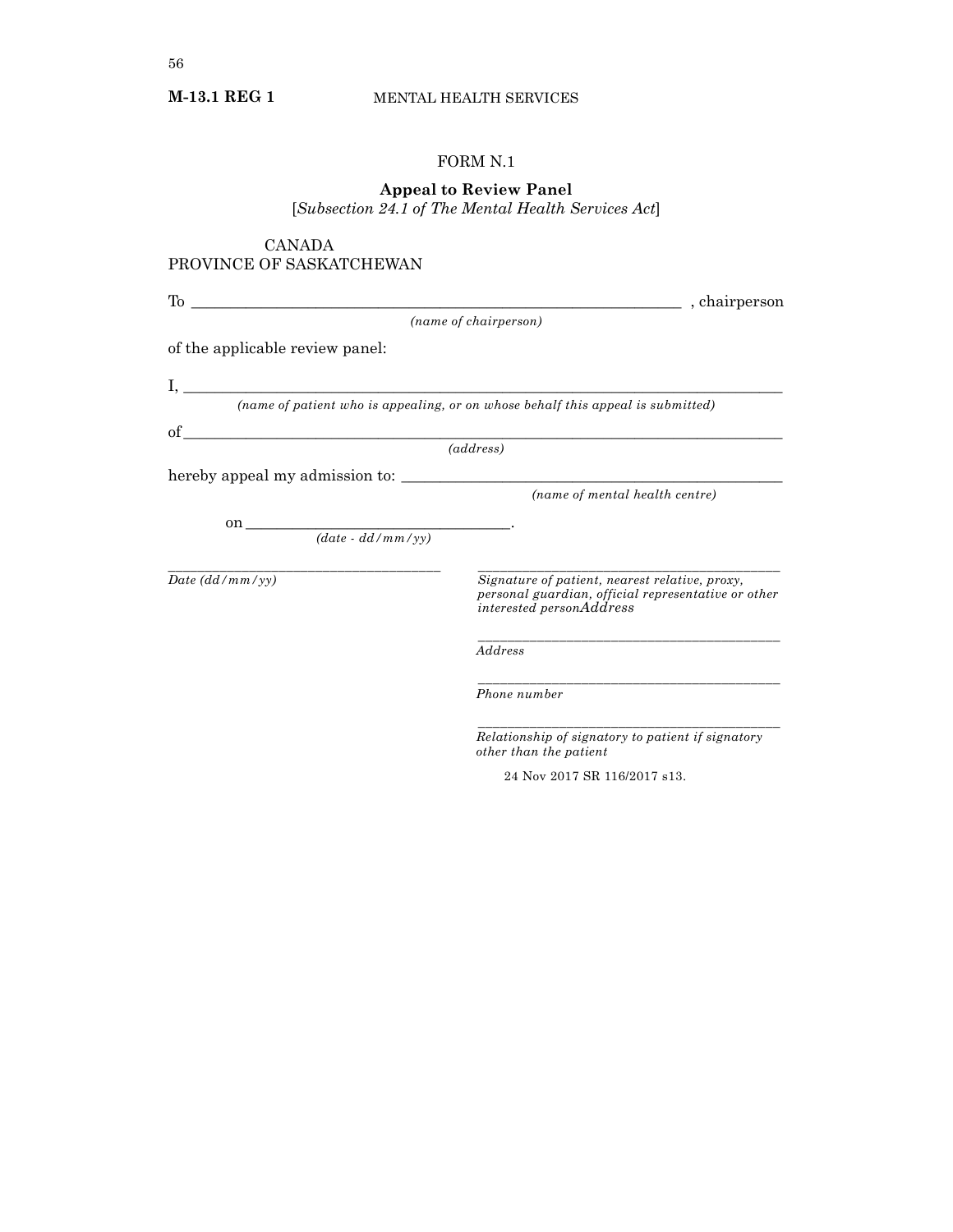### FORM O

### **Statement by Attending Physician or Designated Person to Review Panel** [*Section 22 of The Mental Health Services Regulations*]

### CANADA PROVINCE OF SASKATCHEWAN

To the applicable review panel

|       | (name of patient)                                                                                                                                                                                                                                                                                                                                                                                                                                                                                       |
|-------|---------------------------------------------------------------------------------------------------------------------------------------------------------------------------------------------------------------------------------------------------------------------------------------------------------------------------------------------------------------------------------------------------------------------------------------------------------------------------------------------------------|
| dated | $\frac{1}{(date \cdot dd /mm/yy))}$ concerning:                                                                                                                                                                                                                                                                                                                                                                                                                                                         |
|       |                                                                                                                                                                                                                                                                                                                                                                                                                                                                                                         |
|       | his/her detention in<br>(name of mental health centre)                                                                                                                                                                                                                                                                                                                                                                                                                                                  |
|       |                                                                                                                                                                                                                                                                                                                                                                                                                                                                                                         |
|       | $\frac{(\text{date}(s) \cdot \text{dd}/\text{mm}/\text{yy})}{\frac{(\text{date}(s) \cdot \text{dd}/\text{mm}/\text{yy})}{\frac{(\text{day})}{\frac{(\text{day})}{\frac{(\text{day})}{\frac{(\text{day})}{\frac{(\text{day})}{\frac{(\text{day})}{\frac{(\text{day})}{\frac{(\text{day})}{\frac{(\text{day})}{\frac{(\text{day})}{\frac{(\text{day})}{\frac{(\text{day})}{\frac{(\text{day})}{\frac{(\text{day})}{\frac{(\text{day})}{\frac{(\text{day})}{\frac{(\text{day})}{\frac{(\text{day})}{\frac$ |
|       |                                                                                                                                                                                                                                                                                                                                                                                                                                                                                                         |
|       | the order for his/her transfer to $\frac{1}{\sqrt{1-\frac{1}{n}}\left(\frac{1}{n}\right)}$ (name of another mental health centre)                                                                                                                                                                                                                                                                                                                                                                       |
|       |                                                                                                                                                                                                                                                                                                                                                                                                                                                                                                         |
|       | his/her community treatment order.                                                                                                                                                                                                                                                                                                                                                                                                                                                                      |
|       | Information concerning the patient:                                                                                                                                                                                                                                                                                                                                                                                                                                                                     |
|       |                                                                                                                                                                                                                                                                                                                                                                                                                                                                                                         |
|       |                                                                                                                                                                                                                                                                                                                                                                                                                                                                                                         |
|       |                                                                                                                                                                                                                                                                                                                                                                                                                                                                                                         |
|       |                                                                                                                                                                                                                                                                                                                                                                                                                                                                                                         |
|       | 4. Name and address of nearest relative, proxy or personal guardian, if any                                                                                                                                                                                                                                                                                                                                                                                                                             |
|       |                                                                                                                                                                                                                                                                                                                                                                                                                                                                                                         |
|       | Attached is a copy/copies of:                                                                                                                                                                                                                                                                                                                                                                                                                                                                           |
|       | the certificate/certificates under which the patient is currently being<br>detained.                                                                                                                                                                                                                                                                                                                                                                                                                    |
|       | the order for transfer (if an order for transfer is under appeal and if a<br>copy of the order is not available, give the reasons for the transfer<br>stated in the order).                                                                                                                                                                                                                                                                                                                             |
|       | the community treatment order.<br>the certificate in support of the community treatment order.<br>portions of the clinical record of the patient that are pertinenet to the<br>appeal.                                                                                                                                                                                                                                                                                                                  |

*Date (dd/mm/yy) Signature of attending physician/ designated person*

24 Nov 2017 SR 116/2017 s13.